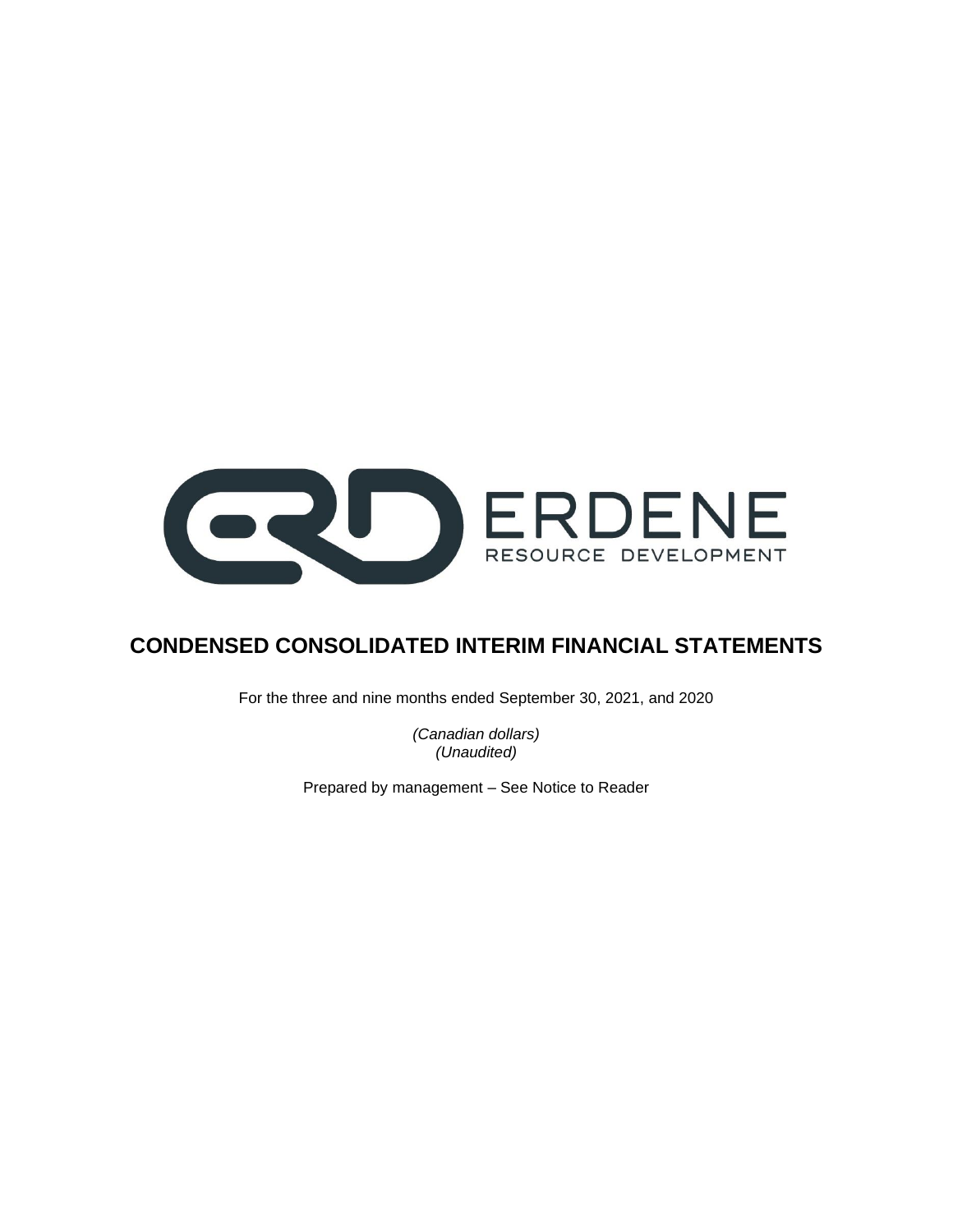# **NOTICE TO READER**

Under National Instrument 51-102, Part 4, subsection 4.3 (3) (a), if an auditor has not performed a review of the condensed consolidated interim financial statements, they must be accompanied by a notice to this effect. These unaudited condensed consolidated interim financial statements have been prepared by management of the Corporation. Management have compiled the unaudited condensed consolidated interim statements of financial position of Erdene Resource Development Corporation as at September 30, 2021, and December 31, 2020, and the unaudited condensed consolidated interim statements of comprehensive loss, changes in equity and cash flows for the three and nine months ended September 30, 2021, and 2020. The Corporation's independent auditors have not audited, reviewed or otherwise attempted to verify the accuracy or completeness of the September 30, 2021, and 2020 condensed consolidated interim financial statements. Readers are cautioned that these statements may not be appropriate for their intended purposes.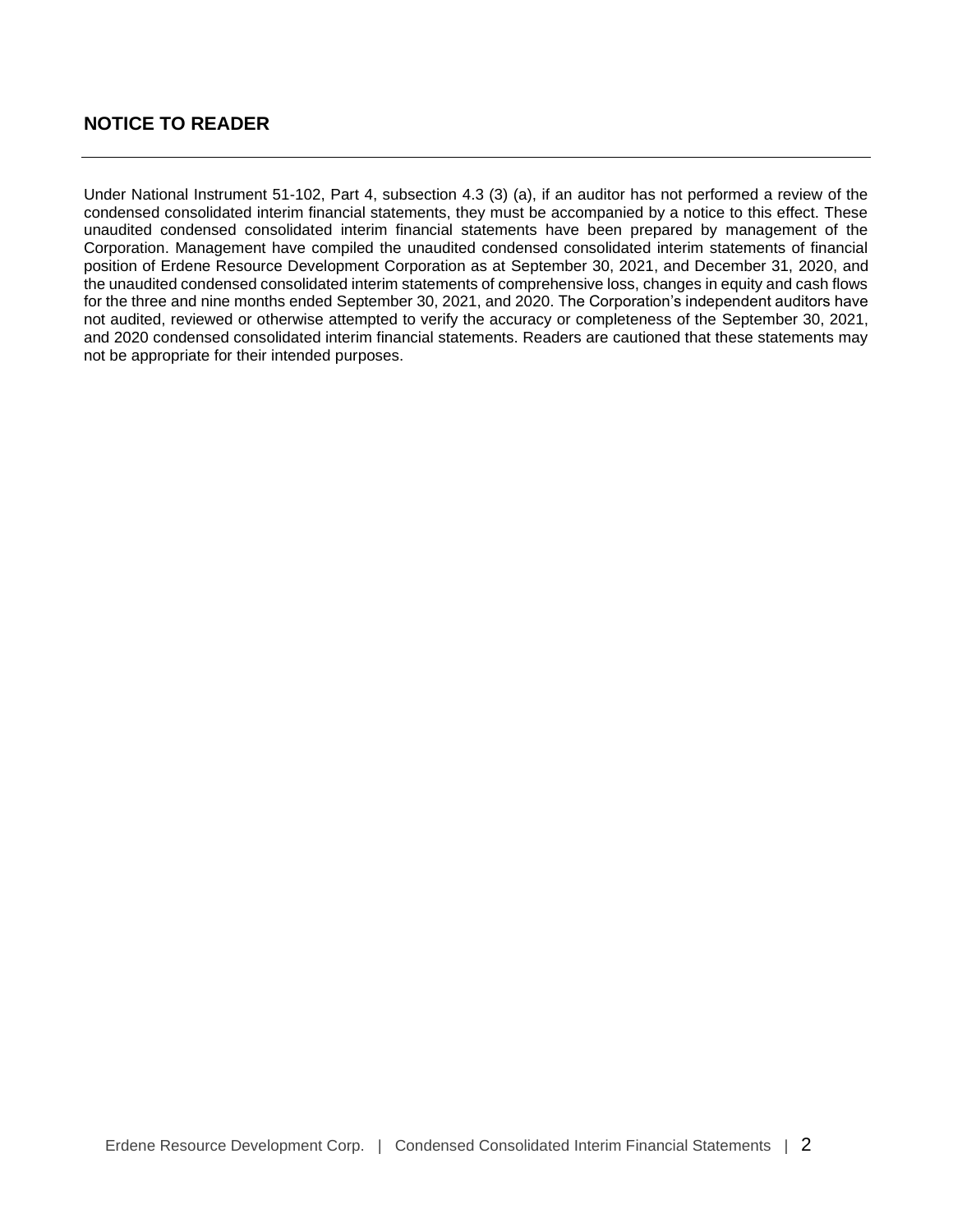**Condensed Consolidated Interim Statements of Financial Position** (Canadian dollars)

|                                      |              | September 30, |               | December 31,      |
|--------------------------------------|--------------|---------------|---------------|-------------------|
|                                      | <b>Notes</b> |               | 2021          | 2020              |
|                                      |              |               |               |                   |
| <b>Assets</b>                        |              |               |               |                   |
| Cash and cash equivalents            |              | \$            | 4,759,760     | \$<br>12,800,728  |
| Receivables                          |              |               | 42,104        | 89,344            |
| Prepaids                             |              |               | 899,331       | 212,479           |
| <b>Current assets</b>                |              |               | 5,701,195     | 13,102,551        |
| Exploration and evaluation assets    | 4            |               | 36,223,563    | 29,364,155        |
| Right-of-use asset                   | 5            |               | 85,665        | 107,693           |
| Property, plant and equipment        |              |               | 308,244       | 239,431           |
| Non-current assets                   |              |               | 36,617,472    | 29,711,279        |
| <b>Total Assets</b>                  |              | \$            | 42,318,667    | \$<br>42,813,830  |
|                                      |              |               |               |                   |
| <b>Liabilities and Equity</b>        |              |               |               |                   |
| Trade and other payables             |              | \$            | 894,580       | \$<br>582,356     |
| Lease liability                      | 5            |               | 29,481        | 27,853            |
| <b>Current liabilities</b>           |              |               | 924,061       | 610,209           |
| Lease liability                      | 5            |               | 63,380        | 85,699            |
| Non-current liabilities              |              |               | 63,380        | 85,699            |
| <b>Total Liabilities</b>             |              |               | 987,441       | 695,908           |
|                                      |              |               |               |                   |
| <b>Shareholders' Equity</b>          |              |               |               |                   |
| Share capital                        | 8            | \$            | 138,986,768   | \$<br>136,618,086 |
| Contributed surplus                  |              |               | 26,617,048    | 25,937,667        |
| Accumulated other comprehensive loss |              |               | (2,968,021)   | (2,964,666)       |
| <b>Deficit</b>                       |              |               | (121,304,569) | (117, 473, 165)   |
| <b>Total Shareholders' Equity</b>    |              |               | 41,331,226    | 42,117,922        |
|                                      |              |               |               |                   |
| <b>Total Liabilities and Equity</b>  |              | \$            | 42,318,667    | \$<br>42,813,830  |

Commitments (Note 6) Subsequent Events (Note 13)

The accompanying notes are an integral part of these condensed consolidated interim financial statements. Approved on behalf of the Board:

*Signed "John P. Byrne"*

Director

*Signed "T. Layton Croft"*

\_\_\_\_\_\_\_\_\_\_\_\_\_\_\_\_\_\_\_\_\_\_\_\_\_\_\_\_\_\_\_\_\_ Director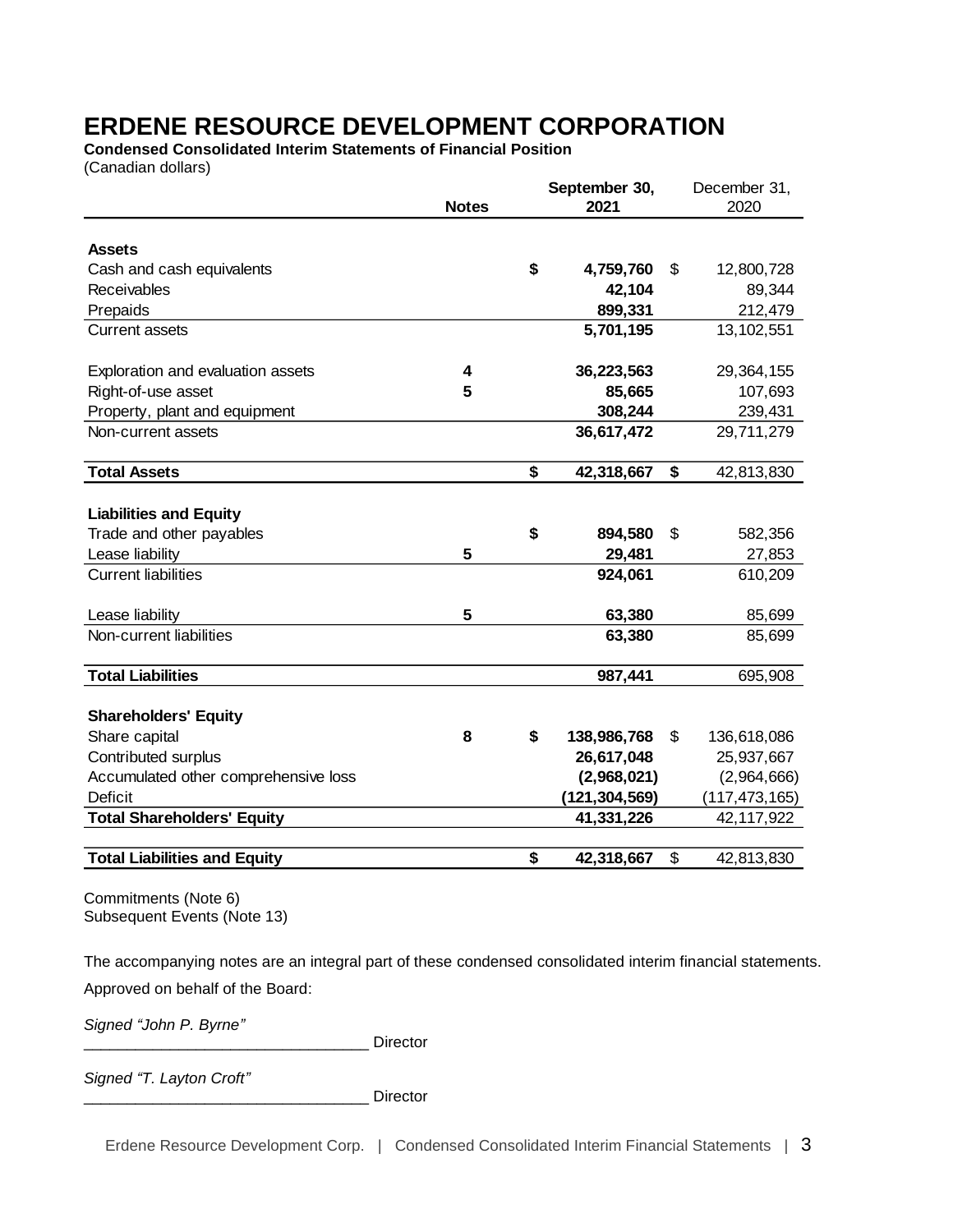**Condensed Consolidated Interim Statements of Comprehensive Loss** (Canadian dollars)

|                                                |              | For the three months ended<br>September 30, |      |             |      | For the nine months ended<br>September 30, |      |             |
|------------------------------------------------|--------------|---------------------------------------------|------|-------------|------|--------------------------------------------|------|-------------|
|                                                | <b>Notes</b> | 2021                                        | 2020 |             | 2021 |                                            | 2020 |             |
| <b>Operating Expenses</b>                      |              |                                             |      |             |      |                                            |      |             |
| Exploration and evaluation                     | 9            | \$<br>1,365,839                             | \$   | 787,182     | S    | 2,248,744                                  | \$   | 1,098,423   |
| Corporate and administration                   | 10           | 565,092                                     |      | 869,876     |      | 1,594,223                                  |      | 1,595,933   |
| Loss from operating activities                 |              | 1,930,931                                   |      | 1,657,058   |      | 3,842,967                                  |      | 2,694,356   |
| Finance income                                 |              | (10, 957)                                   |      | (18, 940)   |      | (47, 565)                                  |      | (36, 279)   |
| Interest expense                               |              | 1,602                                       |      | 498,035     |      | 5,200                                      |      | 1,612,296   |
| Change in fair value of financial instrument   | 7            |                                             |      | 2,030,963   |      |                                            |      | 7,595,661   |
| Foreign exchange loss (gain)                   |              | 14,222                                      |      | (295, 776)  |      | 30,802                                     |      | (274, 720)  |
| Net Loss                                       |              | \$<br>1,935,798                             | \$   | 3,871,340   | \$   | 3,831,404                                  | \$   | 11,591,314  |
| Other comprehensive loss (income):             |              |                                             |      |             |      |                                            |      |             |
| Foreign currency translation difference        |              |                                             |      |             |      |                                            |      |             |
| arising on translation of foreign subsidiaries |              | (452,098)                                   |      | 481,603     |      | 3,355                                      |      | 355,110     |
| Other comprehensive loss (income)              |              | (452,098)                                   |      | 481,603     |      | 3,355                                      |      | 355,110     |
| <b>Total comprehensive loss</b>                |              | \$<br>1,483,700                             | \$   | 4,352,943   | \$   | 3,834,759                                  | \$   | 11,946,424  |
| Basic and diluted loss per share               |              | \$<br>0.01                                  | \$   | 0.02        | \$   | 0.01                                       | \$   | 0.06        |
| Basic weighted average number                  |              |                                             |      |             |      |                                            |      |             |
| of shares outstanding                          |              | 274,300,800                                 |      | 216,697,893 |      | 270,627,645                                |      | 200,219,907 |

The accompanying notes are an integral part of these condensed consolidated interim financial statements.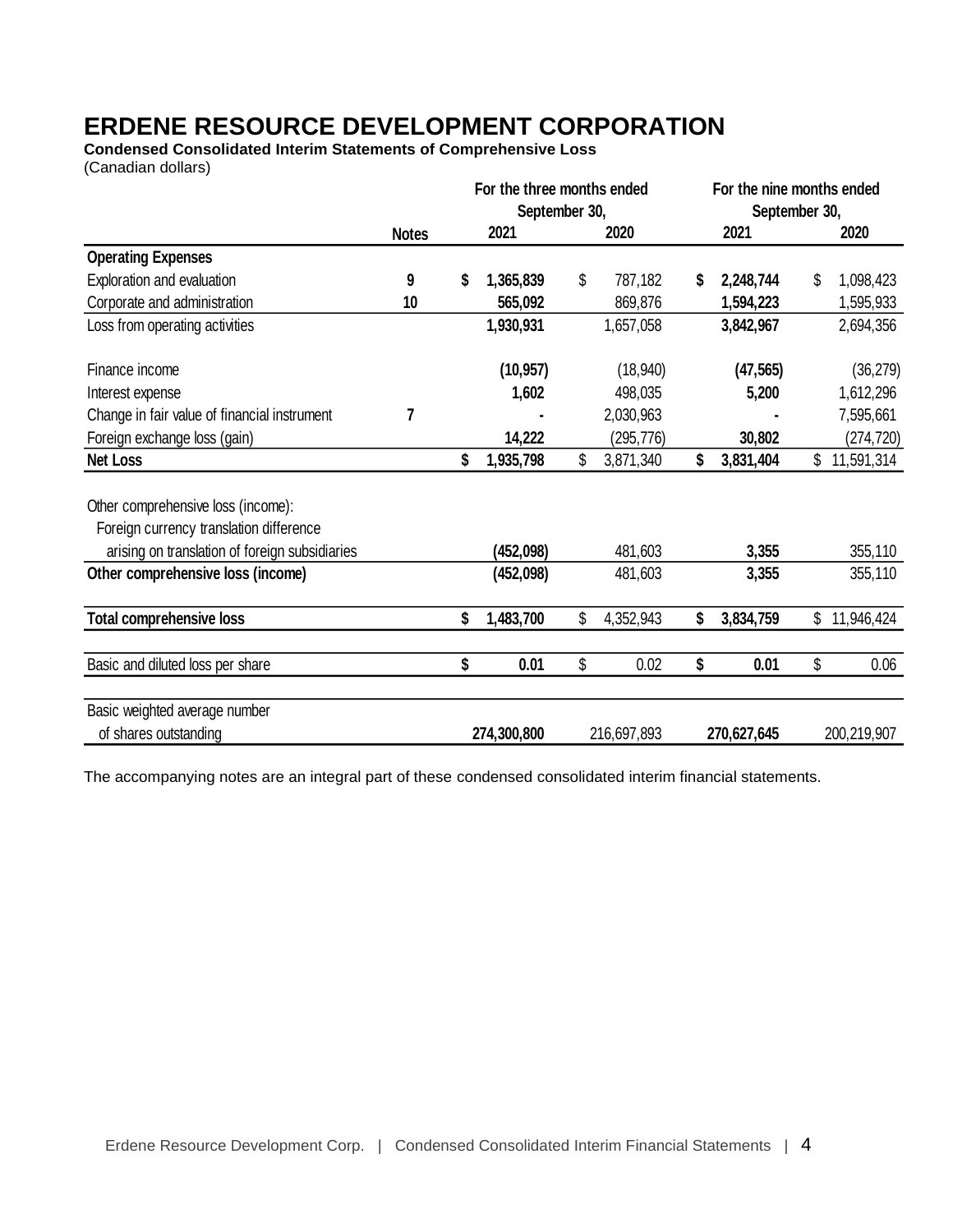**Condensed Consolidated Interim Statements of Changes in Equity (Canadian dollars)**

|                                              |              |                  |    |               |    |                            | <b>Accumulated other</b> |    |                      |    |                     |
|----------------------------------------------|--------------|------------------|----|---------------|----|----------------------------|--------------------------|----|----------------------|----|---------------------|
|                                              | <b>Notes</b> | Number of shares |    | Share capital |    | <b>Contributed surplus</b> | comprehensive loss       |    | <b>Deficit</b>       |    | <b>Total equity</b> |
| Balance at January 1, 2020                   |              | 191,068,490      | \$ | 109,466,565   | \$ | 16,829,920                 | \$<br>$(1,958,616)$ \$   |    | (104, 356, 807)      | \$ | 19,981,062          |
| Total comprehensive loss for the period:     |              |                  |    |               |    |                            |                          |    |                      |    |                     |
| Net loss                                     |              |                  |    |               |    |                            |                          |    | (11, 591, 314)       |    | (11, 591, 314)      |
| Other comprehensive income                   |              |                  |    |               |    |                            | (355, 110)               |    |                      |    | (355, 110)          |
| Private placements, net of share issue costs |              | 44,444,441       |    | 10,729,388    |    | 8,206,644                  |                          |    |                      |    | 18,936,032          |
| Options exercised                            |              | 1,520,000        |    | 359,010       |    | (119, 510)                 |                          |    |                      |    | 239,500             |
| Issue of shares from DSU plan                |              | 719,212          |    | 132,964       |    | (132, 964)                 |                          |    |                      |    |                     |
| Share-based compensation                     |              |                  |    |               |    | 1,130,758                  |                          |    |                      |    | 1,130,758           |
| <b>Total transactions with owners</b>        |              | 46,683,653       |    | 11,221,362    |    | 9,084,928                  | $\overline{a}$           |    |                      |    | 20,306,290          |
| Balance at September 30, 2020                |              | 237,752,143      | \$ | 120,687,927   | S  | 25,914,848                 | \$<br>(2,313,726)        | S. | (115, 948, 121)      | S  | 28,340,928          |
| Balance at January 1, 2021                   |              | 268,450,433      | \$ | 136,618,086   | \$ | 25,937,667                 | \$<br>$(2,964,666)$ \$   |    | $(117, 473, 165)$ \$ |    | 42,117,922          |
| Total comprehensive loss for the period:     |              |                  |    |               |    |                            |                          |    |                      |    |                     |
| Net loss                                     |              |                  |    |               |    |                            |                          |    | (3,831,404)          |    | (3,831,404)         |
| Other comprehensive loss                     |              |                  |    |               |    |                            | (3, 355)                 |    |                      |    | (3, 355)            |
| <b>Options exercised</b>                     | 8            | 900,000          |    | 492,275       |    | (173, 875)                 |                          |    |                      |    | 318,400             |
| <b>Warrants exercised</b>                    | 8            | 5,803,750        |    | 1,876,407     |    | (135, 282)                 |                          |    |                      |    | 1,741,125           |
| Share-based compensation                     | 8            |                  |    |               |    | 988,538                    |                          |    |                      |    | 988,538             |
| <b>Total transactions with owners</b>        |              | 6,703,750        |    | 2,368,682     |    | 679,381                    |                          |    |                      |    | 3,048,063           |
| Balance at September 30, 2021                |              | 275, 154, 183    | S  | 138,986,768   | S  | 26,617,048                 | \$<br>(2,968,021)        | S  | (121, 304, 569)      | S  | 41,331,226          |

The accompanying notes are an integral part of these condensed consolidated interim financial statements.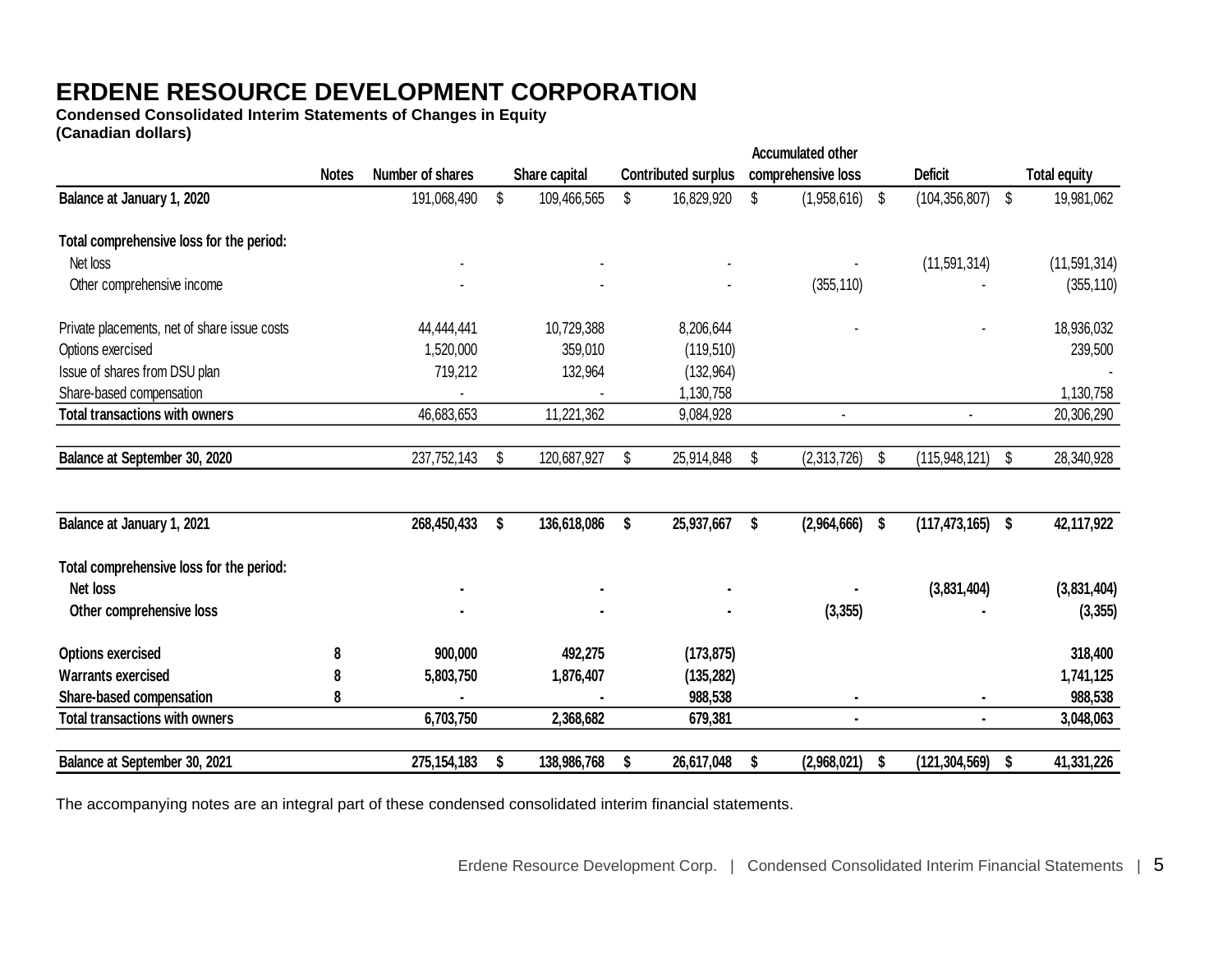**Condensed Consolidated Interim Statements of Cash Flows** (Canadian dollars)

**For the three months ended For the nine months ended September 30, September 30, Notes 2021 2020 2021 2020 Cash flows from operating activities:** Net loss **\$ (1,935,798)** \$ (3,871,340) **(3,831,404)** \$ (11,591,314) Items not involving cash: Depreciation and amortization **17,904** 12,571 **51,618** 38,540 Share-based compensation **298,375** 933,071 **988,538** 1,130,758 Finance income **(10,957)** (18,940) **(47,565)** (36,279) Interest expense capitalized **7 -** 495,906 **-** 1,605,512 Foreign exchange not related to cash **14,222** (178,355) **30,802** (230,182) Fair value change on convertible loan **7 -** 1,913,542 **-** 7,551,123 Change in non-cash working capital **(138,892)** (82,814) **(328,935)** 383,057 Cash flows from operating activities **(1,755,146)** (796,359) **(3,136,946)** (1,148,785) **Cash flows from financing activities:** Issue of common shares, net of issue costs **-** 18,936,032 **-** 18,936,032 Proceeds on exercise of stock options **-** 67,000 **318,400** 239,500 Proceeds on exercise of warrants **1,222,875** - **1,741,125** - Repayment of lease liability **(7,029)** (6,492) **(20,691)** (19,066) Cash flows from financing activities **1,215,846** 18,996,540 **2,038,834** 19,156,466 **Cash flows from investing activities:** Expenditures on exploration and evaluation assets **4 (2,135,342)** (2,760,039) **(6,871,310)** (5,997,230) Expenditures on property, plant and equipment (Net) **(63,486)** (161,073) **(99,127)** (165,192) Interest received **10,957** 18,940 **47,565** 36,279 Cash flows from investing activities **(2,187,871)** (2,902,172) **(6,922,872)** (6,126,143) Effect of exchange rate changes on cash balances **(12,545)** (5,547) **(19,984)** 219,414 Decrease in cash and cash equivalents **(2,739,716)** 15,292,462 **(8,040,968)** 12,100,952 Cash and cash equivalents, beginning of period **7,499,476** 1,915,353 **12,800,728** 5,106,863 Cash and cash equivalents, end of period **\$ 4,759,760** \$ 17,207,815 **4,759,760** \$ 17,207,815

The accompanying notes are an integral part of these condensed consolidated interim financial statements.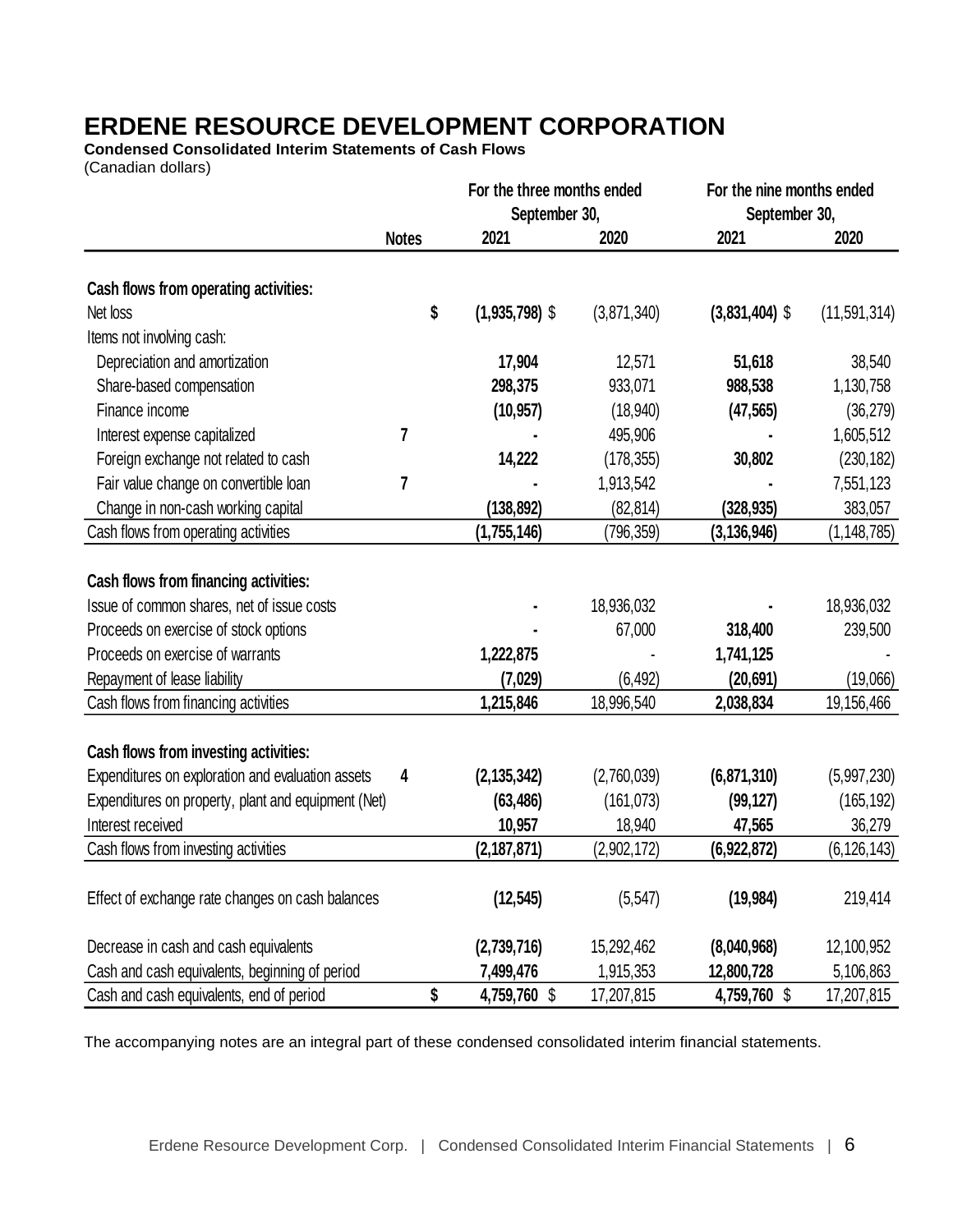**Notes to Condensed Consolidated Interim Financial Statements**

(Canadian dollars) (Unaudited)

For the three and nine months ended September 30, 2021, and 2020

## **1. Nature of operations:**

Erdene Resource Development Corporation ("Erdene" or the "Corporation") is a Canadian based resource company focused on the exploration and development of precious and base metal deposits in Mongolia. The Corporation's common shares are listed on the Toronto Stock Exchange under the symbol "ERD" and the Mongolian Stock Exchange under the symbol "ERDN". The address of the Corporation's registered office is 1300-1969 Upper Water Street, Halifax, Nova Scotia, B3J 2V1.

Erdene is a late exploration stage business focusing on the acquisition, exploration and development of gold and other precious and base metal properties in southwest Mongolia. Currently, the Corporation's principal development is the Bayan Khundii Gold Project, located in Bayankhongor province in Mongolia.

In August 2020, Erdene completed a Feasibility Study for its Bayan Khundii Gold Project, titled "Bayan Khundii Gold Project Feasibility Study, NI 43-101 Technical Report". The continued operations of the Corporation and the recoverability of the amounts capitalized for mineral properties is dependent upon the existence of economically recoverable reserves, the ability of the Corporation to obtain the necessary financing to complete the exploration and development of such properties and upon future profitable production or proceeds from the disposition of one or more of the properties.

# COVID-19

On March 11, 2020, the COVID-19 outbreak was declared a pandemic by the World Health Organization. The outbreak and efforts to contain it have had a significant effect on commodity prices and global capital markets. The Corporation adopted certain operating and preventative procedures in response to COVID-19, and associated restrictions implemented by the Government of Mongolia, including remote working, travel restrictions, and increased sanitation. As a result, the Corporation has been able to continue operating safely during the pandemic. Notwithstanding the proactive and considered actions taken to maintain a safe workplace, it is possible that in the future there will be negative impacts on operations that could have a material adverse effect on the Corporation's results of operations and financial position. The Corporation had \$4,777,134 in working capital at September 30, 2021, which along with the proceeds of the recently closed Mongolian Stock Exchange financing (see note 13), is sufficient to meet to meet the Corporation's minimum obligations for a period of at least 12 months from the balance sheet date.

## **2. Basis of presentation**

These unaudited condensed consolidated interim financial statements for the three and nine months ended September 30, 2021 (the "Interim Financial Statements") have been prepared in accordance with IAS 34 – Interim Financial Reporting. The Interim Financial Statements should be read in conjunction with the annual audited consolidated financial statements for the year ended December 31, 2020 ("Annual Financial Statements"), which have been prepared in accordance with International Financial Reporting Standards ("IFRS") issued by the International Accounting Standards Board ("IASB").

These unaudited condensed consolidated interim financial statements were authorized for issue on behalf of the Board of Directors on November 9, 2021.

## **3. Seasonality**

The corporation's business experiences a seasonal pattern in which exploration expenditures and investments in exploration and evaluation assets are concentrated in the second and third quarters of the year due to weather conditions in Mongolia.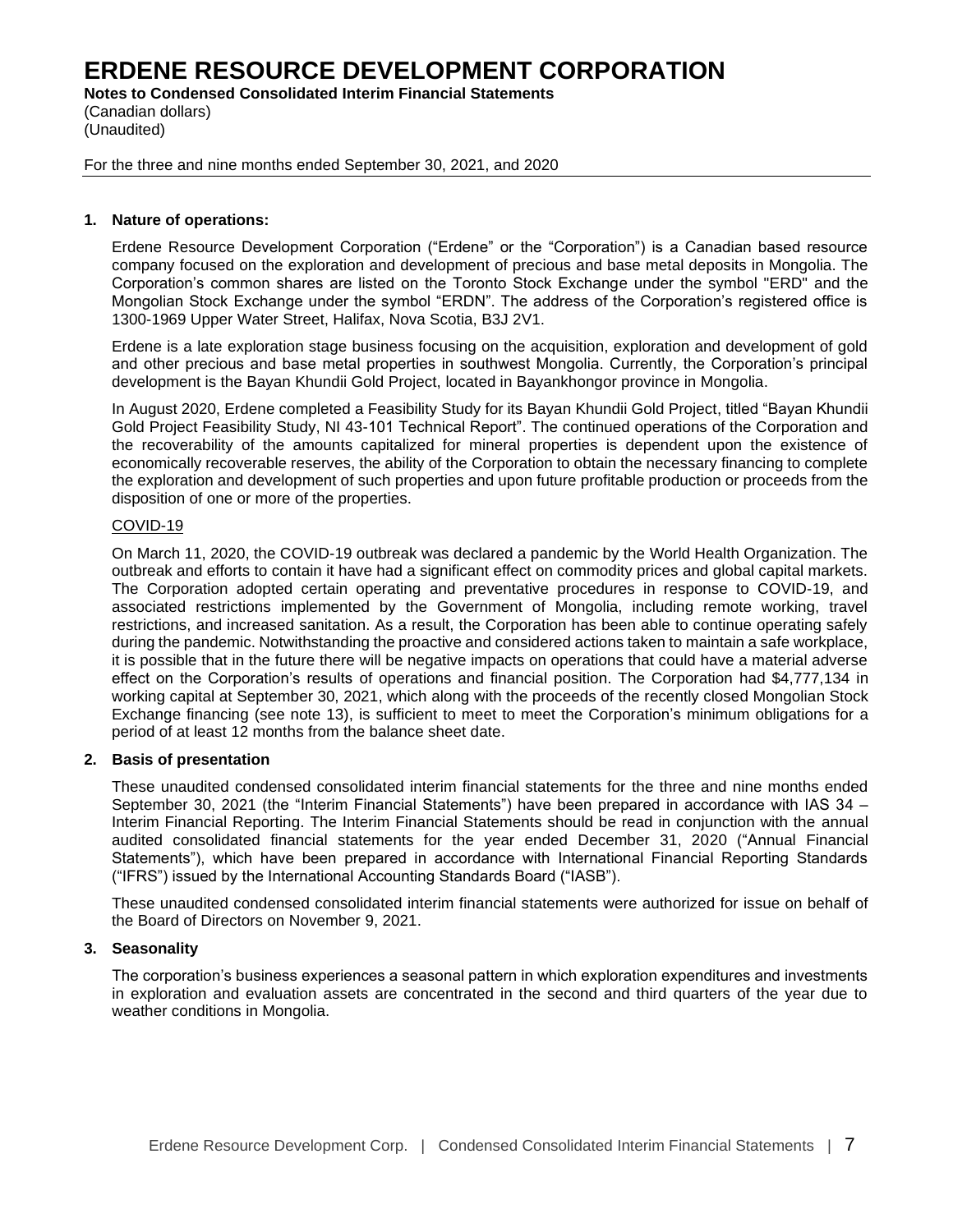**Notes to Condensed Consolidated Interim Financial Statements** (Canadian dollars)

(Unaudited)

For the three and nine months ended September 30, 2021, and 2020

## **4. Exploration and evaluation assets**

|                                       |    | Bayan Khundii |    | <b>Altan Nar</b> |    | <b>Zuun Mod</b> |   | Ulaan & Other |    | Total        |
|---------------------------------------|----|---------------|----|------------------|----|-----------------|---|---------------|----|--------------|
|                                       |    |               |    |                  |    |                 |   |               |    |              |
| Balance, January 1, 2020              | \$ | 16,164,725    | -S | 3,561,166        | -S | 828,799         | S | 928.827       | S  | 21,483,517   |
| Additions                             |    | 7,436,420     |    | 391.875          |    | 64.512          |   | 980.554       |    | 8,873,361    |
| Effect of movements in exchange rates |    | (750,939)     |    | (125, 774)       |    | (55,030)        |   | (60, 980)     |    | (992, 723)   |
| Balance, December 31, 2020            | \$ | 22,850,206    | S  | 3,827,267        |    | 838,281         |   | 1,848,401     | \$ | 29, 364, 155 |
|                                       |    |               |    |                  |    |                 |   |               |    |              |
| Balance, January 1, 2021              | S  | 22,850,206    | S  | 3.827.267        | S  | 838.281         | S | 1,848,401     | S  | 29,364,155   |
| Additions                             |    | 6,371,969     |    | 385.029          |    | 105.693         |   | 8.619         |    | 6,871,310    |
| Effect of movements in exchange rates |    | (9, 418)      |    | (1,358)          |    | (521)           |   | (605)         |    | (11,902)     |
| Balance, September 30, 2021           |    | 29,212,757    |    | 4,210,938        |    | 943,453         |   | 1,856,415     |    | 36,223,563   |

The Corporation's mineral exploration and mining licenses in Mongolia are held by its subsidiaries, Erdene Mongol LLC, Anian Resources LLC and Leader Exploration LLC. Mineral exploration licenses are valid for a period of three years and, through renewals, can be extended to a maximum of twelve years, subject to minimum work requirements. Mining licenses are issued for an initial term of 30 years with two 20-year extensions possible. These rights are held in good standing through the payment of an annual license fee.

## Bayan Khundii Gold Project

The Bayan Khundii Gold Project is located in Bayankhongor province in Mongolia and is comprised of the 2,309 hectare Khundii mining license, issued in August 2019, from the Mineral Resource and Petroleum Authority of Mongolia, through the conversion of a portion of its legacy Khundii exploration license. The Khundii mining license includes the Bayan Khundii Resources and Reserves reported in "Bayan Khundii Gold Project Feasibility Study NI 43-101 Technical Report", dated August 31, 2020, and prepared by Roma Oil and Mining Associates Limited. The Corporation is currently completing construction readiness activities on the project in advance of a decision to proceed to construction, anticipated in early 2022.

Additionally, the mining license includes Erdene's highly prospective Altan Arrow, Dark Horse, Khundii North and Khundii West targets. On July 1, 2016, the Corporation began capitalizing exploration costs on the property in accordance with its capitalization policy.

## Altan Nar Gold Project

The Altan Nar Gold Project is located in Bayankhongor province in Mongolia, approximately 16km north of Erdene's Bayan Khundii Gold Project. Erdene received the 4,669 hectare Altan Nar mining license including the Altan Nar gold, silver, lead and zinc resource, on March 5, 2020, from the Mineral Resource and Petroleum Authority of Mongolia, through the conversion of its legacy Tsenkher Nomin exploration license. On January 1, 2015, having received the initial resource estimate for the Altan Nar prospect, the Corporation began capitalizing exploration costs on the property in accordance with its capitalization policy. Prior to 2015, the Corporation only capitalized licensing costs associated with Altan Nar.

## Zuun Mod Copper & Molybdenum Resource

The Zuun Mod property is located in Bayankhongor province in Mongolia and is comprised of a 6,041 hectare molybdenum-copper Mining License. The mining license was issued in 2011. The Zuun Mod molybdenumcopper deposit has significant potential for development provided the molybdenum price improves. The Corporation will continue to evaluate its options in light of technological and market factors.

## Ulaan & Other

The Ulaan exploration license covers an area of approximately 1,780 hectares, situated immediately adjacent to the Khundii mining license. The exploration license is in its seventh year of a maximum 12-year term and can be converted to a mining license at any time prior to the end of the twelfth year by meeting the requirements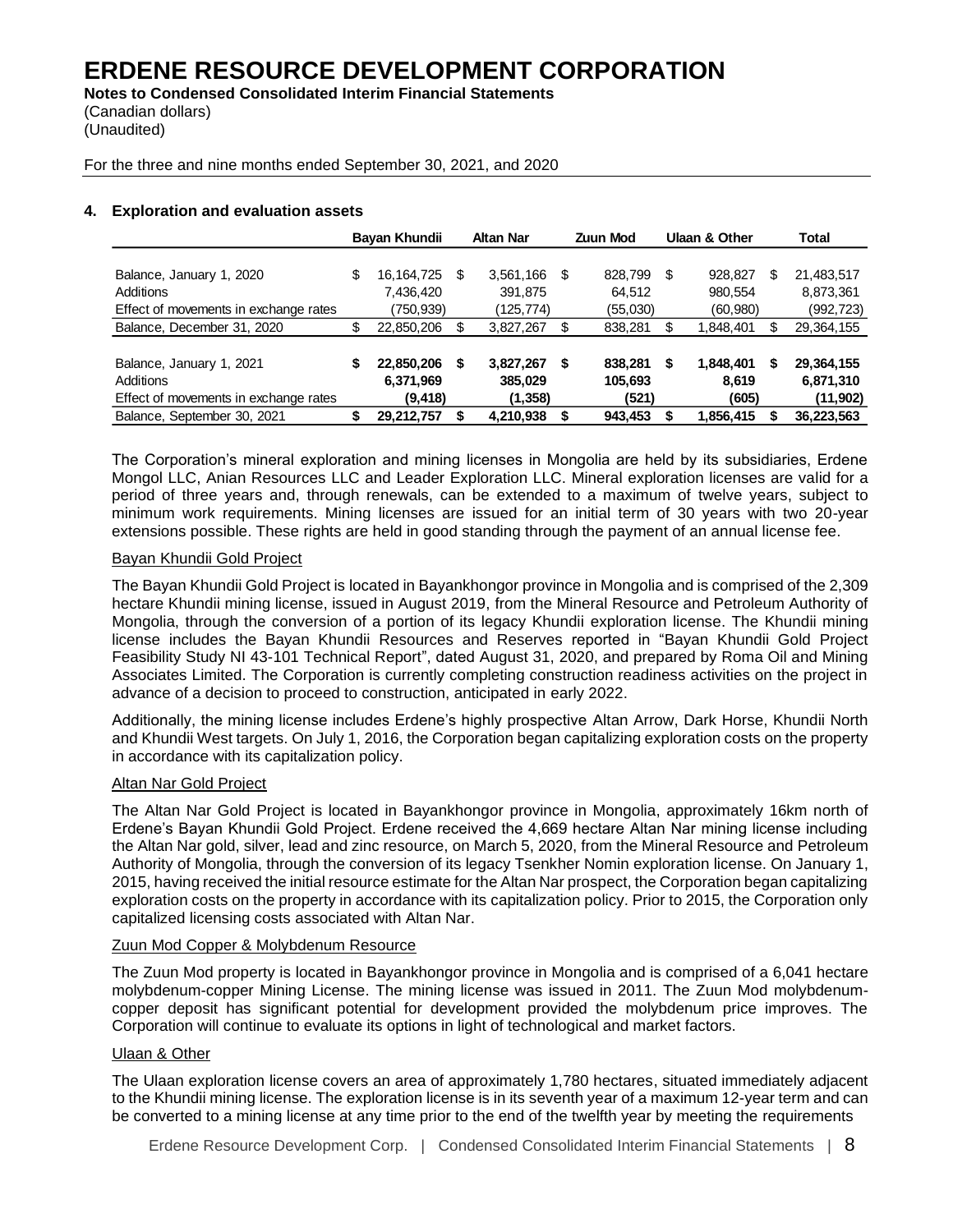**Notes to Condensed Consolidated Interim Financial Statements**

(Canadian dollars) (Unaudited)

For the three and nine months ended September 30, 2021, and 2020

## **4. Exploration and evaluation assets (continued)**

prescribed under the Minerals Law of Mongolia. On August 30, 2017, Erdene acquired 51% of the outstanding shares of Leader Exploration LLC, a private Mongolian company that holds the license. Erdene evaluated the acquisition considering IFRS 3, Business Combinations, and concluded that the transaction constituted the acquisition of a collection of assets, not a business. On December 10, 2020, Erdene acquired an 100% interest in the Ulaan exploration license with the purchase of the remaining 49% interest in Leader Exploration LLC for US\$750,000.

The Corporation maintains an exploration license for 2,205 hectares of the legacy Khundii exploration license that were not converted to a mining license in 2019. This exploration license is in its twelfth year of a maximum 12-year term and can be converted to a mining license at any time prior to the end of the twelfth year by meeting the requirements prescribed under the Minerals Law of Mongolia.

#### **5. Leases**

The Company entered a five-year lease for its head office, with an effective date of September 1, 2019. The lease is reflected on the balance sheet as a right-of-use asset, with an associated lease liability. The discount rate applied to the lease is 7%.

Additional information on the right-of-use asset is as follows:

| Balance, January 1, 2020    | \$ | 137,064   |
|-----------------------------|----|-----------|
| Additions                   |    |           |
| Depreciation                |    | (29,371)  |
| Balance, December 31, 2020  |    | 107,693   |
|                             |    |           |
| Balance, January 1, 2021    | S  | 107,693   |
| Additions                   |    |           |
| Depreciation                |    | (22, 028) |
| Balance, September 30, 2021 |    | 85.665    |

The maturity analysis of the office lease liability at September 30, 2021, is as follows:

|                                   | Within 1 year     |   | 1 - 2 vears       | $2 - 3$ years   | Total               |
|-----------------------------------|-------------------|---|-------------------|-----------------|---------------------|
| Lease payments<br>Finance charges | 34.564<br>(5,083) |   | 35.037<br>(2.952) | 32.117<br>(822) | 101.718<br>(8, 857) |
| <b>Total Lease liability</b>      | 29.481            | æ | 32.085            | 31.295          | 92,861              |

The Corporation also has leases for office space and staff accommodation in Mongolia that expire within the next 12 months. The Corporation has elected not to apply the requirements of IFRS 16 to these payments and the Corporation expenses lease payments for these facilities as incurred.

## **6. Commitments**

Sandstorm Gold Ltd. ("Sandstorm") holds a 1% net smelter returns royalty ("NSR Royalty") on Erdene's Altan Nar, Khundii and Ulaan licenses. Sandstorm has been given a right of first refusal on future stream or royalty financings related to these licenses.

The Zuun Mod License is subject to a 1.5% NSR Royalty. Erdene has the option to buy down a portion of the royalty if certain production milestones are achieved.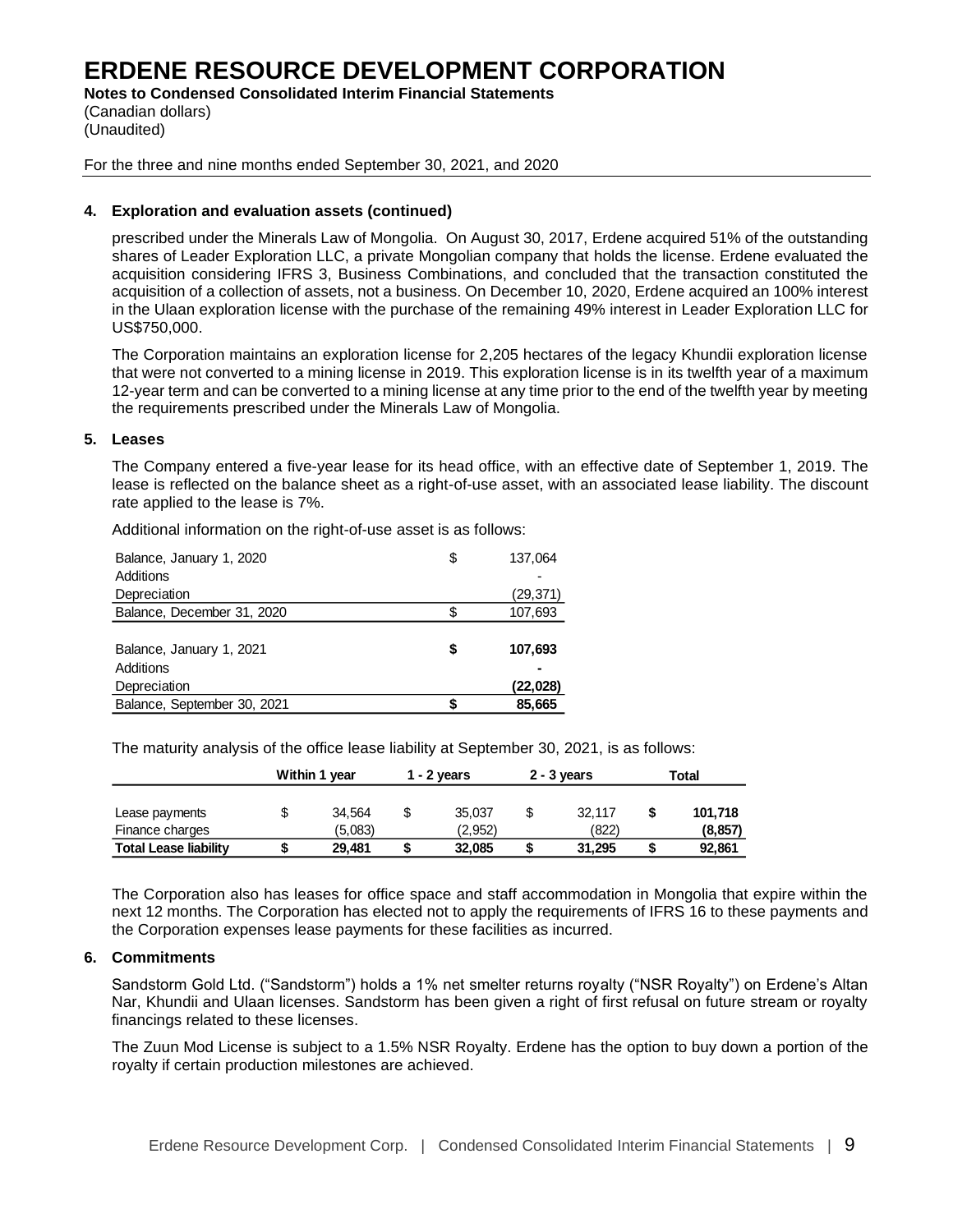**Notes to Condensed Consolidated Interim Financial Statements**

(Canadian dollars) (Unaudited)

For the three and nine months ended September 30, 2021, and 2020

#### **7. Convertible Loan**

On October 11, 2019, Erdene executed a US\$5 million (C\$6.6 million) Convertible Loan ("Loan") with the European Bank for Reconstruction and Development ("EBRD"). The Loan was funded by way of an initial advance of US\$2.5 million on November 4, 2019, and a second advance of US\$2.5 million on November 25, 2019.

On October 9, 2020, the EBRD exercised its conversion option in respect of the entire principal amount of the Convertible Loan, receiving 30,043,290 common shares of the Corporation. Additionally, the Corporation paid cash interest of US\$457,639 to the EBRD, accrued to the date of extinguishment of the Loan. The carrying amount of the host liability of \$5,429,703 and the fair value of the conversion option of \$10,339,232, at the conversion date, were recorded as additions to share capital with the extinguishment of the liabilities.

Key terms of the Loan included:

- Principal amount of US\$5.0 million
- Coupon rate of 10% payable in cash, or capitalized, at the Corporation's option, annually
- The Loan was convertible, in whole or in part, at the election of the EBRD, into common shares of the Corporation at a conversion price (in respect of the principal amount drawn down under the Loan) of C\$0.20 per share, subject to a conversion premium of 10%, 20% or 30%, respectively, if EBRD exercised its conversion option prior to or on the first, second, or third anniversary, respectively, of the date of the Loan Agreement
- Any capitalized interest on the date of the conversion was payable, at EBRD's option, in cash or shares of the Corporation at the prevailing market price of the common shares of the Corporation (5-day Volume Weighted Average Price)

For accounting purposes, the Loan represented a hybrid financial instrument, consisting of a host loan obligation, and embedded derivative instruments comprised of the conversion and prepayment features of the Loan. The Corporation accounted for the host loan obligation at amortized cost, accreted to maturity over the term of the Loan. The embedded conversion and prepayment options were accounted for as financial liabilities measured at fair value through profit or loss.

At the dates of issue, the Loan and its components were measured at fair value as follows:

| Host liability                    | 4,505,902  |
|-----------------------------------|------------|
| Conversion and prepayment options | 2,106,123  |
| Financing costs                   | (254, 262) |
| Net proceeds from issue           | 6,357,763  |

The following table summarizes the continuity of the host liability component of the loan for the nine months ended September 30, 2021, and 2020:

|                                      | 2021 |   | 2020      |
|--------------------------------------|------|---|-----------|
| Balance, January 1                   |      |   | 4,333,370 |
| Interest expense, capitalized        |      |   | 845.166   |
| Accretion of discount                |      | - | 760.346   |
| Effect of movement in exchange rates |      |   | 51,456    |
| Balance, September 30                |      |   | 5,990,338 |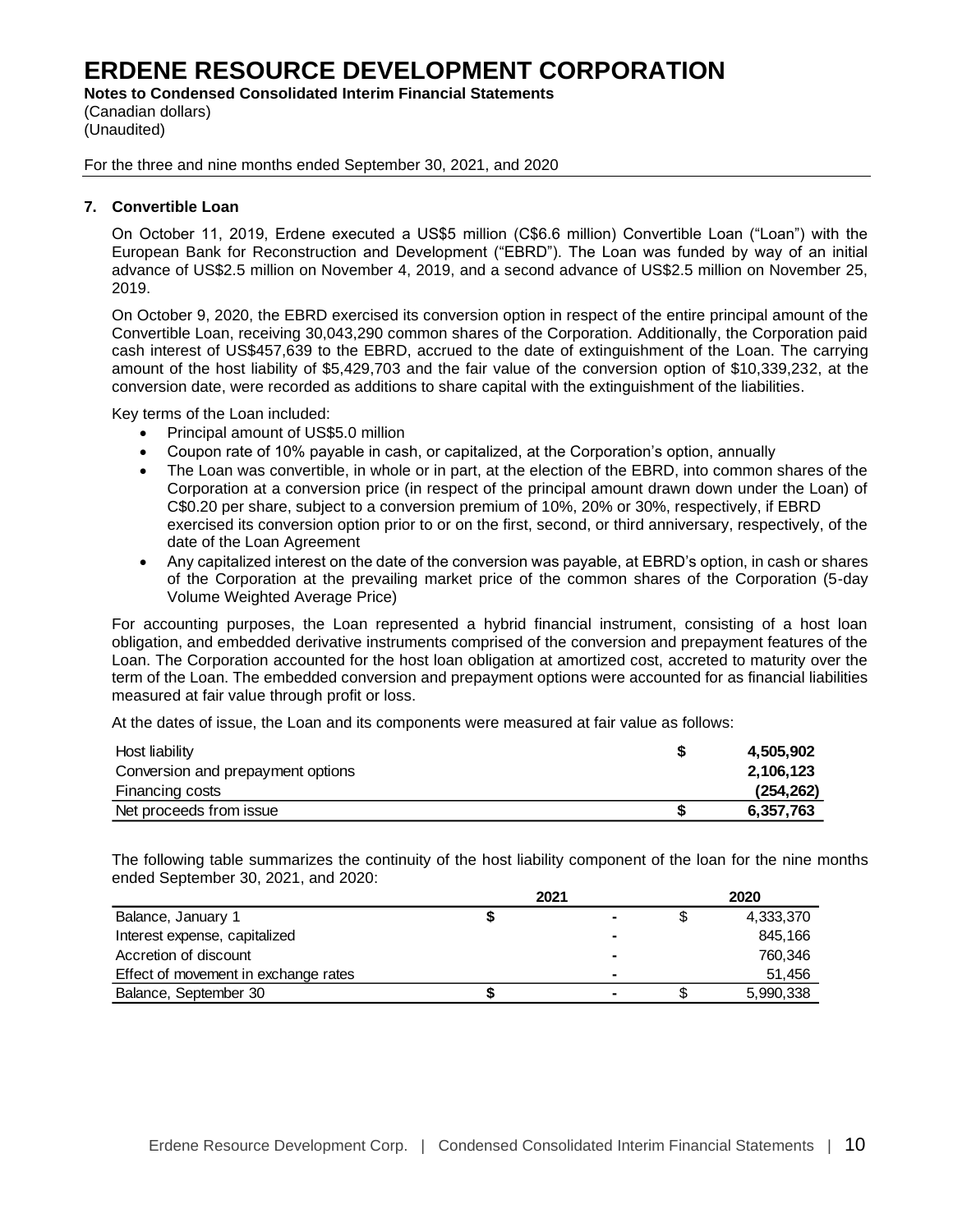**Notes to Condensed Consolidated Interim Financial Statements** (Canadian dollars)

(Unaudited)

For the three and nine months ended September 30, 2021, and 2020

## **7. Convertible Loan (continued)**

The following table summarizes the continuity of the conversion option component of the loan for the nine months ended September 30, 2021, and 2020:

|                       | 2021 |                |    | 2020      |
|-----------------------|------|----------------|----|-----------|
| Balance, January 1    |      |                | ъD | 1.927.151 |
| Fair value adjustment |      |                |    | 7,499,666 |
| Balance, September 30 |      | $\blacksquare$ | Ф  | 9,426,817 |

The fair value of the conversion option was determined using a binomial option valuation model, using the following key assumptions:

|                          | <b>Nine Months Ended</b> | <b>Nine Months Ended</b> |
|--------------------------|--------------------------|--------------------------|
|                          | September 30, 2021       | Septemebr 30, 2020       |
| Expected volatility      | n/a                      | 75%                      |
| Risk-free interest rate  | n/a                      | 0.3%                     |
| Conversion option term   | n/a                      | 2.0 years                |
| Credit spread            | n/a                      | 24.8%                    |
| Underlying share price   | n/a                      | \$<br>0.460              |
| Exchange rate (C\$:US\$) | n/a                      | 0.752                    |

## **8. Share Capital and Contributed Surplus**

#### Authorized

An unlimited number of common shares with no par value.

#### Deferred Share Units

In 2013, the Corporation adopted a deferred share unit ("DSU") plan to align the long-term incentive compensation of certain officers, directors and employees with the drivers of long-term shareholder value. Under the Erdene DSU plan, the Corporation may grant DSUs to eligible plan members in such number and at such times as is determined by the Board of Directors as a bonus or in respect of services rendered by the plan member or otherwise as compensation. On the grant date, DSUs vest immediately and plan members are credited with the DSUs granted to them. Upon termination or death of the plan member, the Corporation pays the then market value of the plan member's shares either in cash or in shares, at the sole discretion of the Corporation. Since the type of payout is at the discretion of the Corporation, and the Corporation does not intend to cash settle awards under the plan, the plan is accounted for as an equity settled plan.

During the nine months ended September 30, 2021, the Corporation granted 893,504 DSUs with an average fair value of \$0.38 per DSU (2020 – 991,950 DSUs with fair value of \$0.33 per DSU). The fair value of \$339,664 (2020 – \$328,708) was charged to share based compensation included in exploration expenses and corporate and administration expenses.

|                                                      | <b>Nine Months Ended</b> | Nine Months Ended  |
|------------------------------------------------------|--------------------------|--------------------|
|                                                      | September 30, 2021       | September 30, 2020 |
| Five day volume weighted average price at grant date | 0.38                     | 0.33               |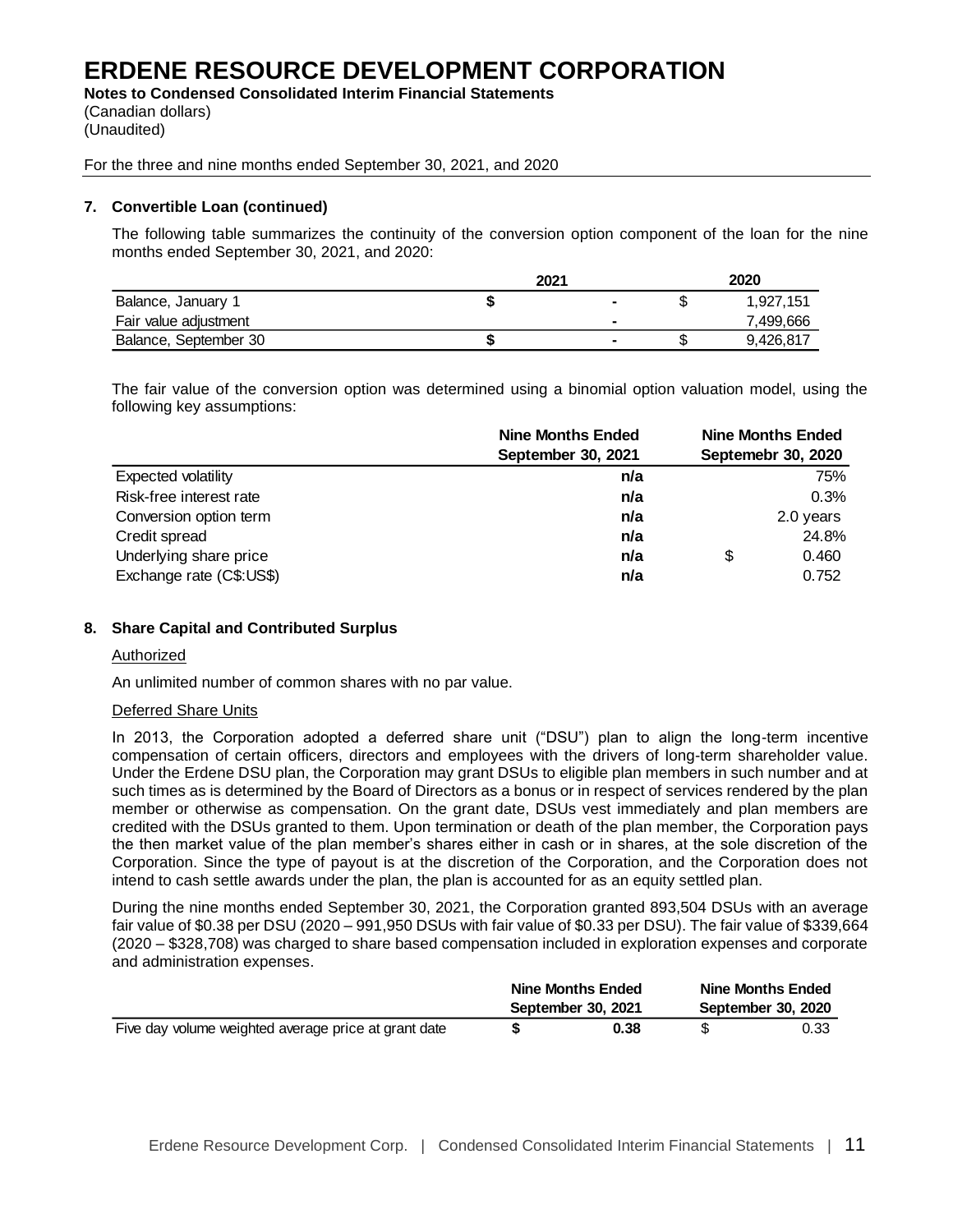**Notes to Condensed Consolidated Interim Financial Statements** (Canadian dollars) (Unaudited)

For the three and nine months ended September 30, 2021, and 2020

## **8. Share Capital and Contributed Surplus (continued)**

The following table summarizes the continuity of DSUs for the nine months ended September 30, 2021, and 2020:

|                             | 2021                  | 2020                  |
|-----------------------------|-----------------------|-----------------------|
|                             | <b>Number of DSUs</b> | <b>Number of DSUs</b> |
| Outstanding at January 1    | 5,032,836             | 4,636,850             |
| Granted                     | 893.504               | 991.950               |
| <b>Issued</b>               |                       | (719,212)             |
| Outstanding at September 30 | 5,926,340             | 4,909,588             |

## **Warrants**

The following table summarizes the continuity of warrants for the nine months ended September 30, 2021, and 2020:

|                             | 2021         |                |                | 2020       |    |          |  |          |  |                |
|-----------------------------|--------------|----------------|----------------|------------|----|----------|--|----------|--|----------------|
|                             |              |                | Weighted       |            |    | Weighted |  |          |  |                |
|                             | Number of    |                | average        | Number of  |    | average  |  |          |  |                |
|                             | warrants     | exercise price |                |            |    |          |  | warrants |  | exercise price |
| Outstanding at January 1    | 75,097,796   | \$             | 0.55           | 30,252,744 | \$ | 0.49     |  |          |  |                |
| <b>Issued</b>               |              |                | $\blacksquare$ | 44,845,052 |    | 0.60     |  |          |  |                |
| Exercised                   | (5,803,750)  |                | 0.30           |            |    |          |  |          |  |                |
| Expired                     | (22,707,994) |                | 0.55           |            |    |          |  |          |  |                |
| Outstanding at September 30 | 46,586,052   |                | 0.59           | 75,097,796 | \$ | 0.55     |  |          |  |                |
| Exercisable at September 30 | 46,586,052   | \$             | 0.59           | 75,097,796 | \$ | 0.55     |  |          |  |                |

The remaining contractual lives of warrants outstanding at September 30, 2021, are as follows:

| <b>Exercise price</b> | <b>Number of warrants</b><br>outstanding | Weighted average<br>remaining<br>contractual life<br>(years) |
|-----------------------|------------------------------------------|--------------------------------------------------------------|
| \$0.30<br>\$0.60      | 1,741,000<br>44,845,052                  | 0.10<br>0.86                                                 |
|                       | 46,586,052                               | 0.83                                                         |

## Stock options

The Corporation has a rolling 10% incentive stock option plan (the "Plan") under which options to purchase common shares of the Corporation may be granted to directors, officers, employees and consultants of the Corporation. Under the Plan, the terms and conditions of each grant of options are determined by the Board of Directors. If there are no terms specified upon grant, options vest immediately on the grant date. The number of common shares subject to options granted under the Plan is limited to 10% of the issued and outstanding common shares of the Corporation and no one person may receive in excess of 5% of the outstanding common shares of the Corporation at the time of grant (on a non-diluted basis).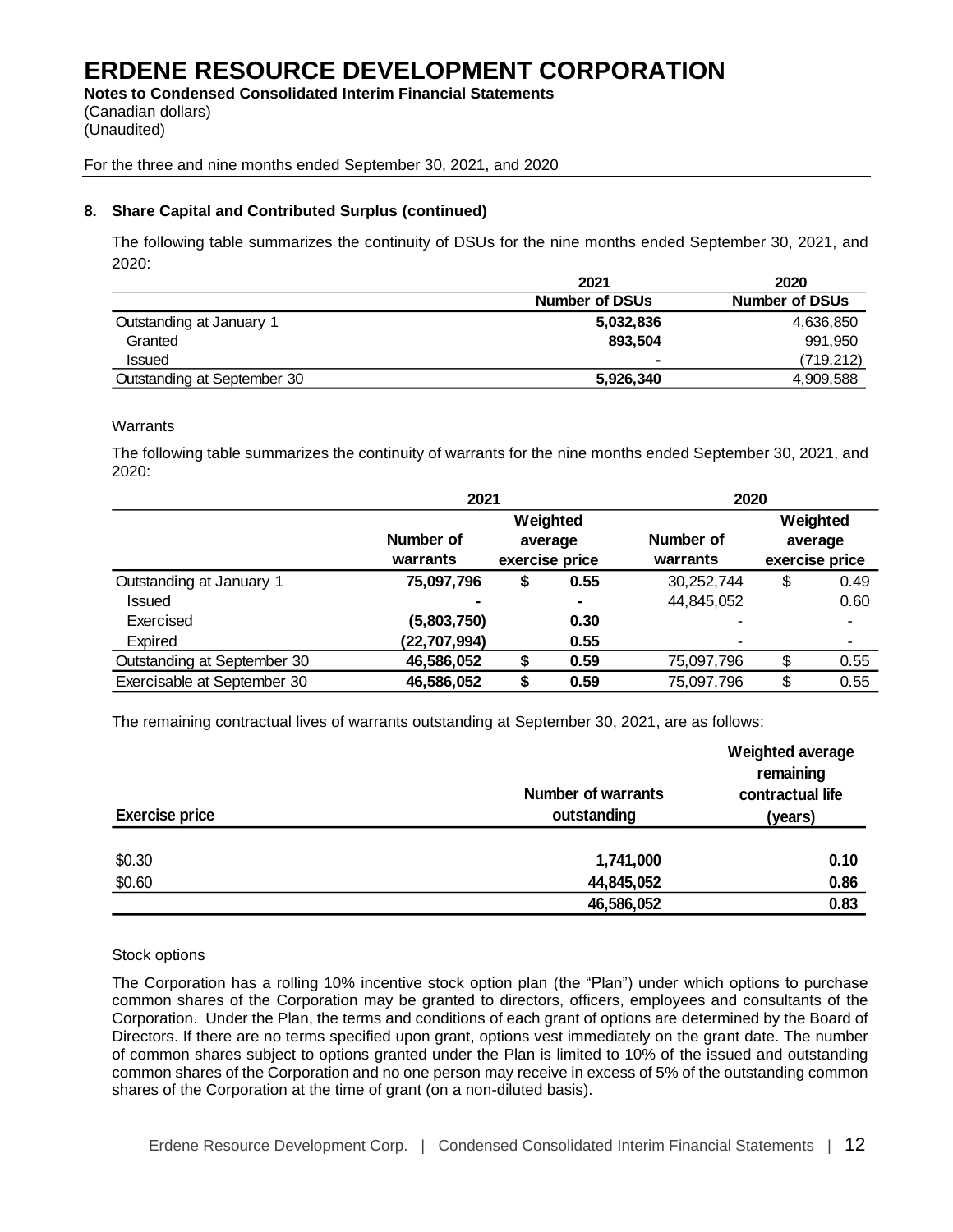**Notes to Condensed Consolidated Interim Financial Statements** (Canadian dollars)

(Unaudited)

For the three and nine months ended September 30, 2021, and 2020

# **8. Share Capital and Contributed Surplus (continued)**

During the nine months ended September 30, 2021, 3,825,000 options were granted at a weighted average exercise price of \$0.38.

The changes in stock options during the nine months ended September 30, 2021, and 2020 were as follows:

|                             | 2021                                                    |    |      |                   | 2020 |                                    |  |  |
|-----------------------------|---------------------------------------------------------|----|------|-------------------|------|------------------------------------|--|--|
|                             | Weighted average<br>Number of options<br>exercise price |    |      | Number of options |      | Weighted average<br>exercise price |  |  |
| Outstanding at January 1    | 13,790,000                                              | \$ | 0.46 | 12,305,000        | \$   | 0.41                               |  |  |
| Granted                     | 3,825,000                                               |    | 0.38 | 550,000           |      | 0.22                               |  |  |
| Expired/Surrendered         | (960,000)                                               |    | 0.36 | (250,000)         |      | 0.20                               |  |  |
| Exercised                   | (900,000)                                               |    | 0.35 | (1, 150, 000)     |      | 0.15                               |  |  |
| Outstanding at September 30 | 15,755,000                                              |    | 0.45 | 11,455,000        | \$   | 0.43                               |  |  |
| Exercisable at September 30 | 15,755,000                                              |    | 0.45 | 11,455,000        | \$   | 0.43                               |  |  |

The remaining contractual lives of options outstanding at September 30, 2021, are as follows:

| Range of prices | <b>Number of options</b><br>exercisable | <b>Weighted average</b><br>remaining<br>contractual life<br>(years) | Weighted average<br>exercise price of<br>exercisable options |      |  |  |
|-----------------|-----------------------------------------|---------------------------------------------------------------------|--------------------------------------------------------------|------|--|--|
|                 |                                         |                                                                     |                                                              |      |  |  |
| $$0.18 - $0.24$ | 2,845,000                               | 2.91                                                                |                                                              | 0.20 |  |  |
| $$0.25 - $0.49$ | 10,265,000                              | 3.57                                                                |                                                              | 0.42 |  |  |
| $$0.50 - $0.89$ | 2,645,000                               | 0.53                                                                |                                                              | 0.86 |  |  |
|                 | 15,755,000                              | 2.94                                                                |                                                              | 0.45 |  |  |

## Share-Based Compensation

For the nine months ended September 30, 2021, the Corporation charged a total of \$988,538 of stock-based compensation expense to the statements of comprehensive loss (2020 – \$1,130,758) of which \$419,635 is attributable to exploration expenses (2020 – \$515,398).

## **9. Exploration and evaluation expenses**

The following table summarizes exploration and evaluation expenses for the three and nine months ended September 30, 2021, and 2020:

|                             | For the three months ended September 30, |  |         | For the nine months ended September 30, |           |  |           |  |
|-----------------------------|------------------------------------------|--|---------|-----------------------------------------|-----------|--|-----------|--|
|                             | 2021                                     |  | 2020    |                                         | 2021      |  | 2020      |  |
| Depreciation & amortization | 8.540                                    |  | 3.196   |                                         | 23.709    |  | 10,577    |  |
| Direct costs                | 1,028,533                                |  | 177,045 |                                         | 1,473,168 |  | 325,967   |  |
| Employee compensation costs | 198.901                                  |  | 112.441 |                                         | 332,232   |  | 246,481   |  |
| Share-based compensation    | 129.865                                  |  | 494.500 |                                         | 419.635   |  | 515.398   |  |
|                             | 1,365,839                                |  | 787.182 |                                         | 2,248,744 |  | 1,098,423 |  |

Erdene Resource Development Corp. | Condensed Consolidated Interim Financial Statements | 13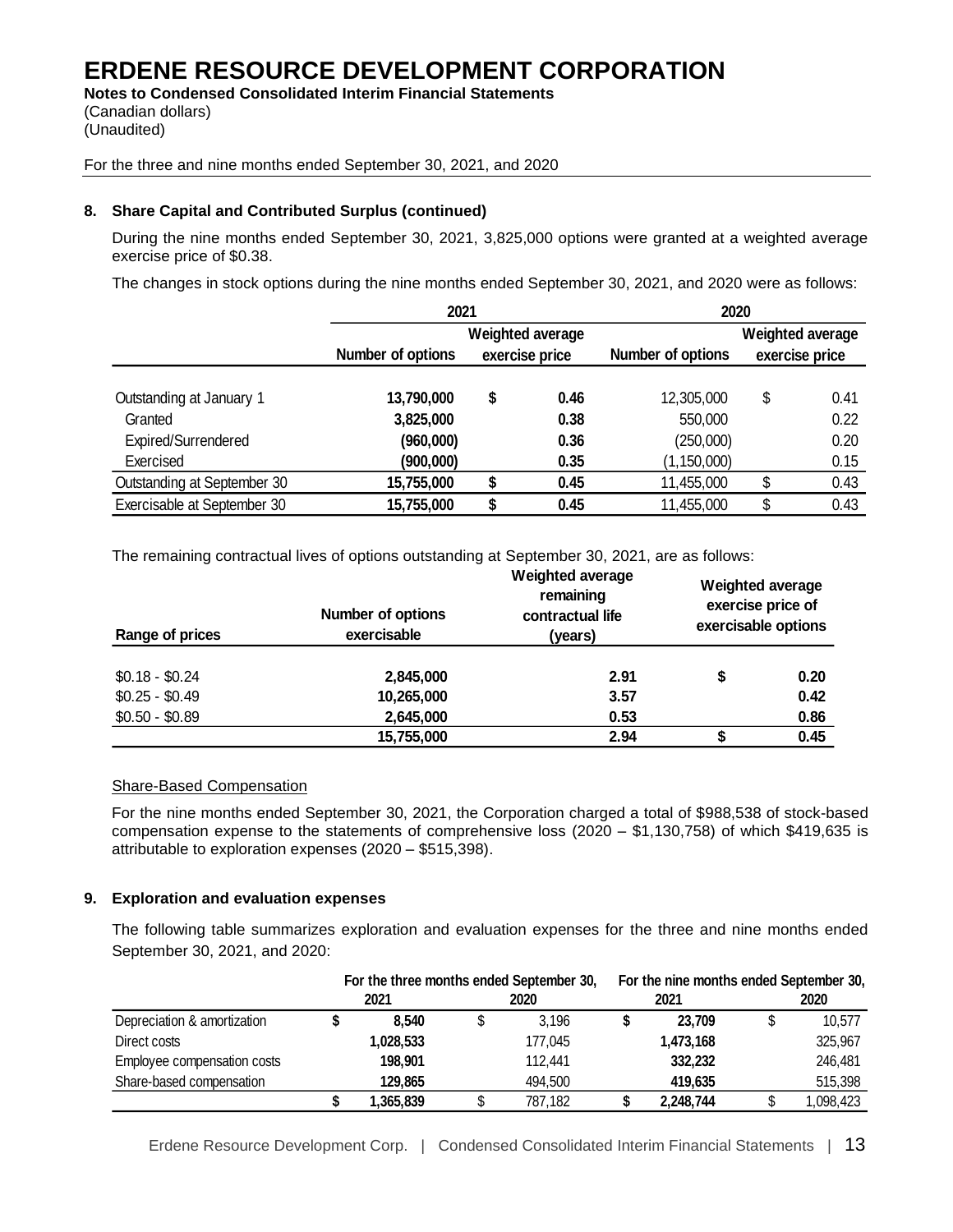**Notes to Condensed Consolidated Interim Financial Statements** (Canadian dollars)

(Unaudited)

For the three and nine months ended September 30, 2021, and 2020

## **10. Corporate and administration expenses**

The following table summarizes corporate and administration expenses for the three and nine months ended September 30, 2021, and 2020.

|                                  |    | For the three months ended September 30, |         | For the nine months ended September 30, |         |           |        |           |
|----------------------------------|----|------------------------------------------|---------|-----------------------------------------|---------|-----------|--------|-----------|
|                                  |    | 2021                                     |         | 2020                                    |         | 2021      |        | 2020      |
| Administrative services          | J. | 209,109                                  | \$      | 179,446                                 | S       | 412,938   | S      | 360,339   |
| Depreciation and amortization    |    | 9,369                                    |         | 9,139                                   |         | 27,905    |        | 27,716    |
| Directors fees and expenses      |    | 29,458                                   |         | 1,180                                   |         | 80,381    |        | 45,763    |
| Investor relations and marketing |    | 54,702                                   |         | 59,959                                  |         | 169,176   |        | 146,358   |
| Office and sundry                |    | 22,570                                   |         | 21,662                                  |         | 70,218    |        | 62,067    |
| Professional fees                |    | 57,172                                   |         | 138,412                                 |         | 184,492   |        | 246,269   |
| Regulatory compliance            |    | 12,925                                   | 19,986  |                                         | 77,622  |           | 84,373 |           |
| Share-based compensation         |    | 168,510                                  | 438,571 |                                         | 568,903 |           |        | 615,360   |
| Travel and accommodations        |    | 1.277                                    |         | 1.521                                   |         | 2,588     |        | 7,688     |
|                                  |    | 565,092                                  | \$      | 869,876                                 |         | 1,594,223 |        | 1,595,933 |

## **11. Financial instruments**

#### **Credit Risk:**

The carrying amount of financial assets represents the maximum credit exposure. The maximum exposure to credit risk at the reporting date was:

|                           | <b>Carrying Amount</b> |   |                      |  |  |
|---------------------------|------------------------|---|----------------------|--|--|
|                           | September 30,<br>2021  |   | December 31,<br>2020 |  |  |
| Cash and cash equivalents | 4,759,760              |   | 12,800,728           |  |  |
| Receivables               | 42,104                 |   | 89,344               |  |  |
|                           | 4,801,864              | S | 12,890,072           |  |  |

The Corporation manages credit risk by holding the majority of its cash and cash equivalents with high quality financial institutions in Canada, where management believes the risk of loss to be low. At September 30, 2021, \$492,090 or 10% of the balance of cash was held in banks outside Canada (December 31, 2020 - \$133,130 or 1%).

## **Liquidity Risk:**

Liquidity risk is the risk that the Corporation will encounter difficulty in meeting the obligations associated with its financial liabilities that are settled by delivering cash or another financial asset. The Corporation's approach to managing liquidity is to ensure, to the extent possible, that it will have sufficient liquidity to meet its liabilities when due, under both normal and stressed conditions.

## **Market Risk:**

Market risk is the risk of loss that may arise from changes in market factors such as interest rates, foreign exchange rates, and commodity and equity prices.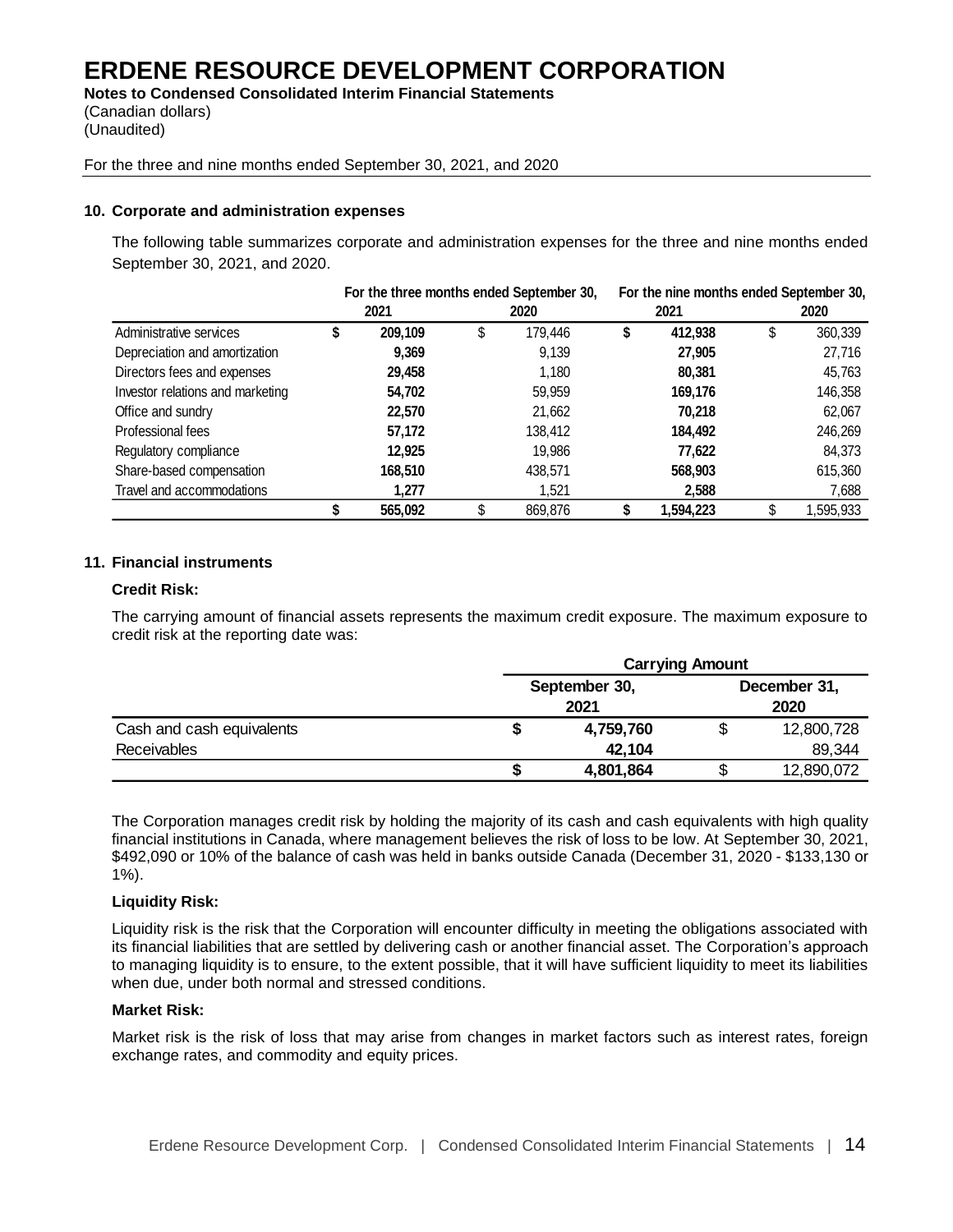**Notes to Condensed Consolidated Interim Financial Statements**

(Canadian dollars) (Unaudited)

For the three and nine months ended September 30, 2021, and 2020

# **11. Financial instruments (continued)**

a) Interest rate risk

As of September 30, 2021, the Corporation has no interest-bearing debt and is therefore not exposed to significant interest rate risk.

b) Foreign currency risk

The functional currency of the Corporation is the Canadian dollar, and the functional currency of the Corporation's subsidiaries is the Mongolian tugrik. Additionally, the Corporation incurs expenses and has received financing in US dollars. Consequently, fluctuations of the Canadian dollar in relation to other currencies impacts the fair value of financial assets, liabilities and operating results. Financial assets and liabilities subject to currency translation risk primarily include US dollar denominated cash, accounts payable and accrued liabilities, as well as Mongolian tugrik denominated cash, accounts payable and accrued liabilities. The Corporation maintains Canadian and US dollar bank accounts in Canada.

The Corporation's exposure to US dollar currency risk was as follows:

|                           | September 30,<br>2021 | December 31,<br>2020 |            |  |
|---------------------------|-----------------------|----------------------|------------|--|
| Cash and cash equivalents | 500,421               |                      | 292,895    |  |
| Trade and other payables  | (222, 102)            |                      | (223, 503) |  |
|                           | 278,319               |                      | 69,392     |  |

A 10% change in the US dollar exchange rate would affect net and comprehensive loss and deficit by approximately \$27,800 (December 31, 2020 - \$6,900).

The Corporation's exposure to Mongolian Tugrik currency risk was as follows:

|                             | September 30,<br>2021 | December 31,<br>2020 |  |  |
|-----------------------------|-----------------------|----------------------|--|--|
| Cash and cash equivalents   | 43,620                | 889                  |  |  |
| Trade and other receivables | 9,909                 | 5,460                |  |  |
| Trade and other payables    | (398, 300)            | (87, 043)            |  |  |
|                             | (344, 771)            | (80, 694)            |  |  |

A 10% change in the Mongolian Tugrik exchange rate would affect net and comprehensive loss and deficit by approximately \$34,500 (December 31, 2020 - \$8,100).

## c) Price risk

The Corporation's financial instruments are not exposed to direct price risk other than that associated with commodity price fluctuations impacting the mineral exploration and mining industries as the Corporation has no significant revenues.

## **Fair Value:**

Assets and liabilities measured at fair value in the consolidated statements of financial position, or disclosed in the notes to the financial statements, are categorized using a fair value hierarchy that reflects the significance of the inputs used in determining the fair values: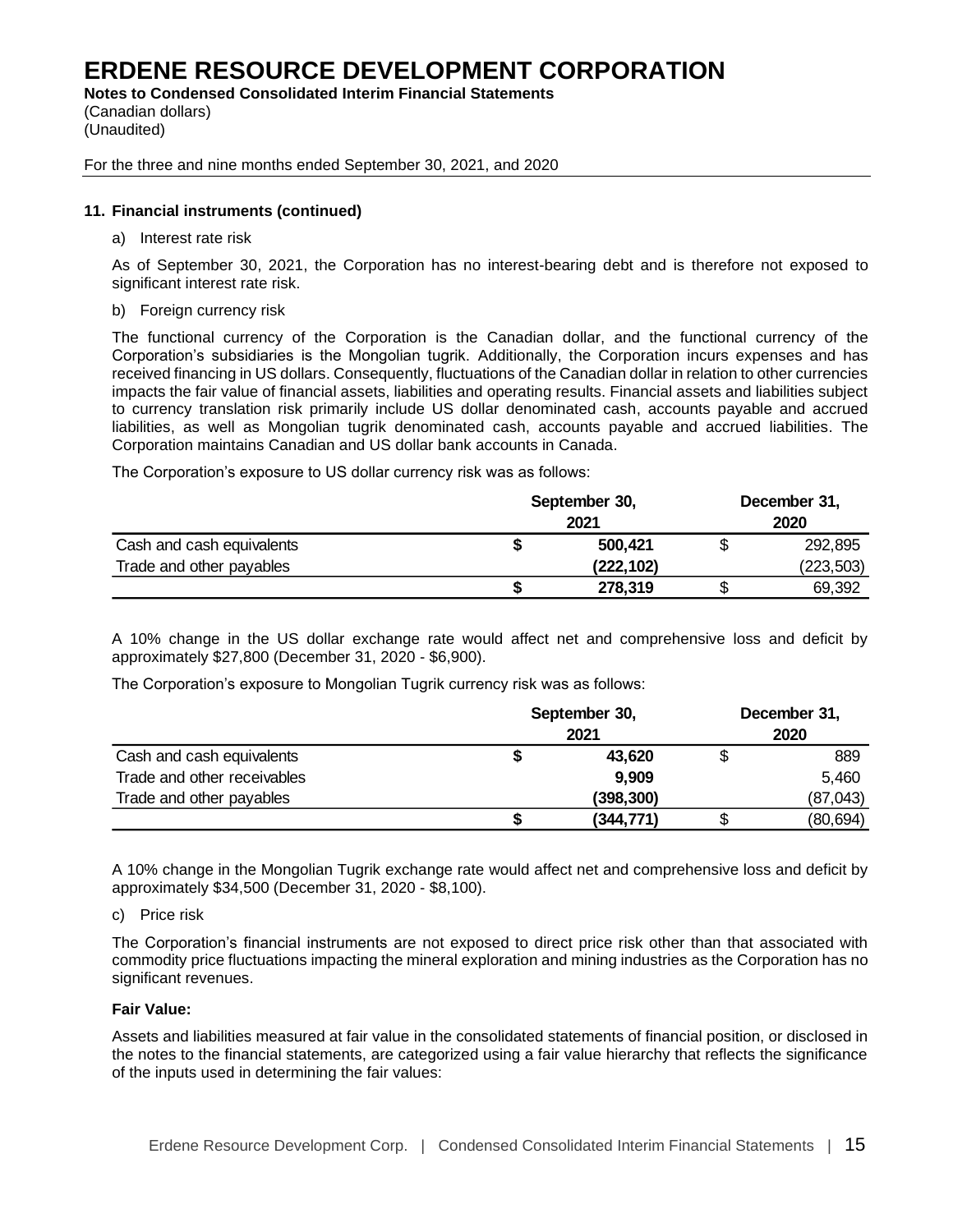**Notes to Condensed Consolidated Interim Financial Statements**

(Canadian dollars) (Unaudited)

For the three and nine months ended September 30, 2021, and 2020

# **11. Financial instruments (continued)**

- a) Level 1: quoted prices (unadjusted) in active markets for identical assets or liabilities;
- b) Level 2: inputs other than quoted prices included within level 1 that are observable for the asset or liability, either directly (i.e. as prices) or indirectly (i.e. derived from prices); and
- c) Level 3: inputs for the asset or liability that are not based on observable market data (unobservable inputs).

The fair value hierarchy of assets and liabilities measured at fair value on the consolidated statements of financial position or disclosed in the notes to the financial statements is as follows:

|                                                | September 30, 2021 |  |         |  | December 31, 2020 |                 |  |                 |  |                |
|------------------------------------------------|--------------------|--|---------|--|-------------------|-----------------|--|-----------------|--|----------------|
|                                                | Level 1            |  | Level 2 |  | Level 3           | Level 1         |  | Level 2         |  | Level 3        |
| Assets and liabilities measured at fair value: |                    |  |         |  |                   |                 |  |                 |  |                |
| Cash and cash equivalents                      | $$4,759,760$ \$    |  |         |  | $-$ \$ $-$        | \$12,800,728 \$ |  | $\sim 10^{-11}$ |  | $\blacksquare$ |
| <b>Receivables</b>                             | $\blacksquare$     |  | 42.104  |  | $\blacksquare$    |                 |  | 89.344          |  | $\blacksquare$ |

# **12. Related Parties**

The Corporation has defined key management personnel as senior executive officers, as well as the Board of Directors. The total remuneration of key management personnel and the Board of Directors was as follows:

|                                            | Nine months ended September 30, |           |  |           |  |  |  |
|--------------------------------------------|---------------------------------|-----------|--|-----------|--|--|--|
|                                            |                                 | 2021      |  | 2020      |  |  |  |
| Directors' fees                            |                                 | 92.663    |  | 39,699    |  |  |  |
| Share-based compensation to directors      |                                 | 247,000   |  | 408,600   |  |  |  |
| Executive compensation and benefits        |                                 | 989,498   |  | 903,022   |  |  |  |
| Share-based compensation to key management |                                 | 270,869   |  | 370,956   |  |  |  |
|                                            |                                 | 1,600,030 |  | 1.722.277 |  |  |  |

# **13. Subsequent Events**

On October 12, 2021, Erdene closed an over-subscribed private placement offering of Common Shares on the Mongolia Stock Exchange ("MSE") for gross proceeds of approximately US\$5 million from 1,867 institutional and private Mongolian investors. Pursuant to the offering, the Company issued 17,484,662 common shares at a price of MNT815 (C\$0.36) per share. The Company paid a cash commission of 7% of the gross proceeds to the underwriters of the offering.

Subsequent to period end, 1,593,500 warrants were exercised for proceeds \$478,050.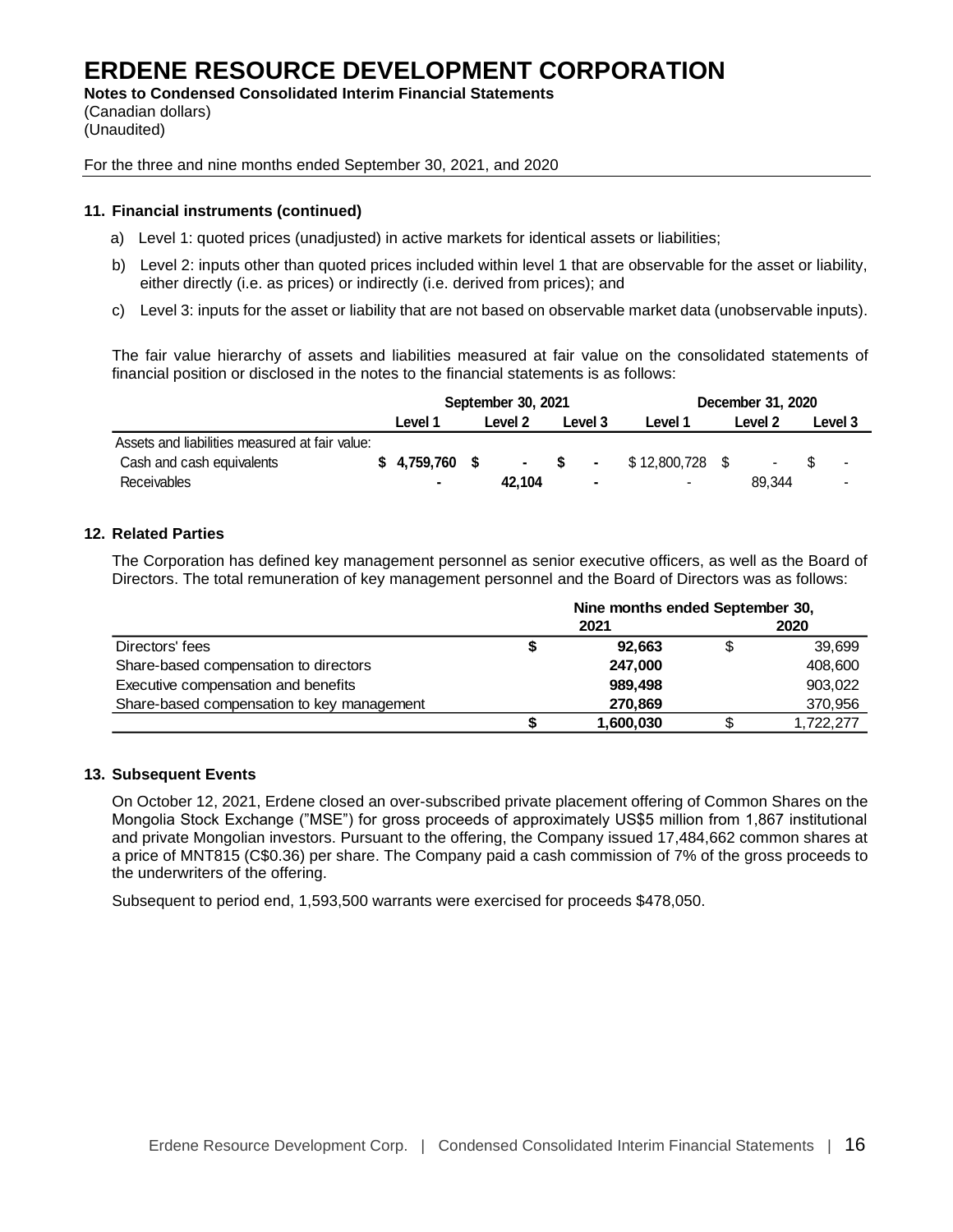

# **MANAGEMENT'S DISCUSSION AND ANALYSIS**

For the three and nine months ended September 30, 2021, and 2020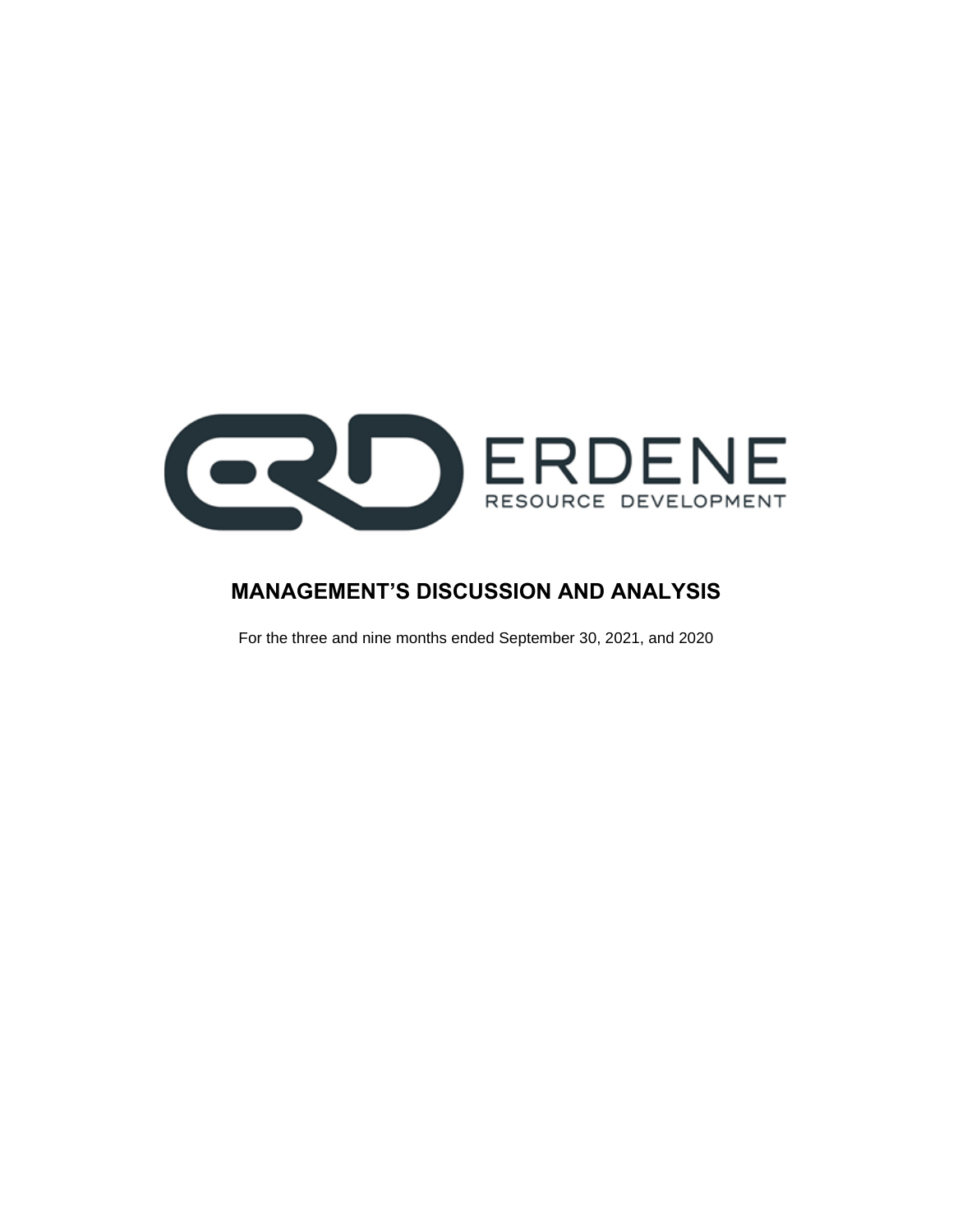# *MANAGEMENT'S DISCUSSION AND ANALYSIS Three and nine months ended September 30, 2021*

Page No.

# **Contents**

|                                                                    | Page No. |
|--------------------------------------------------------------------|----------|
| <b>Company Overview</b>                                            | 3        |
| <b>Highlights and Significant Subsequent Events</b>                | 4        |
| <b>Strategy and Outlook</b>                                        | 6        |
| Development and Exploration Projects                               |          |
| NI 43-101 Technical Reports - Resources and Reserves               |          |
| Khundii Gold District                                              | 8        |
| <b>District Scale Exploration</b>                                  | 16       |
| Acquisitions                                                       | 18       |
| <b>Discussion of Operations</b>                                    | 18       |
| <b>Summary of Quarterly Results</b>                                | 22       |
| <b>Liquidity and Capital Resources</b>                             | 22       |
| <b>Outstanding Share Data</b>                                      | 22       |
| <b>Contractual Obligations</b>                                     | 23       |
| Other Financing Arrangements and Commitments                       | 23       |
| Off-Balance Sheet Arrangements                                     | 23       |
| <b>Critical Accounting Estimates</b>                               | 23       |
| <b>Financial Instruments and Other Risks</b>                       | 24       |
| Disclosure Controls and Internal Controls Over Financial Reporting | 25       |
| <b>Qualified Person</b>                                            | 26       |
| Other Information                                                  | 26       |

*This Management Discussion and Analysis ("MD&A"), dated November 9, 2021, relates to the operating results and financial condition of Erdene Resource Development Corporation ("Erdene" or the "Company" or the "Corporation") and should be read in conjunction with the Corporation's unaudited condensed consolidated interim financial statements for the three and nine months ended September 30, 2021 and 2020, audited consolidated financial statements for the years ended December 31, 2020 and 2019, and the notes thereto. The consolidated financial statements of the Corporation have been prepared in Canadian dollars in accordance with International Financial Reporting Standards ("IFRS").*

*This discussion includes certain statements that may be deemed "forward-looking statements". All statements in this discussion, other than statements of historical fact, that address reserve potential, exploration drilling, exploitation activities, budgeted financial results and events or developments that the Corporation expects, are forward-looking statements. Although the Corporation believes the expectations expressed in such forward-looking statements are based on reasonable assumptions (including, but not limited to, assumptions in connection with the continuance of the Corporation and its subsidiaries as a going concern, general economic and market conditions, mineral prices, and the accuracy of mineral resource estimate), such statements are not guarantees of future performance and actual results or developments may differ materially from those in the forward-looking statements. Factors that could cause actual results to differ materially from those in forward-looking statements include market prices, exploration and evaluation results, continued availability of capital and financing and general economic, market or business conditions.*

*The risk factors identified above are not intended to represent a complete list of the factors which could affect the Corporation. Additional factors are noted under "Risk Factors" in the Corporation's latest Annual Information Form, a copy of which is available on the Corporation's SEDAR document page at*  [www.sedar.com](http://www.sedar.com/)*.*

*Any financial outlook or future-oriented financial information in this MD&A, as defined by applicable securities legislation, has been approved by management of the Corporation as of the date of this MD&A. Such financial outlook or future oriented financial information is provided for the purpose of providing information about management's current expectations and plans relating to the future. Readers are cautioned that such outlook or information should not be used for purposes other than for which it is disclosed in this MD&A.*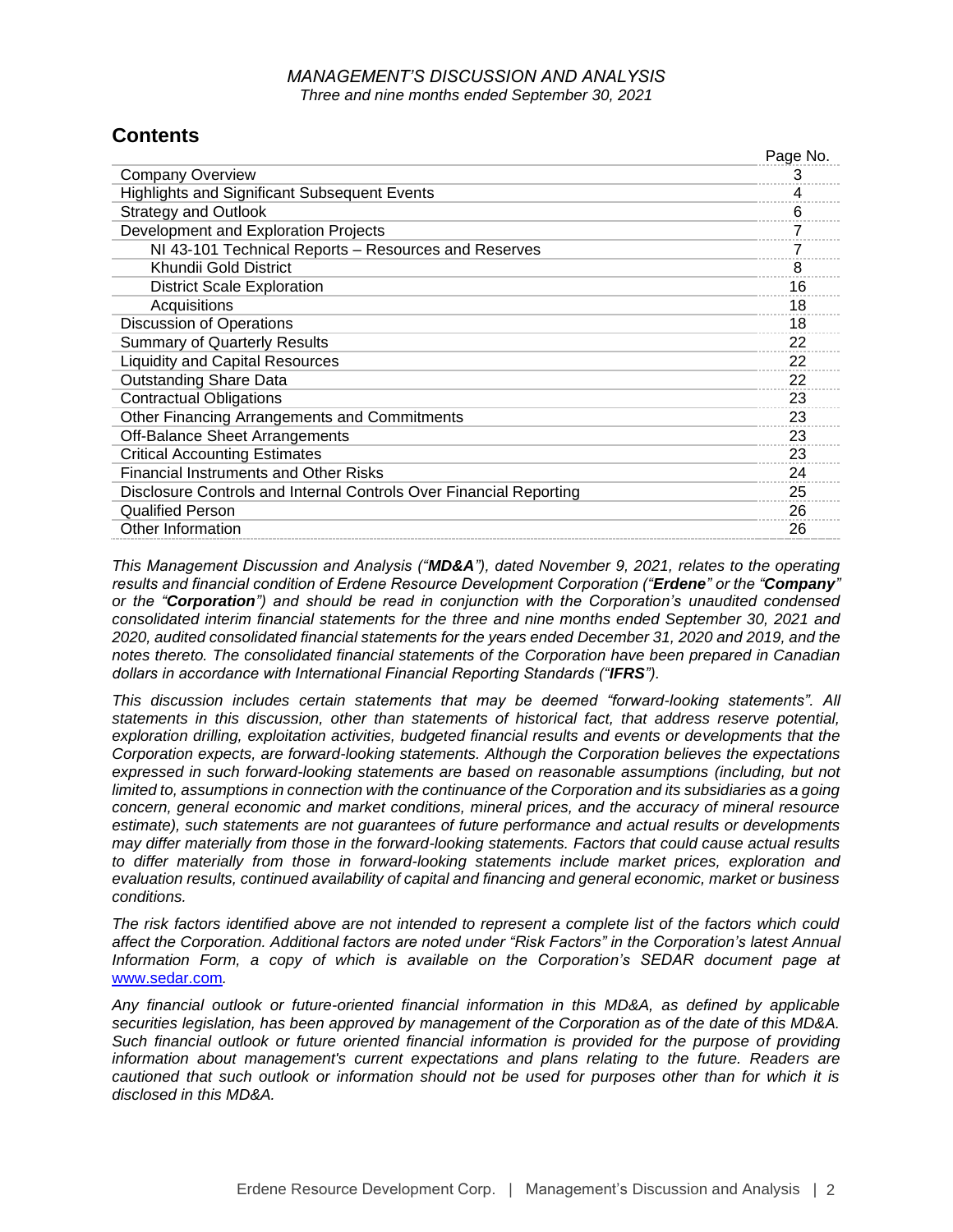# **Company Overview**

Erdene Resource Development Corporation is a Canadian based resource company focused on the acquisition, exploration, and development of high-grade, near surface, precious and base metals deposits in underexplored and highly prospective Mongolia. The Company has interests in three mining licenses and two exploration licenses in southwest Mongolia, where exploration success has led to the discovery of the Khundii Gold District. The Company is focused on advancing its high-grade, open-pit Bayan Khundii gold project ("Bayan Khundii" or "BK") to production, while expanding resources in the Khundii Gold District. Erdene is listed on the Toronto Stock Exchange (TSX: ERD) and Mongolian Stock Exchange (MSE: ERDN).

Erdene's deposits are located in the Edren Terrane within the Central Asian Orogenic Belt, host to some of the world's largest gold and copper-gold deposits. Although epithermal gold and porphyry copper-gold deposits are well documented in China and along the Belt's western trend, exploration in Mongolia was limited until the mid-1990's, when the country opened to foreign investment. Since that time, the Oyu Tolgoi copper-gold deposit has been developed in Southeast Mongolia, and Erdene has discovered the Khundii Gold District in the country's southwest. Within the Khundii Gold District ("KGD"), the Company has discovered multiple high-grade gold and base metal prospects, two of which are being developed: Bayan Khundii and Altan Nar ("AN"). In addition, the Company holds a large molybdenum-copper resource at its 100% owned Zuun Mod project, 33 kilometres east of Bayan Khundii.

Erdene is advancing BK towards construction and gold production. On July 20, 2020, the Company announced results of an independent Bankable Feasibility Study ("BFS"), incorporating detailed mine design and scheduling, front-end engineering design for the processing plant and site infrastructure, a hydrogeological assessment, mineral waste facility design, comprehensive capital and operating cost estimation.

Concurrently, the Company completed an Environmental and Social Impact Assessment ("ESIA") for the Project. In July 2021 the Company entered a Local Cooperation Agreement ("LCA") with the Bayankhongor Provincial Government, the host community for the BK Gold Project. Key terms of the LCA include milestone-based community investments tied to permitting, construction and first production, as well as training, employment and local procurement commitments. Additionally, in early October 2021, the Mongolian Ministry of Environment and Tourism accepted Erdene's statutory Detailed Environmental Impact Assessment ("DEIA"). Final DEIA documentation is pending, but is anticipated in the coming weeks.

In October 2020, the Company executed a mandate letter with Export Development Canada ("EDC") for an up to US\$55 million senior secured debt facility to develop BK. Due diligence for this loan is largely complete, but is progressing much slower than anticipated due primarily to the impact of COVID-19. In early October 2021, the Company closed an oversubscribed US\$5 million offering on the MSE to fund early works and further exploration. Erdene is currently in discussions with local and international financiers to secure the balance of capital required for development.

Erdene is completing detailed design and permitting and undertaking construction readiness activities for BK in advance of a formal construction decision. Additionally, the Company has placed orders for the comminution and elution circuits, critical long lead time items. The Company intends to commence preparatory works in Q4 2021, with full construction ramping up in early 2022. However, the Company is monitoring the impact of COVID-19 on the availability and costs of key inputs and will provide a more fulsome update on schedule and budget in the coming months.

While focused on development of the Bayan Khundii Gold Project, Erdene continues to explore the broader KGD. The KGD hosts the full spectrum of arc-related base and precious metal systems, including coppermolybdenum porphyries, intermediate sulphidation/carbonate base metal gold deposits, and low sulphidation epithermal gold and gold-silver systems. In late 2020, Erdene intersected high-grade gold in multiple holes at its Dark Horse prospect, located 3.5 km north of Bayan Khundii. Since that time, the Company has defined a 1.4 km mineralized trend at Dark Horse that remains open along strike and at depth. Additionally, drilling in the unexplored southern portion of the Company's Ulaan license in mid-2021 confirmed a new discovery with subsequent drilling returning the thickest intervals of gold mineralization intercepted in the KGD to date, including exceptionally high-grade zones, and remains open at depth and to the west.

Ulaan is part of a very large gold-bearing hydrothermal alteration system underlying the Khundii and Ulaan licenses that shows the potential to host a multimillion-ounce gold deposit. Based on recent on-license exploration results, Erdene is targeting total resources of over 2 million gold equivalent ounces by the end of 2022. Furthermore, management sees the potential to add resources beyond this target through further discoveries in this unexplored portion of the prolific gold and copper producing Central Asian Orogenic Belt.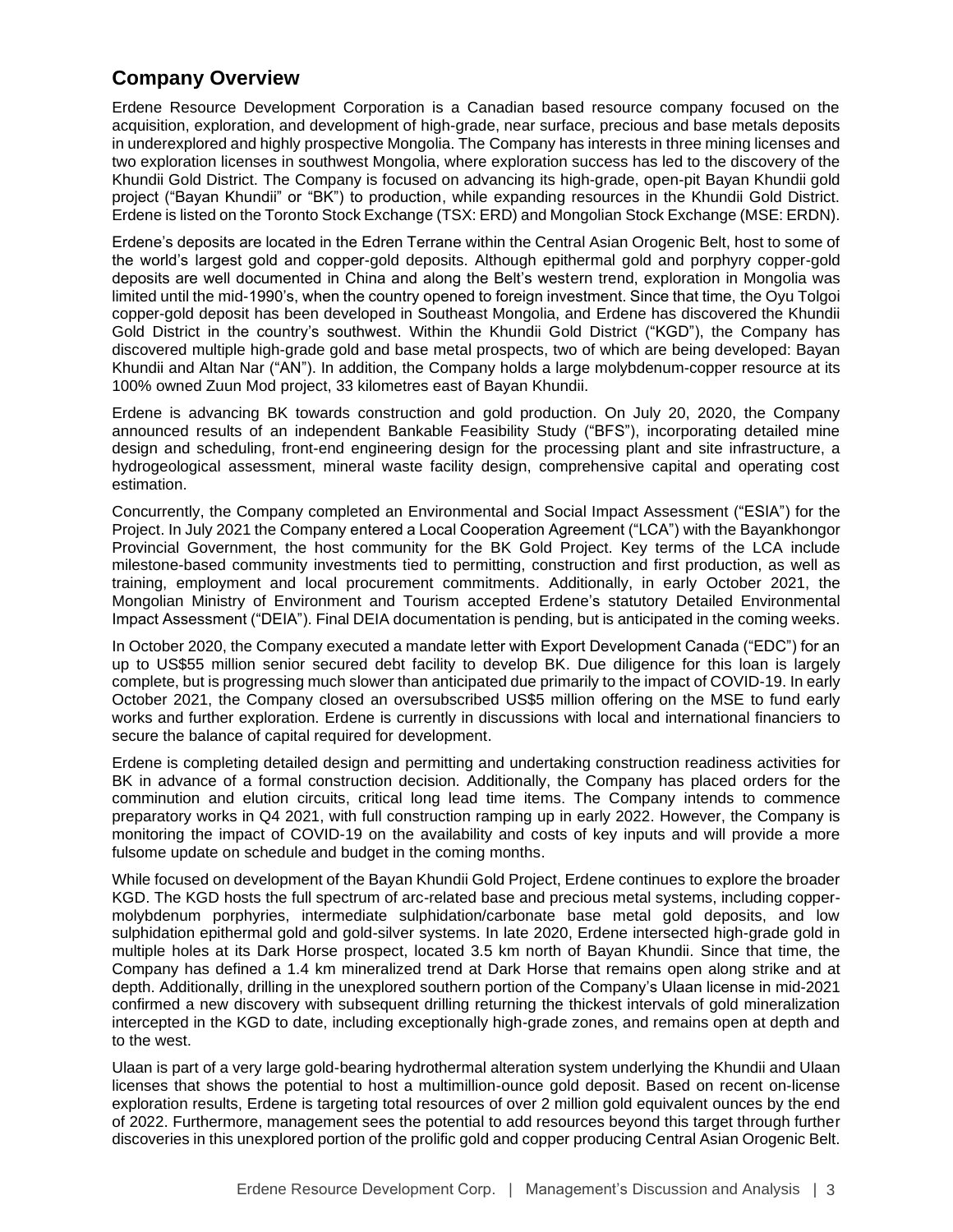## **COVID-19**

In late January 2020, the Government of Mongolia instituted limitations on public gatherings, suspended in-person classroom learning, and implemented international border controls in response to COVID-19. The Canadian Government adopted similar measures in March 2020, as did most governments globally during 2020. With the first confirmed cases of community transmission of COVID-19 in November 2020, the Government of Mongolia further restricted the movement of people and the delivery of goods and services. While restrictions were eased in early 2021, precautionary measures were subsequently reintroduced in late Q1 2021 following an increase in the number of reported cases in Mongolia.

In March 2021, Bayankhongor Province, where Erdene's projects are located, reported its first confirmed case of community transmission of COVID-19, leading to the imposition of restrictions on the movement of people within and to/from the province. Furthermore, in late June 2021, Bayankhongor province and the sub-province of Shinejinst, the communities in which Erdene operates, imposed states of emergency due to worsening community spread of COVID-19 in the area. Although the Company temporarily halted field work in late June in response, Company staff and contractors returned to site in early August 2021 to commence follow-up exploration work, which has continued without interruption since this date. Additionally, Canadian and International staff and consultants resumed travel to Mongolia in Q3 2021.

Mongolia continues to experience a significant number of COVID-19 cases, which has led to disruptions at the Country's land borders with China. Such closures have impacted the availability and prices of industrial and consumer goods required for the construction of the Bayan Khundii Gold Project. Although the impact of COVID-19 on the Company's operations has been modest to date, COVID-19 has the potential to delay or increase the costs of the Bayan Khundii Development. The Company is monitoring the situation and assessing the impact on the Bayan Khundii Gold Project construction schedule and budget. Erdene does not intend to ramp up to full construction until there is certainty that people can freely travel and supplies can readily be imported to Mongolia. The Company will provide further details on the impact of COVID-19 on its operations and the Bayan Khundii Gold Project as they become available.

All Erdene employees have received at least two doses of a COVID-19 vaccine and many staff have received a third booster shot. Erdene is working with Mongolian and Canadian authorities to maintain control measures to protect the health and well-being of its workers as well as the communities in which the Company operates.

# **Highlights and Significant Subsequent Events**

# **Bayan Khundii Gold Project – 100% Erdene**

- Progressed construction readiness activities for the Bayan Khundii Gold Project
	- $\circ$  Detailed design and engineering for process and non-process infrastructure ("NPI") 90% complete
	- $\circ$  Regulatory review of detailed drawings well advanced, with eight facilities fully approved, including those planned during the site establishment and initial construction
	- o Baseline scheduling and procurement advanced ahead of expected commencement of preparatory works in Q4 2021
- Advanced regulatory approvals required for mine development
	- o Project DEIA accepted by Ministry of Environment and Tourism on October 5, 2021 receipt of final documentation pending
- Continued to carry out local community programs
	- o Implemented initial community initiatives under LCA, focused on COVID-19 response measures
	- $\circ$  Completed heavy equipment operation and mine construction training for 11 local residents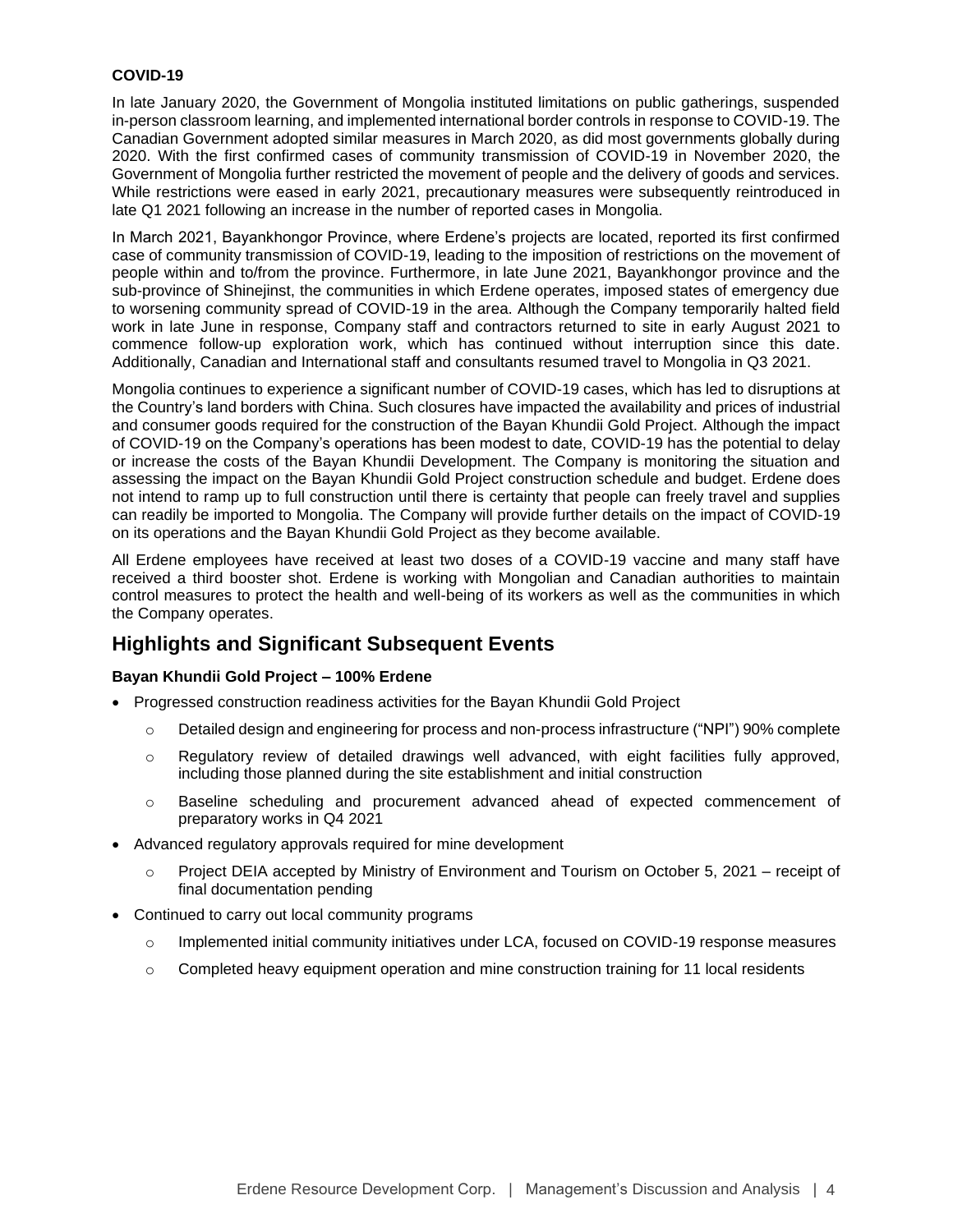# **Exploration**

- Expanded new gold discovery at South Ulaan, 300 metres west of the Bayan Khundii deposit
	- o Intersected some of the thickest intervals of gold in Erdene's KGD to date including:
		- UDH-10 258 metres of 0.98 g/t gold beginning at 92 metres downhole, including 3.77 g/t gold over 40 metres, starting at 99 metres downhole
		- **•** UDH-14 217 metres of 1.07 g/t gold beginning 188 metres downhole, including 3.55 g/t gold over 53 metres
		- UDH-15 364 metres of 0.79 g/t gold beginning 97 metres downhole, including 1.98 g/t gold over 91 metres
		- UDH-19 190 metres of 0.73 g/t gold beginning 82 metres downhole, including 12.52 g/t gold over 5 metres
		- UDH-21 77 metres of 3.19 g/t gold beginning 115 metres downhole, including 8.74 g/t gold over 27 metres
		- UDH-22 152 metres of 1.71 g/t gold beginning 85 metres downhole, including 3.11 g/t gold over 65 metres
	- Follow-up drill program totaling approximately 3,000 metres scheduled in Q4 2021
- Completed follow-up exploration work at the Dark Horse prospect, 3.5 km north of Bayan Khundii
	- $\circ$  Drilled 34 holes and two hole extensions totaling 2,286 metres during the third quarter samples are at the SGS lab in Ulaanbaatar with assay results expected by mid-November
	- $\circ$  Continued evaluation and interpretation program including geophysics, clay mineral analysis, petrography, mineralogy, fluid inclusion work and 3-D modelling

# **Corporate**

- Closed US\$5 million Mongolian Stock Exchange offering on October 8
	- o Received subscriptions from 1,867 institutional and retail Mongolian investors
	- $\circ$  Offering was 46% over-subscribed and filled pro-rata to orders as is required in Mongolia
- Progressed due diligence for the Bayan Khundii Project Finance with EDC and Mongolian financiers
	- o EDC mandate letter contemplates a senior secured debt facility of up to US\$55 million
	- o Site visits completed in Q1 2021, and draft technical, and environmental and social diligence reports received
	- o Legal term sheet drafted that will form the basis of the EDC loan document
	- $\circ$  Due diligence is proceeding in parallel with Mongolian financial institutions on sub-ordinated debt
- Advanced technical and strategic review of the Zuun Mod/Khuvyn Khar molybdenum-copper project
	- o RPMGlobal scheduled to deliver updated technical and economic analysis by mid-November
	- $\circ$  Strategic discussions ongoing to optimize the Project's value, through options including sale, joint venture partnership, or spinout
- Recorded a net loss of \$1,935,798 for the three months ended September 30, 2021, compared to a net loss of \$3,871,340 for the three months ended September 30, 2020
	- o Exploration and evaluation expenditures, including capitalized expenditures, totaled \$3,501,181 for the three months ended September 30, 2021, compared to \$3,547,222 for the period ended September 30, 2020, as a modest reduction in exploration activity and lower non-cash share based compensation expenses due to the timing of performance grants were partially offset by increased Mining studies costs due to additional engineering effort for Bayan Khundii and greater Stakeholder relations costs following the signing of a Local Cooperation Agreement in July 2021
	- $\circ$  Corporate and administrative expenses totaled \$565,092 for the three months ended September 30, 2021, compared to \$869,876 for the three months ended September 30, 2020, primarily due to lower non-cash share based compensation expenses due to the timing of performance grants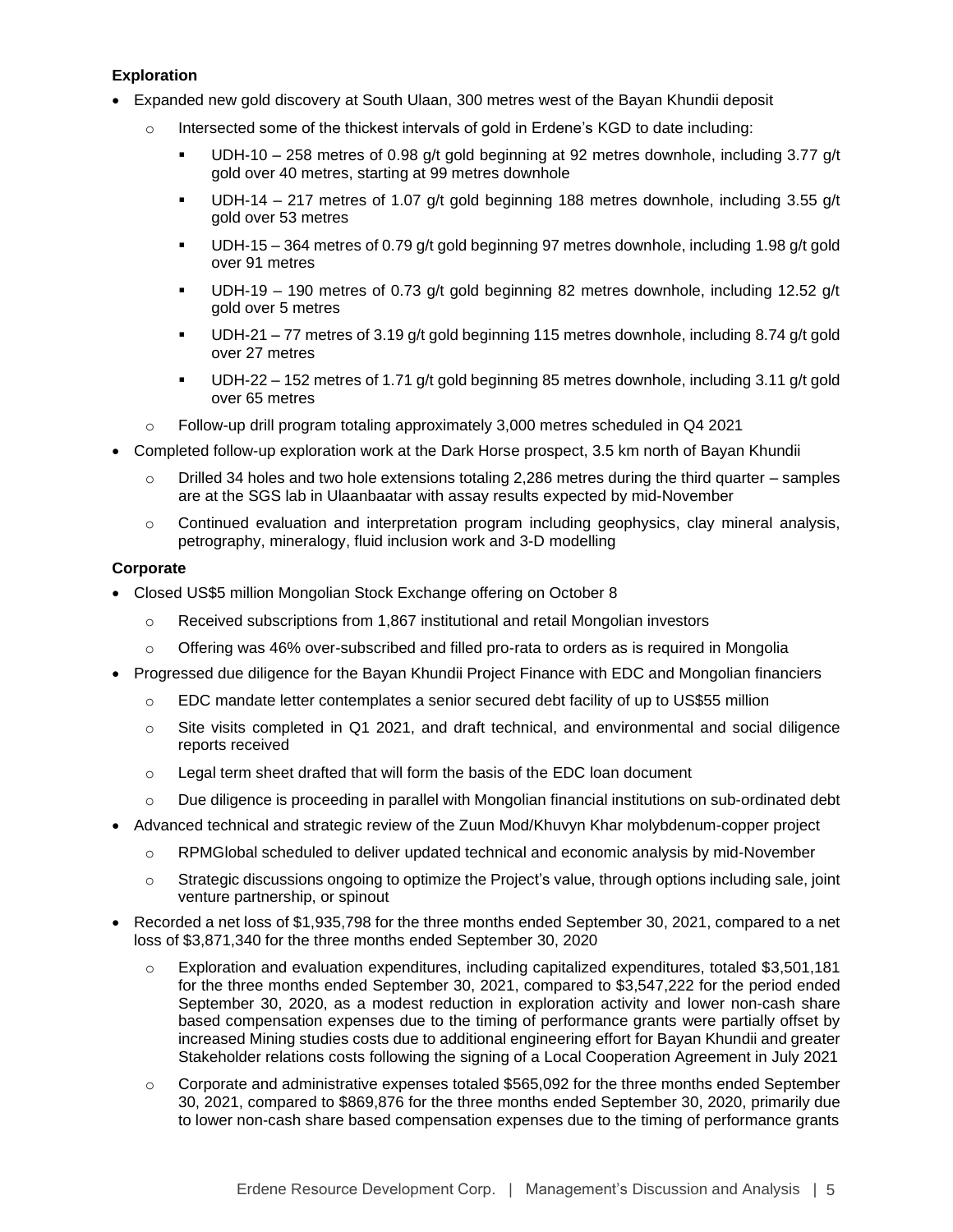# **Strategy and Outlook**

Erdene is focused on two strategic priorities – advancing the Bayan Khundii Gold Project to production and expanding precious and base metal resources in the Khundii Gold District through exploration and acquisition.

In July 2020, Erdene announced positive results of an independent BFS for the Bayan Khundii Gold Project. The Study envisions a high-grade, open-pit mine, beginning at surface in the southern portion of the Bayan Khundii deposit (Striker and Gold Hill), and expanding northward into adjacent zones at Midfield and Midfield NE. The development incorporates conventional crushing and grinding, leach and a Carbon in Pulp ("CIP") plant with processing capacity of 1,800 tonnes per day. The Bayan Khundii Gold Project Feasibility Study NI 43-101 Technical Report, dated August 31, 2020, was filed on SEDAR on September 1, 2020.

In June 2020, the Company completed an independent ESIA in accordance with the Performance Requirements of the EBRD. The study was led by Sustainability East Asia LLC, in consortium with Eco Trade LLC and Ramboll Australia Pty Ltd. The EBRD disclosed the ESIA for public comment on June 12, 2020, and on August 12, 2020, the disclosure period concluded. More recently, EDC disclosed the Project's ESIA in early June 2021, as part of its public consultation process.

Concurrently, the Mongolian statutory DEIA for the Project has been prepared by Eco Trade LLC in accordance with the applicable national standards. Local stakeholder consultations on the DEIA were completed in late June 2021, and the Company executed a Local Cooperation Agreement with the Bayankhongor Provincial Government in late July 2021. On October 5, 2021, the Ministry of Environment and Tourism of Mongolia completed its technical review of the Project's DEIA. Formal Ministry approval of the DEIA has been impacted by COVID-19, but is anticipated in the coming weeks.

Erdene has obtained many of the key permits required to construct the Bayan Khundii Gold Project over the past eighteen months. Erdene received Mining License MV-021444 for its Bayan Khundii resource on August 5, 2019, from the Mineral Resource and Petroleum Authority of Mongolia ("MRPAM"). The Khundii mining license covers 2,309 hectares, including the Bayan Khundii Reserve, the Dark Horse Prospect and the highly prospective Altan Arrow, Khundii North and Khundii South targets. The mining license is valid for an initial term of 30 years with the ability to extend to 70 years. On November 1, 2019, MRPAM council approved Erdene's Altan Nar resource registration application and the Company received the Altan Nar mining license on March 5, 2020. Mongolian mining licenses are valid for an initial term of 30 years with the ability to extend to 70 years.

The Company's Statutory Technical and Economic Assessment ("Mongolian Feasibility Study") was approved by the Mineral Resource and Petroleum Authority in early 2020. The Mongolian Ministry of Environment and Tourism approved a water reserve and flow rate to be utilized for the planned processing plant and infrastructure of the Bayan Khundii Gold Project. Additionally, the Project's Land Arrangement Plan and associated land use permissions have been approved by the local government, granting access to the 100-hectare area required to construct the BK open-pit and associated surface infrastructure.

Detailed design and engineering for the Carbon-in-Pulp ("CIP") Leach processing plant was completed in Q1 2021 and design work for the mine support infrastructure is progressing on schedule, with approximately 90% of the detailed design completed to date. In March 2021, the Company contracted with CITIC for the comminution circuit for the Project's processing plant and Erdene selected COMO to provide the processing plant's elution circuit in early Q4 2021.

The general arrangement for the site has gone through regulatory review, alongside which the detailed drawings for key mine support facilities, including offices, mine dry, security guard house, workshop, warehouse, and permanent camp, have been submitted for approval. The balance of the technical drawings are expected to be submitted in the coming months, allowing for construction ramp up. Concurrently, constructability, value engineering, and HAZOPS review are underway, and tender and contracting for critical facilities and services has begun.

The Company engaged HCF International to act as Project Finance advisor, with primary responsibility for securing debt. Erdene executed a project finance mandate letter with EDC on November 4, 2020, for senior secured debt financing of up to US\$55 million. EDC's financing is conditional upon the satisfactory completion of due diligence, which is largely complete, but has been slowed by COVID-19. Concurrently, the Company is working with Mongolian and international financiers to secure the remaining capital required for development.

During the first half of 2021, Erdene drilled 69 holes totaling 7,736 metres at Dark Horse tracing gold mineralization along the 1.4 km N-S trending Dark Horse Mane structure, that remains open along strike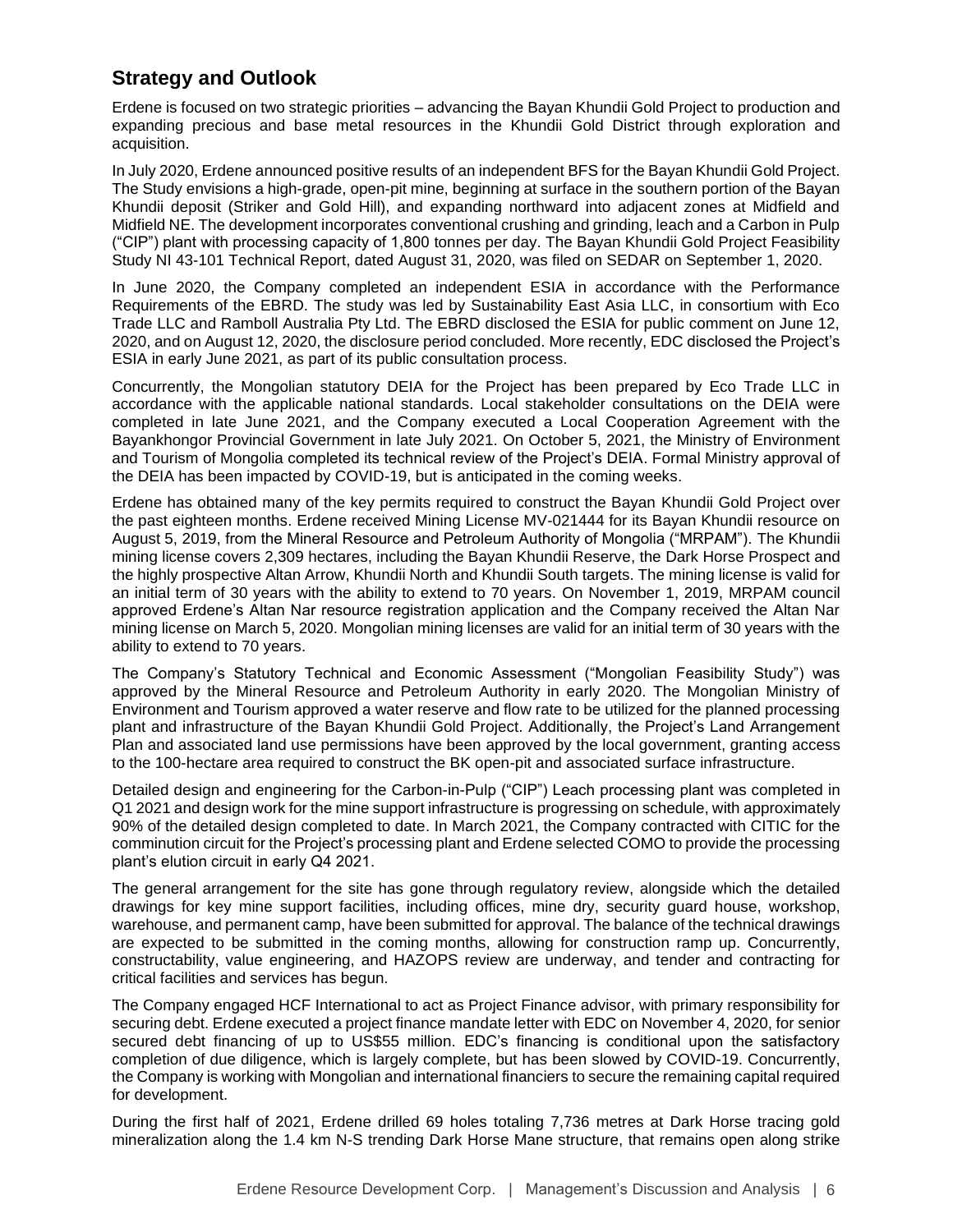and at depth. During Q3 2021, Erdene completed 2,286 metres of follow up drilling at Dark Horse, the results from which are expected to be announced in mid-November.

In late June 2021, the Company completed its maiden drill program at the Ulaan Gold prospect, due west of the Bayan Khundii deposit, establishing a significant new discovery just 300 metres from the BK deposit. The 3,204 metre follow-up program completed in Q3 2021 returned the thickest intervals of gold mineralization intercepted in the KGD to date, including exceptionally high-grade zones, and remains open at depth and to the west.

Exploration results to date suggest the greater Khundii-Ulaan alteration zone, including the Bayan Khundii Deposit, Dark Horse prospect and Ulaan discovery, are part of the same, large, gold-bearing hydrothermal system, that shows the potential to host a multimillion-ounce gold deposit. Exploration planning is currently underway to test multiple high-priority geological, geochemical and geophysical targets across the Khundii-Ulaan target area.

Erdene continues to evaluate acquisition opportunities throughout the Khundii Gold District. Over the past decade Erdene has developed the largest proprietary geologic database of Southwest Mongolia's mineralization that has led to the identification of more than 20 high-priority targets for acquisition.

# **Development and Exploration Projects**

# **NI 43-101 Technical Reports – Resources and Reserves**

On September 15, 2018, the Company announced a resource estimate for the Bayan Khundii and Altan Nar deposits. On October 21, 2019, Erdene announced an updated Bayan Khundii Resource as well as a Bayan Khundii Mineral Reserve, as part of a Prefeasibility Study ("PFS") prepared by Tetra Tech, Inc. The reserve announced October 21, 2019, has been superseded by a Mineral Reserve estimate, dated July 1, 2020, prepared by Auralia Mining Consulting. In conjunction with the Company's MD&A for the three and six months ended June 30, 2021, and 2020, the Company announced an updated mineral resource estimate for the Bayan Khundii deposit with an effective date of June 17, 2021 prepared by Tetra Tech.

Apart from Zuun Mod, the Company's other targets are early stage and do not contain any mineral resource estimates, as defined by National Instrument 43-101 Standards of Disclosure for Mineral Projects ("NI 43- 101"). Except for those deposits already delineated, potential quantities and grades disclosed in this MD&A are conceptual in nature, and there has been insufficient exploration to define a mineral resource estimate for other targets disclosed herein. It is uncertain if further exploration will result in these targets being delineated as a mineral resource. Additional information about our projects is also summarized in our AIF and the respective NI 43-101 Technical Reports and can be viewed under the Company's issuer profile on SEDAR at [www.sedar.com.](http://www.sedar.com/)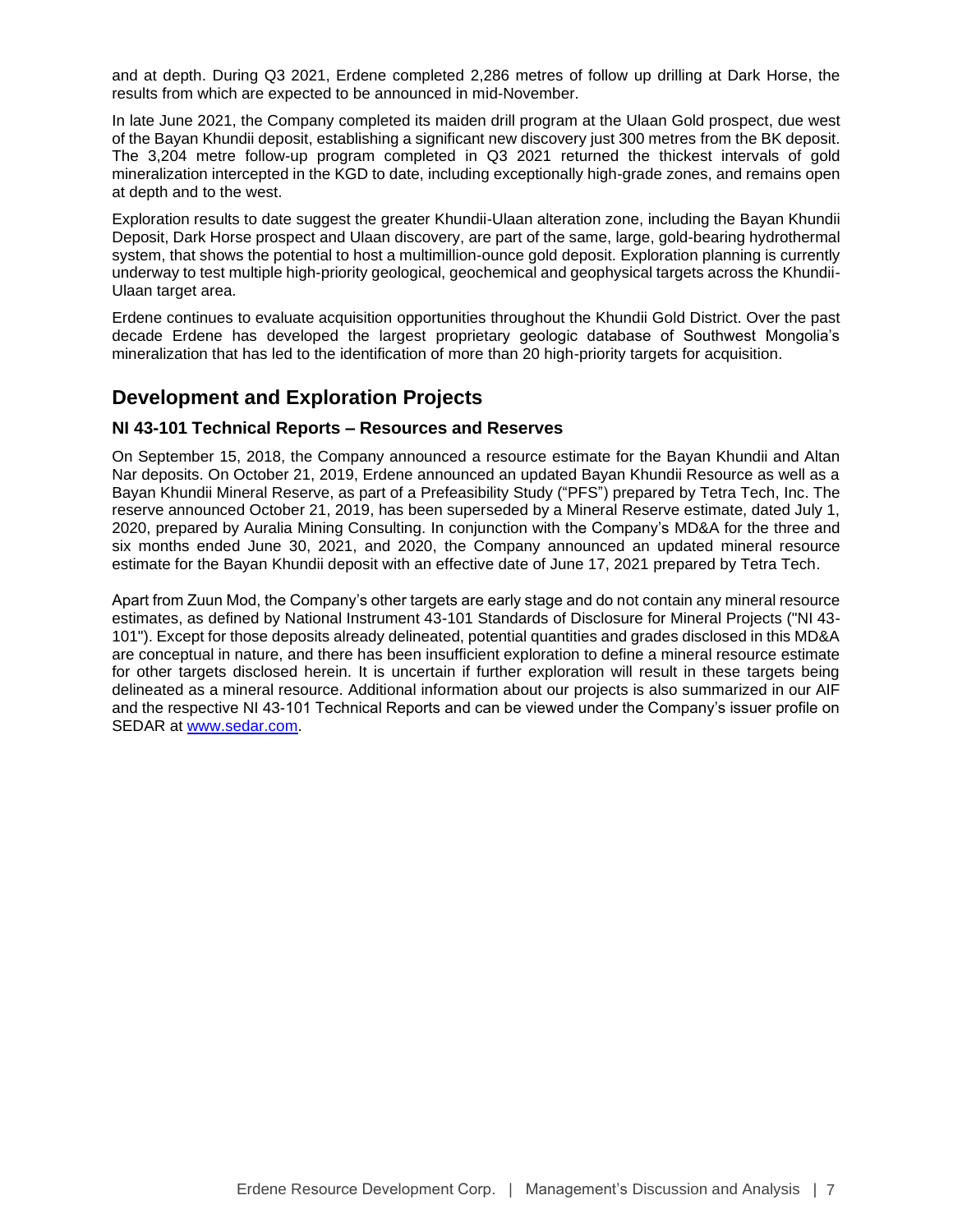# **Khundii Gold District**



The Khundii Gold District includes the Company's high-grade, near-surface Bayan Khundii and Altan Nar deposits. The Bayan Khundii gold project is located on Erdene's 100%-owned, 2,309 hectare Khundii mining license. The Khundii mining license includes the Bayan Khundii mineral resources reported in "Khundii Gold Project NI 43-101 Technical Report", dated December 4, 2019, and prepared by Tetra Tech, Inc., and an updated Mineral Reserve estimate, dated July 1, 2020, prepared by Auralia Mining Consulting and reported in "Bayan Khundii Gold Project Feasibility Study NI 43-101 Technical Report", dated August 31, 2020. In addition, the Khundii mining license hosts Erdene's highly prospective Dark Horse, Altan Arrow and Khundii North targets.

# *Bayan Khundii*

The Bayan Khundii deposit was discovered in Q2 2015, with initial drill results reported in Q4 2015; the first hole returned 7 metres of 27.5 g/t gold at 14 metres depth. Definition drill programs completed in 2016 through 2018 identified three main areas over an 800-metre strike length and within 150 metres of surface. These areas of very high-grade gold mineralization over significant widths include: Striker Zone, where mineralization starts from surface, and Midfield and North Midfield Zones that extend to the northeast under younger, post-mineralization cover. The Midfield and North Midfield Zones have returned some of the highest grades and widest mineralized intervals at Bayan Khundii. BKD-98 returned 80 metres of 6.0 g/t gold from 42 metres depth and BKD-261 returned 112 metres of 5.9 g/t gold, both in the Midfield Zone, and BKD-231 in North Midfield, returned 14 metres of 158 g/t gold, including one metre of 2,200 g/t gold.

Bayan Khundii is the highest priority project for the Corporation based on its grade, proximity to surface, and favorable metallurgy. The Corporation has completed 55,691 metres of diamond drilling at Bayan Khundii over a series of 350 diamond drill holes and advanced the project through independent studies to the bankable feasibility stage.

In June 2020, the Company completed a 925-metre drill program in near-surface areas of the Midfield SE and Striker SW zones of the Bayan Khundii deposit. This program was designed to test for mineralization in zones otherwise classified as waste or low-grade stockpile material with the potential to add significant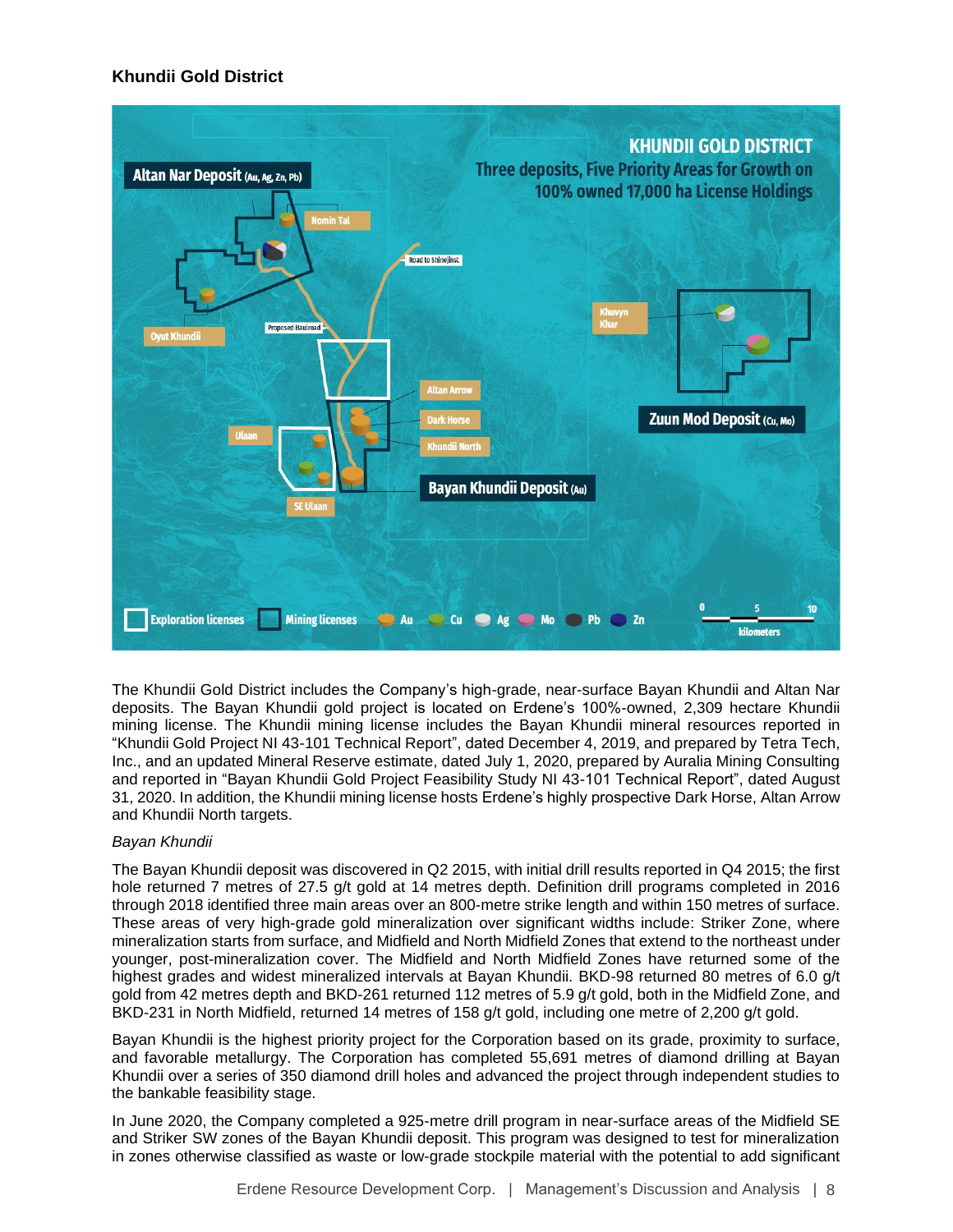value at the earliest stages of mining. Results from this program were very positive. Highlights of the program include the intersection of 5.5 metres of 125.9 g/t gold, including 1 metre of 581.6 g/t gold, in BKD-288, beginning 11.5 metres down hole, 15 metres of 25.6 g/t gold including 1 metre of 338 g/t gold beginning at 14.9 metres in BKD-274, and BKD-292 intersected 15 metres of 29 g/t gold beginning 0.9 metres from drill collar, including one metre of 353 g/t gold.

In August 2020, the Company launched a follow up Bayan Khundii program utilizing two rigs. In total, the follow up program comprised 9,346 metres over 54 holes (including four extension holes), in areas peripheral to the Bayan Khundii economic pit. Drilling at the North Midfield and Striker West zones included several high-grade intersections outside the current BK economic pit that have the potential to meaningfully add to Project resources. Highlighted intersections from 2020 drilling include:

- 3.9 g/t gold over 22.4 metres, including 2 metres of 27.5 g/t gold beginning 127 metres down hole (vertical 115m) in BKD-302 (North Midfield);
- 3.9 g/t gold over 12 metres, including 1 metre of 38.9 g/t gold beginning 206 metres down hole (vertical 144m) in BKD-304 (North Midfield);
- 4.0 g/t gold over 10 metres, including 1 metre of 24.5 g/t gold beginning 14 metres down hole in BKD-310 (Striker SW);
- 44 metres of 1.0 g/t gold, including 1 metre of 16.2 g/t starting 64 metres down hole in BKD-312 (Striker SW);
- 28 metres of 2.5 g/t gold, including 1 metre of 36.9 g/t gold within 14 metres of 4.5 g/t gold starting 122 metres downhole in hole BKD-334 (Striker West);
- 38 metres of 1.8 g/t gold, including 1 metre of 23.3 g/t gold within 9 metres of 5.5 g/t gold starting 108 metres downhole in hole BKD-338 (Striker West); and
- 54 metres of 1.2 g/t gold, including 1 metre of 13.1 g/t gold starting 129 metres downhole in hole BKD-339 (Striker West).

With the conclusion of this program, no further drilling is planned in the immediate vicinity of the Bayan Khundii gold deposit at this time.

# *Dark Horse*

In early Q4 2019 Erdene discovered the Dark Horse prospect area, 3.5 km north of the BK deposit, on a previously underexplored portion of the Khundii Mining License. Surface exploration in late 2019, including detailed geologic mapping and geochemical sampling (rock chip and soil) identified multiple samples grading over 5 g/t gold, including an 87.8 g/t gold rock chip sample hosted within comb quartz-adularia veins. In June 2020, the Company trenched new gold zones at Dark Horse, with assays returning 6 metres grading 8.8 g/t gold, including 1 metre of 50.8 g/t gold, and 4 metres of 14 g/t gold, including 1 metre of 45.3 g/t gold.

Initial drilling at the Dark Horse prospect, consisting of 25 holes totaling 4,660 metres, was completed in the second half of 2020. Results from the exploration program defined a N-S trending, 1.4 km long mineralized structure. Highlight intersections from the drill campaign along this trend include:

- 16 metres of 0.6 g/t gold beginning 52 metres downhole, and 48 metres of 1.2 g/t gold beginning 194 metres downhole, including 30 metres of 1.7 g/t gold in hole AAD-57;
- 45 metres of 5.97 g/t gold, beginning 10 metres downhole, including 1 metre of 82.5 g/t gold within 8 metres of 27.1 g/t gold in hole AAD-58; and
- 130 metres of 0.53 g/t gold beginning 10 metres downhole in hole AAD-61.

During the first half of 2021, Erdene drilled 69 holes totaling 7,736 metres at Dark Horse, confirming the prospect as the most significant zone of gold mineralization in Erdene's Khundii District, since the discovery of Bayan Khundii. The Dark Horse Mane remains open along strike and at depth with the intersection of high-grade mineralization in multiple holes in the southern portion of the Dark Horse Mane prospect. Highlights of Dark Horse drilling, announced since Q1 2021, include:

- AAD-81 35 metres of 2.67 g/t gold, beginning 4 metres from surface, including 12 metres of 5.1 g/t gold, including metre intervals of 14 and 19 g/t gold
- AAD-123 –30 metres of 2.86 g/t gold, beginning 58 metres downhole, including 11 of 7.03 g/t gold over 11 metres, starting 61 metres downhole
- AAD-124 27 metres of 5.86 g/t gold, beginning 24 metres downhole, including three metres of 17.41 g/t gold, starting 28 metres downhole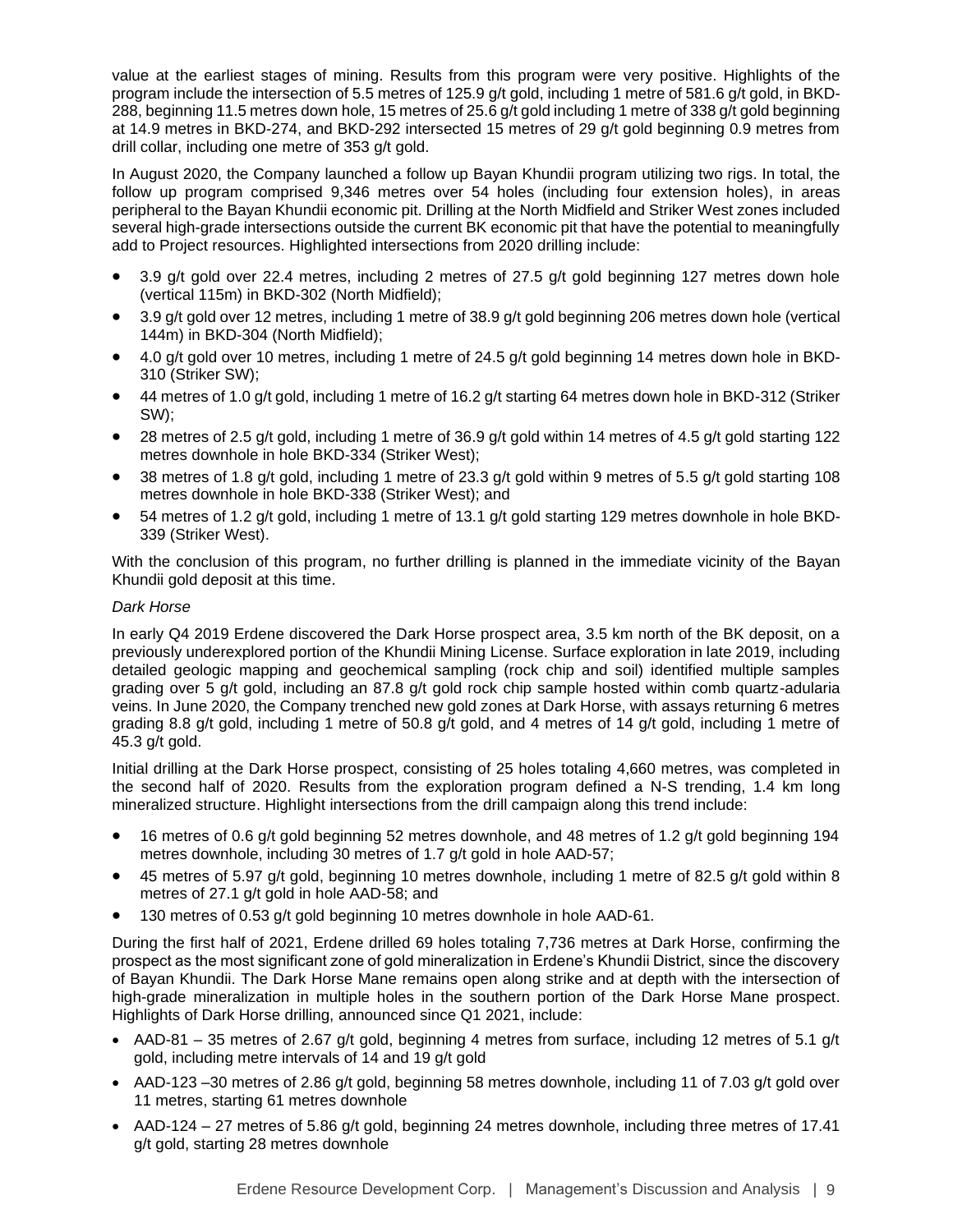• AAD-126 – 30 metres of 5.63 g/t gold, beginning 10 metres downhole, including six metres of 24.12 g/t gold, starting 26 metres downhole

In Q3, a geophysical survey was completed that will assist with 3D modelling and drill planning, including deeper drill targets at Dark Horse. A follow-up drilling program was also completed to confirm shallow oxide zones with high-grade, potentially enriched, gold mineralization. This drilling program consisted of 34 new holes and two hole-extensions totaling 2,286 metres. All samples have been submitted to SGS in Ulaanbaatar for analysis with results pending.

#### *South Ulaan*

In June 2021, the Company completed the maiden gold exploration program in the southern portion of the Ulaan license, reporting a significant new gold discovery just 300 metres west of the Bayan Khundii Deposit. Highlight intersections from the maiden Ulaan gold drilling program include:

- UDH-07 100 metres of 0.63 g/t gold, beginning 85 metres down hole
- UDH-10 40 metres of 3.77 g/t within 258 metres of 0.98 g/t gold, beginning 92 metres downhole

A successful follow-up drill program was conducted in mid-August 2021, expanding the discovery to the west, with multiple thick gold mineralized zones with high-grade intersections. Highlight intercepts include:

- UDH-19 190 metres of 0.73 g/t gold, beginning 82 metres downhole, including five metres of 12.52 g/t gold
- UDH-21 77 metres of 3.19 g/t gold, beginning 115 metres downhole, including 27 metres of 8.74 g/t gold
- UDH-22 152 metres of 1.71 g/t gold, beginning 85 metres downhole, including 65 metres of 3.11 g/t gold

Together with the Bayan Khundii deposit and Dark Horse Prospects, these results demonstrate the potential scale of mineralization within the nearly 4,000 hectare Khundii-Ulaan Hydrothermal system, which extends from Ulaan over 10 kilometres to the northeast onto the Khundii license.

## *Altan Nar*

The 100%-owned Altan Nar deposits are located on the Corporation's 4,669 hectare Altan Nar mining license, 16 kilometres northwest of Bayan Khundii. The AN mining license was received on March 5, 2020, and is valid for an initial 30-year term with provision to renew the license for two additional 20-year terms. The license hosts 18 mineralized (gold, silver, lead, zinc) target areas within a 5.6 by 1.5 kilometre mineralized corridor. Two of the early discoveries, Discovery Zone ("DZ") and Union North ("UN"), host wide zones of high-grade, near-surface mineralization, and are the focus of a Resource Estimate released in Q2 2018.

Altan Nar is an intermediate sulphidation, carbonate-base metal gold ("CBMG") deposit, with similarities to prolific gold deposits such as Barrick Gold's Porgera mine (Papua New Guinea), Rio Tinto's formerly producing Kelian mine (Indonesia), Lundin Gold's Fruta Del Norte deposit (Ecuador), and Continental Gold's Buritica project (Colombia). CBMG deposits generally occur above porphyry intrusions in arc settings and may extend for more than 500 metres vertically.

Altan Nar received limited exploration over the past two years as the Company's resources were focused on the Bayan Khundii discovery. In late Q4 2019, the Company drilled five holes totaling 667 metres in DZ. Four holes tested the high-grade core area of the Discovery Zone, over a 130-metre strike length, 70 metres of which remains untested by drilling ("Gap Zone"). The fifth hole tested the southern extension of the deposit. Results from the 2019 program, including the intersection of 45.7 g/t gold, 93.4 g/t silver, 1.54% lead and 3.40% zinc over 7 metres beginning at approximately 70 metres vertical depth, within 23 metres grading 17 g/t gold, are amongst the strongest to date. Many of the 2019 high-grade intersections are locally outside or in areas of previously low-grade resource blocks and therefore expand the DZ high-grade core indicating consistency in high-grade mineralization within the identified ore horizon. These results are expected to positively impact the resource at Altan Nar and open the way for further expansion along strike and elsewhere in the district. The program also demonstrated continuity of anomalous gold and base metals along the structural corridor to the south of the DZ, which will be tested further in upcoming programs.

To date, Indicated Mineral Resources have been established for the Discovery Zone and Union North prospects. The remaining 16 targets at Altan Nar appear very prospective and the Company intends to complete further drilling on the license to increase its understanding of the system.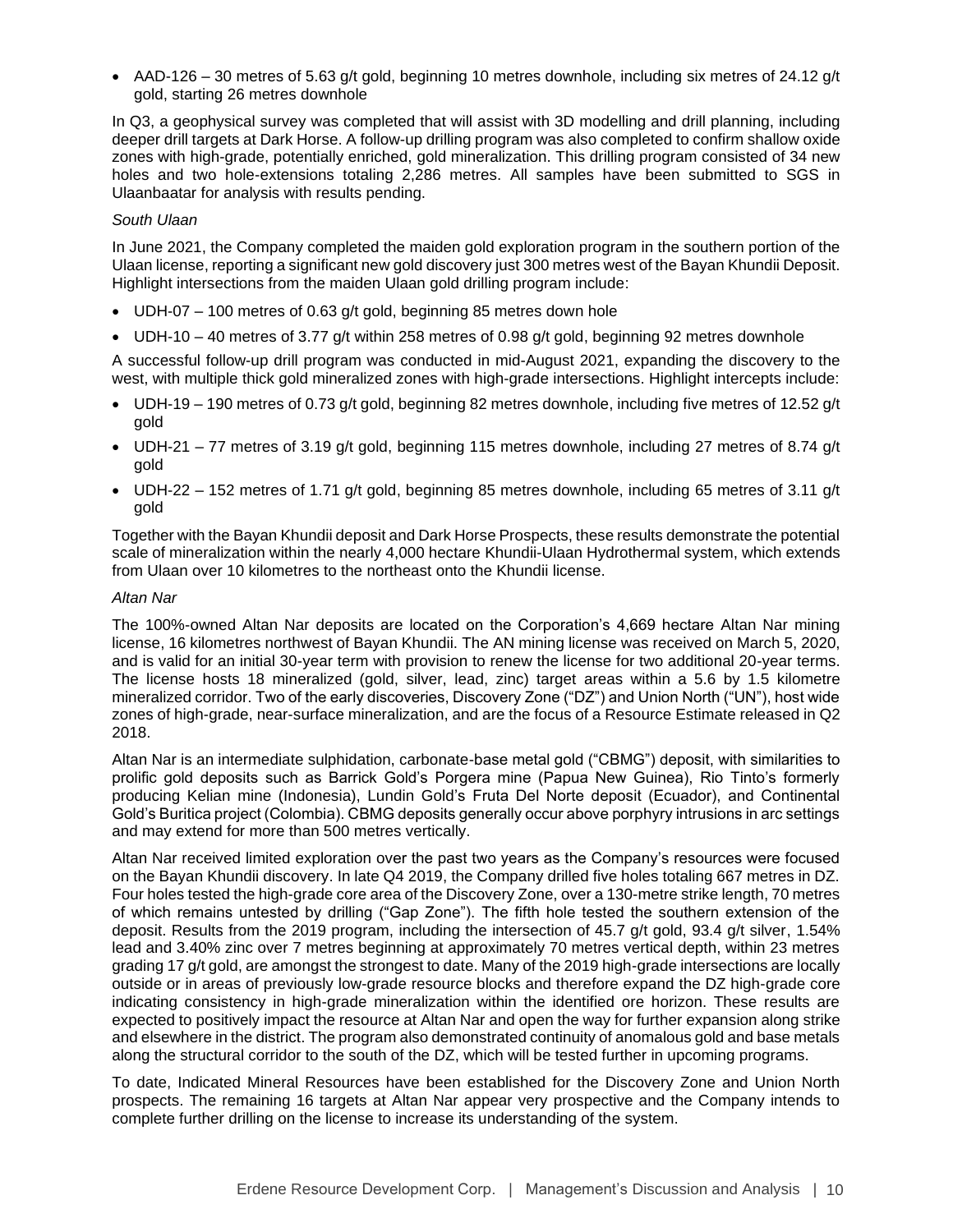### *Mineral Resources and Reserves*

#### *Khundii Gold District*

The total Khundii Gold District resource is calculated by adding the resource from both the Bayan Khundii and Altan Nar deposits and calculating the weighted average grades. The Bayan Khundii Mineral Resource Estimate, prepared by Tetra Tech, has an effective date of June 17, 2021. The Altan Nar Mineral Resource Estimate, prepared by RPMGlobal, has an effective date of May 7, 2018.

A summarized sensitivity analysis of the grade and tonnage relationships at various cut-off grades for the Khundii Gold District is shown in the table below<sup>1</sup>:

| Cut-Off Grade <sup>(1,2)</sup> | <b>Resource Classification</b>  | Quantity (Mt) | Grade (Au g/t) | Gold (Koz) |
|--------------------------------|---------------------------------|---------------|----------------|------------|
| Recommended <sup>(3)</sup>     | <b>Measured &amp; Indicated</b> | 13.3          | 2.12           | 903        |
|                                | <b>Inferred</b>                 | 3.9           | 1.76           | 222        |
|                                | Measured & Indicated            | 6.3           | 3.77           | 768        |
| 1.0                            | Inferred                        | 3.3           | 1.99           | 211        |
|                                | Measured & Indicated            | 5.2           | 4.42           | 738        |
| 1.4                            | Inferred                        | 3.0           | 2.12           | 204        |

*Notes:*

*(1) Combined resources from Bayan Khundii and Altan Nar.*

*(2) Cut-off grades for Altan Nar are AuEq2 and for Bayan Khundii are gold only. For the AN resource estimate, Gold Equivalent ("AuEq2") calculations assume metal prices of US \$1,310 per ounce gold, US \$18 per ounce silver, and US \$2,400 per tonne lead and US \$3,100 per tonne zinc.*

*(3) Tetra Tech recommended cut-off grade for Bayan Khundii is 0.40 g/t gold and RPM recommended cut-off grade for Altan Nar is 0.7 g/t AuEq2 above a pit and 1.4 g/t AuEq2 below the same pit shell.* 

#### *Bayan Khundii Gold Deposit*

#### Resource

The 2021 Bayan Khundii Mineral Resource Estimate, prepared by Tetra Tech, is based on the combination of geological modeling, geostatistics, and conventional block modeling using the Ordinary Kriging method of grade interpolation in Datamine Studio RM™ software. The QAQC sampling protocols and corresponding sample preparation and shipment procedures have been reviewed by Tetra Tech.

The Mineral Resource Estimate has been constrained to a conceptual pit shell and is reported at a recommended cut-off grade of 0.40 g/t gold. The assumptions and parameters utilized to establish the cutoff grade and pit shell are reported in notes following the table below and support reasonable prospects for eventual economic extraction. Mineral Resources are inclusive of Mineral Reserves (reported below). For further details on the updated Bayan Khundii mineral resource estimate, please see the Company's Q2 MD&A dated August 12, 2021.

| Cut-off Grade (1) | Resource                                  | Quantity  | Grade  | Gold      |
|-------------------|-------------------------------------------|-----------|--------|-----------|
|                   | Classification                            | (tonnes)  | Au g/t | <b>OZ</b> |
|                   | Measured                                  | 3,031,000 | 2.39   | 232,700   |
| $0.4$ g/t Au      | Indicated                                 | 5,269,000 | 2.08   | 352,400   |
|                   | <b>Measured &amp;</b><br><b>Indicated</b> | 8,301,000 | 2.19   | 585,100   |
|                   | Inferred                                  | 512,000   | 2.18   | 35,900    |

*Notes:*

*(1) Cut-off grades have been calculated using a gold price of \$1,600 /ounce, milling and G&A costs of \$16.0 / tonne, and mining costs of \$3.0 / tonne, and an assumed gold recovery of 95%.*

*(2) Bulk density of 2.66 for mineralized domains.*

*(3) Numbers may not add exactly due to rounding.*

*<sup>(4)</sup> Conforms to NI 43-101, Companion Policy 43-101CP, and the CIM Definition Standards for Mineral Resources and Mineral Reserves.* 

*<sup>(5)</sup> Mineral resources which are not mineral reserves do not have demonstrated economic viability. All figures are rounded to reflect the relative accuracy of the estimate.*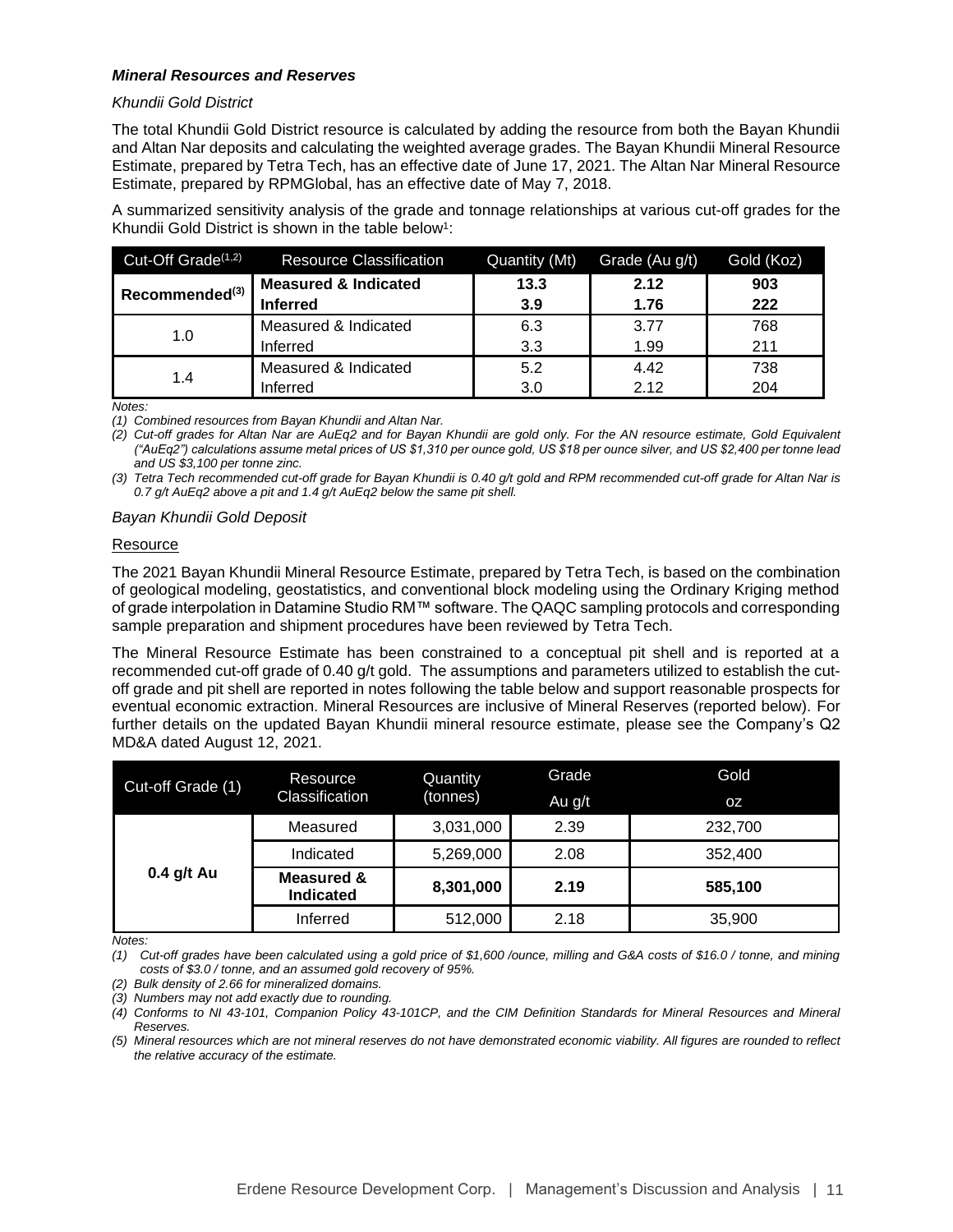#### **Reserves**

The total Bayan Khundii Mineral Reserve is shown below, as reported in Erdene's press release dated July 20, 2020. The Bayan Khundii July 1, 2020, BFS Mineral Reserve has been estimated by Qualified Person, Mr. Anthony Keers, Director, Auralia Mining Consulting, using the 2014 CIM Definition Standards for Mineral Resources and Mineral Reserves to conform to the Canadian National Instrument 43-101 Standards of Disclosure for Mineral Projects. The Mineral Reserve is based on the October 1, 2019, mineral resource estimate. The Mineral Reserve includes both Proven and Probable Mineral Reserves that were converted from Measured and Indicated mineral resources. Tonnes and grades were calculated for the mining blocks, and allowances for dilution and mining recovery were applied to estimate the Mineral Reserve Statement. The effective date of the Mineral Reserve statement is July 1, 2020.

|                                  | Tonnage<br>(Mt) | Grade (g/t Au) | <b>Contained Au</b><br>(Koz) |
|----------------------------------|-----------------|----------------|------------------------------|
| <b>Proven Mineral Reserves</b>   | 1.2             | 4.2            | 166                          |
| <b>Probable Mineral Reserves</b> | 2.2             | 3.5            | 244                          |
| <b>Mineral Reserve</b>           | 3.4             | 3.7            | 409                          |

*Notes:*

*(1) The effective date of the Mineral Reserve estimate is July 1, 2020. The QP for the estimate is Mr. Anthony Keers of Auralia Mining Consulting*

*(2) The Mineral Reserve estimates were prepared with reference to the 2014 Canadian Institute of Mining, Metallurgy and Petroleum (CIM) Definition Standards (2014 CIM Definition Standards) and the 2003 CIM Best Practice Guidelines.*

*(3) Reserves estimated assuming open pit mining methods*

*(4) Waste to ore cut-offs were determined using a NSR for each block in the model. NSR is calculated using prices and process recoveries for each metal accounting for all off-site losses, transportation, smelting and refining charges.* 

*(5) Reserves are based on a gold price of \$1400/oz.*

*(6) Mineral Reserves were calculated from a diluted "mining" block model which included average dilution of 9% and losses of 1%.*

*(7) The Mineral Reserve is based on the October 1, 2019, mineral resource estimate.*

## *Altan Nar Gold-Polymetallic Deposit*

RPMGlobal calculated the mineral resource estimate for Altan Nar in May 2018 at a number of gold cutoffs, however, RPM recommends reporting the Altan Nar mineral resource at cut-off of 0.7 g/t AuEq2 (see definition for AuEq2 in note 8 below) above a pit and 1.4 g/t AuEq2 below the same pit shell. For further details on the Altan Nar mineral resource estimate, please see the Company's Altan Nar Gold-Polymetallic Project NI 43-101 Technical Report dated March 29, 2021.

| Cut-off           | Resource  |                  |     |      | Grade |     |       |     |       | <b>Contained Metal</b> |      |       |
|-------------------|-----------|------------------|-----|------|-------|-----|-------|-----|-------|------------------------|------|-------|
| AuEg <sub>2</sub> | Classi-   | Quantity<br>(Mt) | Au  | Αg   | Zn.   | Pb  | AuEa2 | Au  | Ag    | Zn                     | Pb   | AuEg2 |
| q/t               | fication  |                  | g/t | g/t  | g/t   | g/t | q/t   | Koz | Koz   | Κt                     | Κt   | Koz   |
| 0.7               | Indicated | 5.0              | 2.0 | 14.8 | 0.6   | 0.6 | 2.8   | 318 | 2.350 | 31.6                   | 29.0 | 453   |
|                   | Inferred  | 3.4              |     |      |       | 0.7 | 2.5   | 186 | 866   | 23.7                   | 22.3 | 277   |

*Notes:*

*(1) The Mineral Resources have been constrained by topography and a cut-off of 0.7 g/t AuEq2 above a pit and 1.4 g/t AuEq2 below the same pit shell.*

*(2) The Mineral Resource Estimate Summary was compiled under the supervision of Mr. Jeremy Clark who is a full-time employee of RPM and a Member of the Australian Institute of Geoscientists. Mr. Clark has sufficient experience that is relevant to the style of mineralization and type of deposit under consideration and to the activity that he has undertaken to qualify as a Qualified Person as defined in the CIM Standards of Disclosure.*

*(3) All Mineral Resource figures reported in the table above represent estimates as at May 7, 2018. Mineral Resource estimates are not precise calculations, being dependent on the interpretation of limited information on the location, shape and continuity of the occurrence and on the available sampling results. The totals contained in the above table have been rounded to reflect the relative uncertainty of the estimate. Rounding may cause some computational discrepancies.*

*(4) Mineral Resource grades are reported in accordance with the CIM Standards.*

*(5) Mineral Resources reported on a dry in-situ basis.*

*(6) No dilution or ore loss factors have been applied to the reported Resource Estimate*

*(7) No allowances have been made for recovery losses that may occur should mining eventually result.*

*(8) For the AN resource estimate Gold Equivalent ("AuEq2") calculations assume metal prices of US \$1,310 per ounce gold, US \$18 per ounce silver, and US \$2,400 per tonne lead and US \$3,100 per tonne zinc.*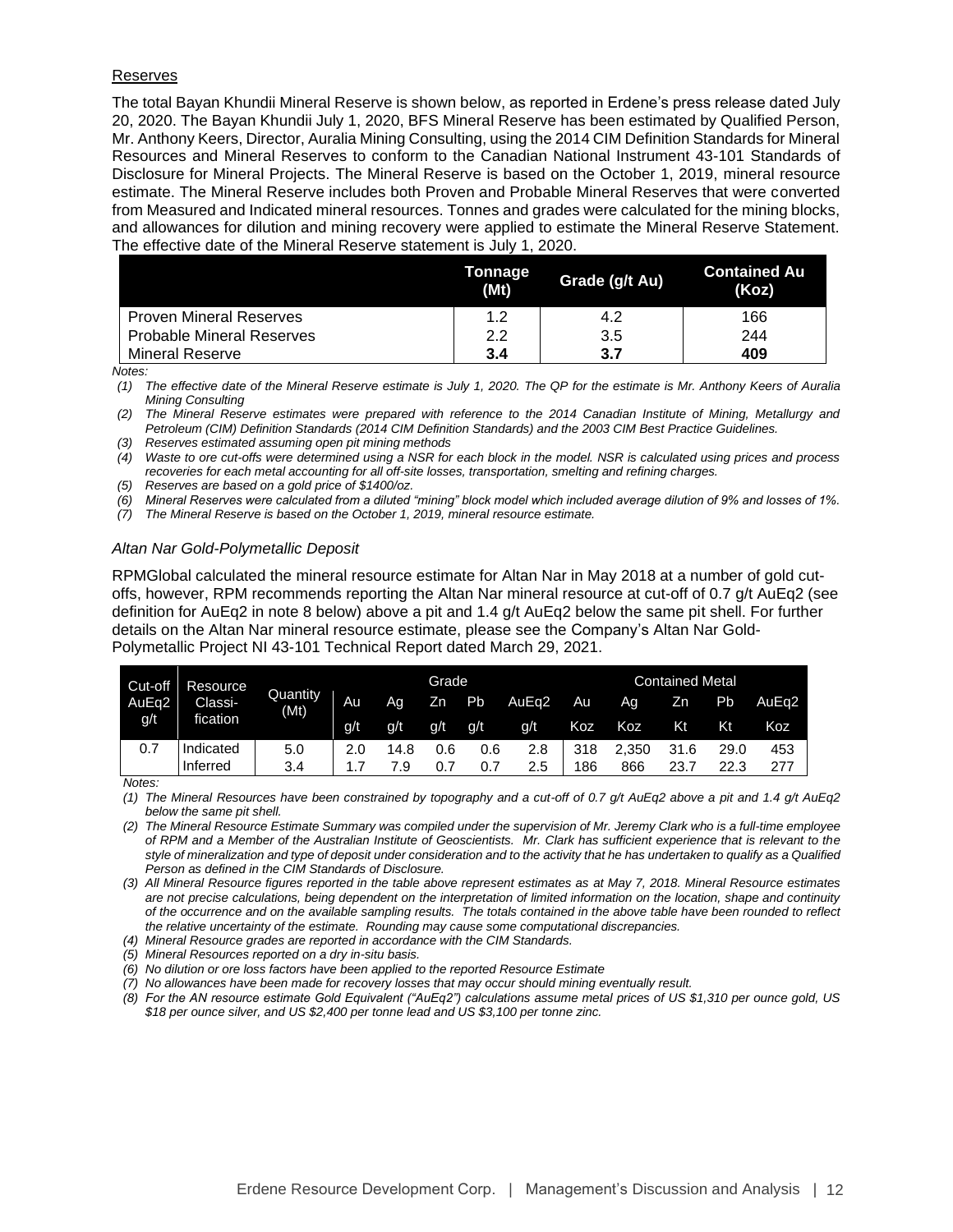## *Economic Studies*

On July 20, 2020, Erdene announced the results of an independent Bankable Feasibility Study for the Bayan Khundii gold deposit. The report, titled "Bayan Khundii Gold Project Feasibility Study, NI 43-101 Technical Report", dated August 31, 2020, was prepared by international and Mongolian firms with significant experience operating in Mongolia. The study incorporates detailed mine design and scheduling, front-end engineering and design for the processing plant and site infrastructure, a hydrogeological assessment, mineral waste facility design, comprehensive capital and operating cost estimation, and an updated economic model.

The BFS envisions a high-grade, open-pit mine beginning at surface in the southern portion of the BK deposit (Striker and Gold Hill), expanding northward into adjacent zones at Midfield and North Midfield. The Project incorporates conventional crushing and grinding, leach and a Carbon in Pulp plant with processing capacity of 1,800 tonnes per day. The BFS includes 3.4 million mineable tonnes from the BK resource at an average diluted head grade of 3.7 g/t gold, all of which are Proven and Probable Reserves.

| <b>Production Profile</b>                                 |               |        |
|-----------------------------------------------------------|---------------|--------|
| Average Head Grade Over Life of Mine <sup>1</sup>         | g/t gold      | 3.7    |
| Project Life <sup>2</sup>                                 | years         | 8      |
| <b>Operating Life</b>                                     | years         | 6      |
| Target Production Rate Per Day <sup>3</sup>               | tpd           | 1,800  |
| Average Annual Saleable Gold <sup>4</sup>                 | 0Z            | 63,500 |
| Peak Annual Saleable Gold <sup>4</sup>                    | 0Z            | 79,100 |
| Average Gold Recovery Rate Over Life of Mine              | %             | 93%    |
| <b>Strip Ratio</b>                                        | $t$ :t        | 9.1    |
| <b>Operating Costs</b>                                    |               |        |
| Life of Mine ("LOM") Average Cash Cost <sup>5</sup>       | US\$/oz       | 731    |
| LOM Cash Cost plus Sustaining Cost (AISC) <sup>5</sup>    | US\$/oz       | 733    |
| Pre-Tax Net Present Value                                 |               |        |
| 5% discount rate                                          | US\$M         | 145    |
| 7.5% discount rate                                        | US\$M         | 126    |
| 10% discount rate                                         | US\$M         | 109    |
| After-Tax Net Present Value                               |               |        |
| 5% discount rate                                          | US\$M         | 100    |
| 7.5% discount rate                                        | US\$M         | 86     |
| 10% discount rate                                         | US\$M         | 73     |
| Internal Rate of Return and Payback                       |               |        |
| Pre-Tax Internal Rate of Return                           | $\%$          | 55%    |
| After-Tax Internal Rate of Return                         | $\frac{0}{0}$ | 42%    |
| Payback Period Post-Construction (After-Tax) <sup>5</sup> | years         | 1.9    |
| <b>Capital Requirements</b>                               |               |        |
| Pre-production Capital Cost, including contingency        | US\$M         | 59     |
| <b>LOM Sustaining Capital Cost</b>                        | US\$M         | 5      |

Project highlights are presented in the table below (results at US\$1,400/oz gold price, unless noted):

*Notes:*

*(1) Average diluted head grade of mineralized rock fed to process plant.*

*(2) Project life comprising one year pre-production period, approximately nine years operating life and one year mine closure.*

*(3) Assumes process plant operates for 8,000 hours per annum to achieve the target production rate of 600 ktpa.*

*(4) Reported numbers for saleable gold for Bayan Khundii.*

*(5) Operating costs reported in terms of saleable gold ounces includes Royalty and Charges of US\$77/oz.*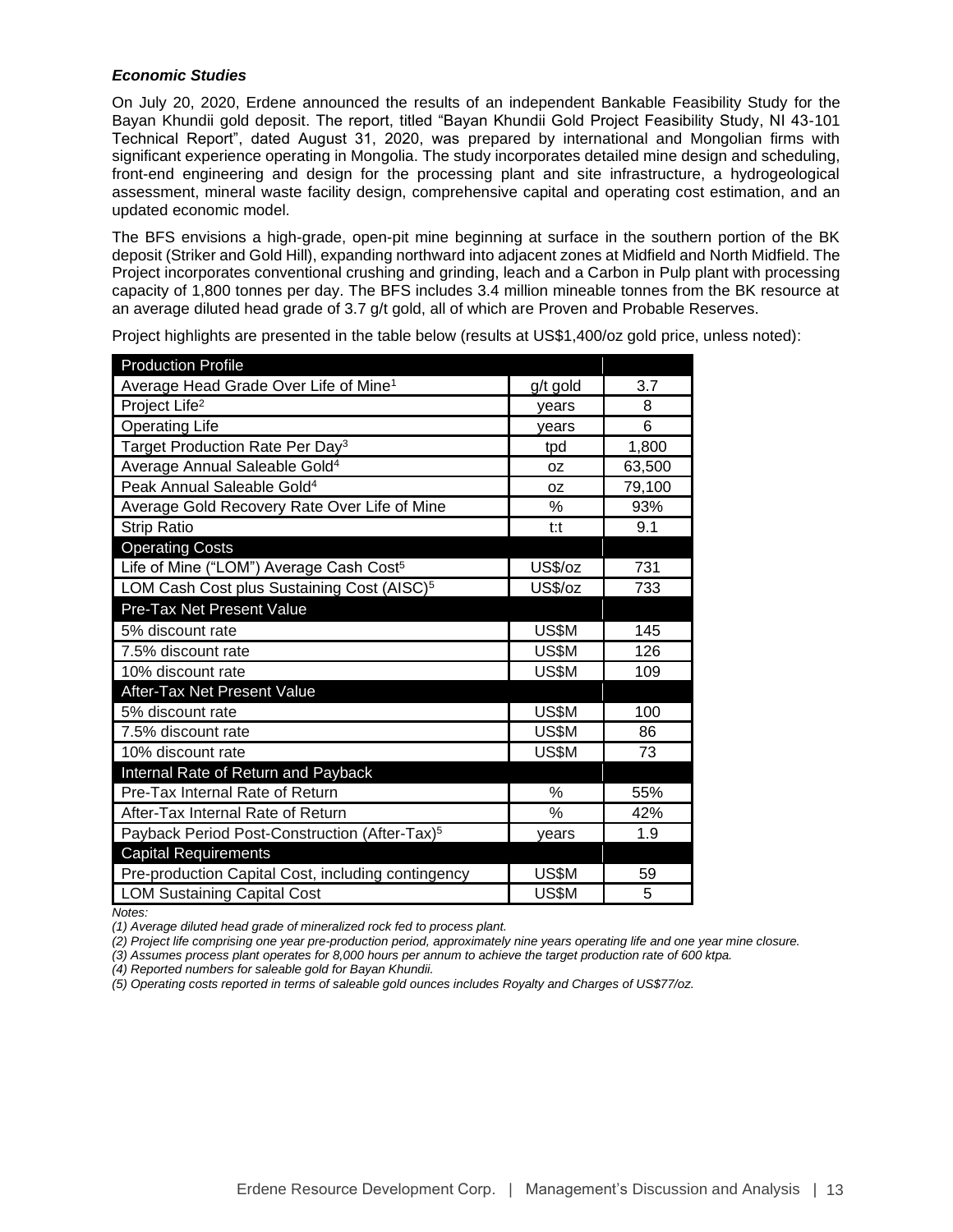The following table shows the change in the after-tax NPV and IRR over a range of gold prices and discount rates, demonstrating the impact of higher gold prices and the Project's resiliency to lower prices:

|                                   |       |     |     | 1.11                                                    |     |     |
|-----------------------------------|-------|-----|-----|---------------------------------------------------------|-----|-----|
| <b>Price Sensitivity Analysis</b> |       |     |     | Units US\$1,200 US\$1,400 US\$1,600 US\$1,800 US\$2,000 |     |     |
| NPV (5% discount rate)            | US\$M | 43  | 100 | 158                                                     | 216 | 274 |
| NPV (7.5% discount rate)          | US\$M | 33  | 86  | 138                                                     | 190 | 242 |
| NPV (10% discount rate)           | US\$M | 25  | 73  | 120                                                     | 168 | 215 |
| lirr                              | $\%$  | 22% | 42% | 60%                                                     | 77% | 93% |

The BK BFS is based on an open-pit mining operation targeting 600,000 tonnes per year of feed material for the processing plant. The total mineable mineralized plant feed is 3.4 million tonnes at an average diluted head grade of 3.7 g/t gold and average strip ratio of 9.1:1 (waste tonne: plant feed tonne). Mineralization starts at surface, with the majority of the deposit contained within the top 100 metres. The deposit structure, grades and depth suggest selective open cut mining will be utilized. Mining will use hydraulic excavators in backhoe configuration. Drilled and blasted material will be loaded into haul trucks, with waste rock deposited in an engineered Integrated Waste Facility ("IWF") adjacent to the pit, and ore hauled to a crusher or runof-mine ("ROM") pad adjacent to the processing plant.

The BK BFS has assumed contract mining based on methodology and costing contained in proposals received from contractors with suitable experience in Mongolia in similar open-pit mining environments. In this scenario the contractor provides the full fleet and personnel to operate the project on a schedule of rates (US\$/tonne material moved) basis. The contractor is proposing a total of 4 x excavators (2 x ore, 2 x waste), 10 x 55t payload trucks, 3 x blasthole drills and a fleet of ancillary and support equipment to deliver the required material movement. The contractor's workforce peaks at approximately 190 personnel to deliver the required schedule of production.

The BK BFS assumes processing of ROM material via a conventional crush and grind circuit and a carbon in pulp plant. Plant design by 360-Global has been based on testing at Blue Coast Research which has established optimal processing parameters, including; grind size of 80% passing 60 microns; design inputs for comminution circuit, low cyanide concentration in leach circuit (0.5 g/litre sodium cyanide); 36 hour retention time; carbon adsorption parameters and detoxification reagent dosages. The process circuit has been designed to maximize water recovery with the most efficient dewatering process (ceramic disc filters) to achieve targeted 15% moisture in tailings, minimize chemical and reagent usage and minimize environmental impact.

The ore-processing plant will be located adjacent to the Bayan Khundii open pit and throughput will target 600,000 ore-tonnes per year, nominally 1,800 tonnes per day. Total mineralized material from BK, processed in the plant over the course of the mine life, is 3.4 million tonnes at an average diluted head grade of 3.7 g/t gold. Using an estimated mill recovery of 93.1%, total recovered gold over the life of the Bayan Khundii deposit is 381,700 ounces.

Operating costs are based on the mining and processing scenarios outlined above and assumes contract mining. Power for operations will be generated through a hybrid diesel and solar generation solution, provided under a power purchase agreement for the duration of the Project. All other activities are assumed to be owner operated. The AISC for Bayan Khundii is estimated at \$733/oz.

|                                    | Bayan Khundii BFS |         |            |  |  |  |  |  |  |
|------------------------------------|-------------------|---------|------------|--|--|--|--|--|--|
|                                    | LOM<br>(US\$M)    | US\$/oz | US\$/tonne |  |  |  |  |  |  |
| <b>Mine Operating Cost</b>         | 133               | 350     | 39         |  |  |  |  |  |  |
| <b>Processing Cost</b>             | 96                | 252     | 28         |  |  |  |  |  |  |
| G&A                                | 13                | 33      |            |  |  |  |  |  |  |
| <b>Total Site Operating Costs</b>  | 242               | 635     | 71         |  |  |  |  |  |  |
| Royalty and Charges                | 32                | 86      | 10         |  |  |  |  |  |  |
| Sustaining Capital & Closure Costs | 5                 | 12      |            |  |  |  |  |  |  |
| <b>All-In Sustaining Cost</b>      | 279               | 733     | 82         |  |  |  |  |  |  |

Construction costs (Year 0), primarily comprising the process plant and supporting infrastructure, accommodation village, and associated engineering and indirect costs is estimated at US\$46 million. Preproduction costs, including construction readiness, mobile site equipment and pre-strip total \$8M. The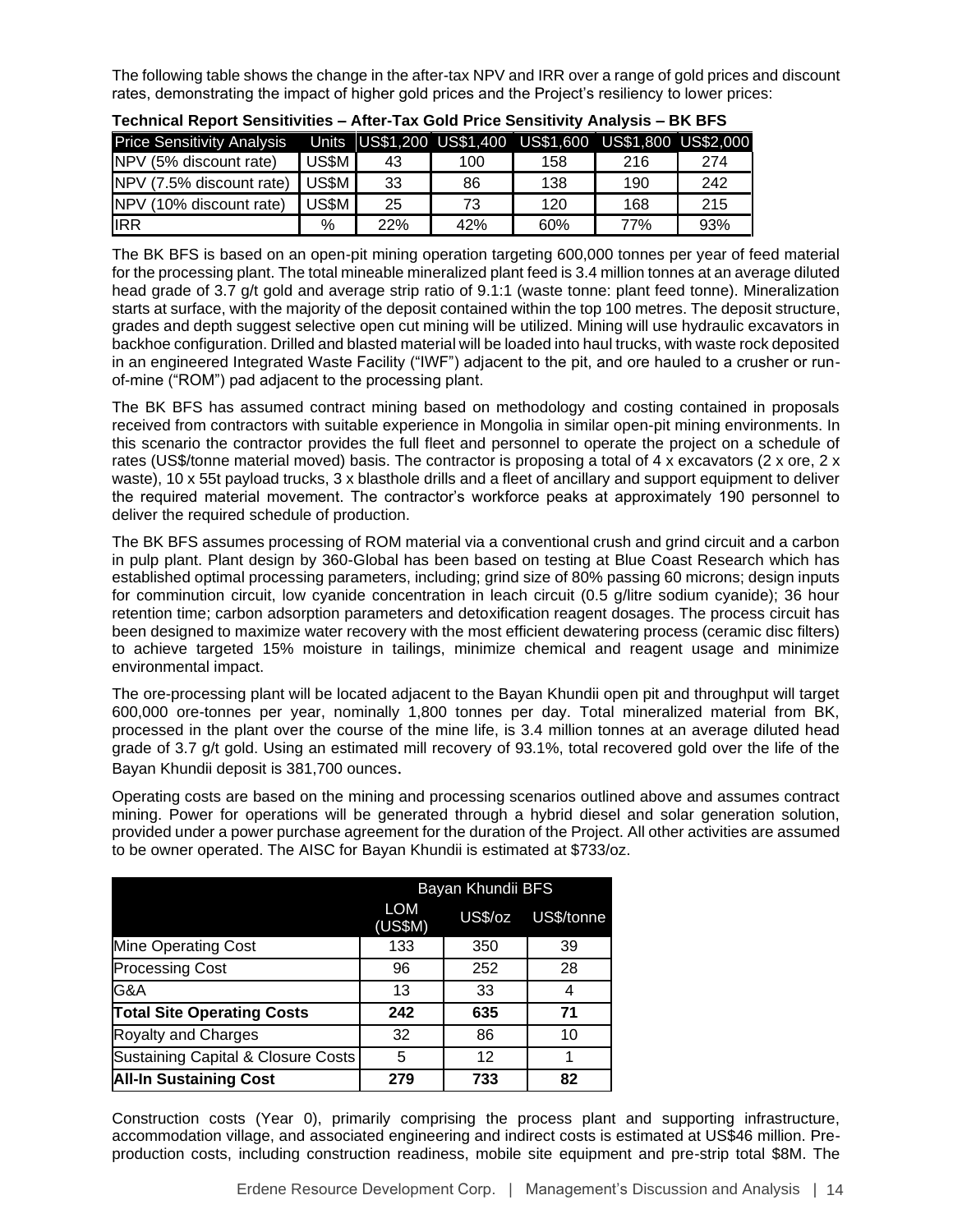capital cost estimate includes a 10% contingency. Sustaining capital of US\$4 million has been included in the mine plan and net mine closure costs are estimated at US\$1 million, including salvage values. Total life of mine capital expenditures for the Bayan Khundii Gold Project are estimated at US\$64 million.

|                                     | <b>BK BFS</b> |
|-------------------------------------|---------------|
|                                     | (US\$M)       |
| Process Plant                       | 24            |
| Non-Process Infrastructure          | 10            |
| <b>Accommodation Village</b>        | 2             |
| <b>Construction Indirects</b>       | 6             |
| Engineering & Support               | 4             |
| <b>Construction Costs</b>           | 46            |
| <b>Pre-Production Costs</b>         | 8             |
| Contingency                         | 5             |
| Subtotal Plant and Infrastructure   | 59            |
| <b>Sustaining Capital</b>           | 4             |
| <b>Reclamation and Mine Closure</b> | 3             |
| Salvage                             | (2)           |
| Total                               | 64            |

The Company sees the following opportunities to enhance value at the Khundii Gold District:

- Additional Resources at Bayan Khundii:
	- o The updated Bayan Khundii Resource includes Measured and Indicated resources of 585,100 ounces at an average grade of 2.19 g/t gold, and an additional 35,900 ounces at a grade of 2.18 g/t gold of Inferred Resources which could potentially be added to reserves through both additional drilling and rising gold prices.
	- o Very high gold grades observed in drilling in the Striker West portion of the deposit have the potential to add high-grade resources should closer spaced drilling improve continuity.
	- $\circ$  The reported resource is constrained based on multiple parameters including a US\$1,600/oz gold price. Multiple high-grade intersections outside the pit provide expansion targets requiring additional drilling in a rising gold price environment.
- Exploration: The Bayan Khundii deposit is situated in a highly prospective region that has received minimal historical exploration. On the Bayan Khundii property, multiple high-grade targets have been established through limited shallow drilling and surface sampling within 4 kilometres of the deposit, including the Dark Horse prospect identified in late 2019. In Q2 2021, drilling on the Ulaan license, 300 metres west of Bayan Khundii, identified a new gold discovery that has the potential to be incorporated into the Bayan Khundii mine plan.
- Recoveries: Although a 93% gold recovery has been utilized for the BFS, testing of a recent master composite sample, representative of the BK ore, with a head grade of 3.6 g/t gold, returned recoveries averaging 95% indicating an opportunity for increased recoveries in the plant.
- Higher Grade Upside: The very high-grade nature of the Bayan Khundii deposit provides upside should continuity of the ultra-high-grade zones (greater than 20 g/t gold) be established during mining.
- Underground Potential: Further underground mining potential has been identified in conceptual studies for Midfield North and Striker West which, if proven economical through further studies, could lead to a further increase in the economic reserve of the Bayan Khundii Project.
- Additional Resources at Altan Nar: Erdene's Altan Nar deposit, located approximately 16km north of Bayan Khundii, has an established Indicated Resource of 5.0 Mt grading 2.0 g/t gold (318,000 ounces of contained gold) and an Inferred Resource of 3.4 Mt grading 1.7 g/t gold (186,000 ounces of contained gold). Approximately 250,000 ounces of the current Altan Nar resource could potentially be processed by the Bayan Khundii Project processing facility at modest incremental capital cost (see "KGP 2019 Technical Report"). A number of development options for Altan Nar are under consideration.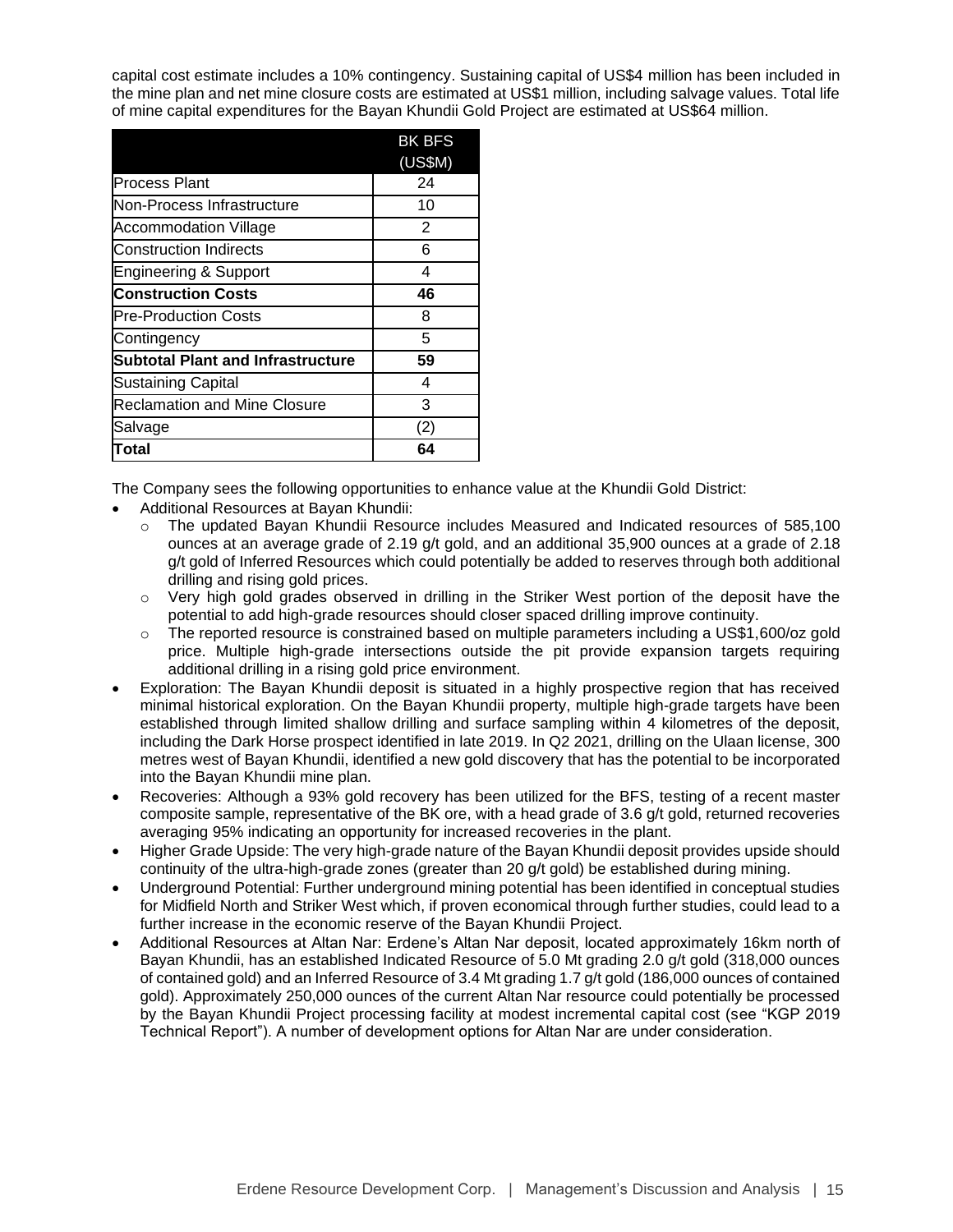# **District Scale Exploration**

Results from recent exploration confirm that the Khundii Gold District hosts multiple zones of epithermal gold mineralization over a wide area. The Khundii mining license and adjoining Ulaan exploration license cover nearly 4,000 hectares of the Khundii-Ulaan hydrothermal alteration zone, which extends from Ulaan over 10 kilometres to the northeast. This alteration trend has a central zone of intense secondary silica with a peripheral halo of sericite alteration, and an outer zone of white mica and sericite, which hosts the Bayan Khundii gold deposit. This northeast trending alteration area, which incorporates the Ulaan, Bayan Khundii, Dark Horse and other mineralized targets in the area, is associated with a regional structural dilational jog and associated major volcano-plutonic centre, along a northeast trending transform fault. The various styles of alteration and mineralization within the Khundii-Ulaan target area are consistent with a fertile magmatic island arc, with evidence for possible arc migration, and overlapping or telescoped mineralization along major structures.

Exploration results to date suggest the greater Khundii-Ulaan alteration zone and known gold occurrences are part of the same, large, gold-bearing hydrothermal system which remains largely under-explored. Gold mineralization identified to date is hosted within an expansive, white mica and silica altered tuffaceous sequence exposed around the periphery of the Khundii-Ulaan hydrothermal alteration system. Quartz vein textures and clay alteration compositions indicate a large-scale epithermal type gold mineralizing environment existed within the Khundii-Ulaan system with the tuffaceous lithologies acting as preferred hosts for gold mineralization. Exploration planning is currently underway to test multiple high-priority geological, geochemical and geophysical targets across the Khundii-Ulaan target area.

Regional drilling has been restricted to shallow targets with average drill depths of about 100 metres with approximately 70% of regional drill holes having intersected anomalous gold mineralization (defined as >0.1 g/t gold). Success has been driven by the abundance of untested, near surface geochemical and geophysical targets in a region that has had no previous modern exploration. Recent exploration successes testing shallow targets, and the definition of three deposits, exposed at surface, are testament to the discovery potential of this new district.

Furthermore, Erdene continues to evaluate opportunities throughout the Edren Terrane, within our licenses and elsewhere in the mineralized belt. This has led to the identification of prospects that are being explored through surface surveys on the Company's five licenses, drilling of selected targets and evaluation of acquisition targets on private and government held ground.

## *Altan Arrow Gold Target*

The Altan Arrow target is located 4 kilometres north of the Bayan Khundii gold deposit, along a gold bearing structure in the central portion of the Khundii mining license. Drilling has concentrated in an area along and south of the main structure, where several high-grade zones have been intersected, including 39 g/t gold over 1 metre and 24 g/t gold and 70 g/t gold over 2 metres. Overall, 77% of the 21 holes (2,605 metres) drilled at Altan Arrow have intersected anomalous gold.

Drill testing of the main mineralized structure indicates a broad corridor of anomalous gold over a 1.2 kilometre trend (open along strike) and up to 400 metres south of the main structure in what is interpreted as secondary structural splays. In addition, drill testing of these structural splays, south of the main zone, returned multiple intersects at deeper levels then typically tested (approximately 100 metres vertical depth) with gold grades ranging from 0.2 to 2.6 g/t with anomalous silver, molybdenum, lead, zinc and antimony (AAD-25). Exploration results suggest gold mineralization within the district is controlled by a structure associated with zones of major dilatancy and structural intersections. Such zones commonly have associated alteration events that are magnetite destructive, resulting in zones of low magnetic response. In advance of future drilling the Corporation will complete a comprehensive geophysical interpretation of the Altan Arrow prospect, including high resolution magnetics, IP dipole-dipole and gravity datasets.

## *Khundii North Gold Target*

The Khundii North target is located 4 kilometres northeast of the Bayan Khundii gold deposit, on the Khundii mining license, and was initially drill tested in 2018. The area was identified through surface exploration in late 2017, when sampling of quartz vein material returned high grade gold mineralization of up to 22 g/t gold from a structurally controlled quartz vein stockwork and breccia zone traced over a 1,500 metre strike length. Six holes, totaling 970 metres and averaging 93 metres vertical depth have now tested the stockwork-breccia body, comprised of three collars in the south and two in the north, separated by approximately 500 metres. Although the northern holes returned only minor levels of anomalous gold, the southern holes intersected wide zones of intense multi-phase epithermal quartz stockwork and breccia at depth within an altered monzonite. These stockwork zones are continuous, with up to 35-metre widths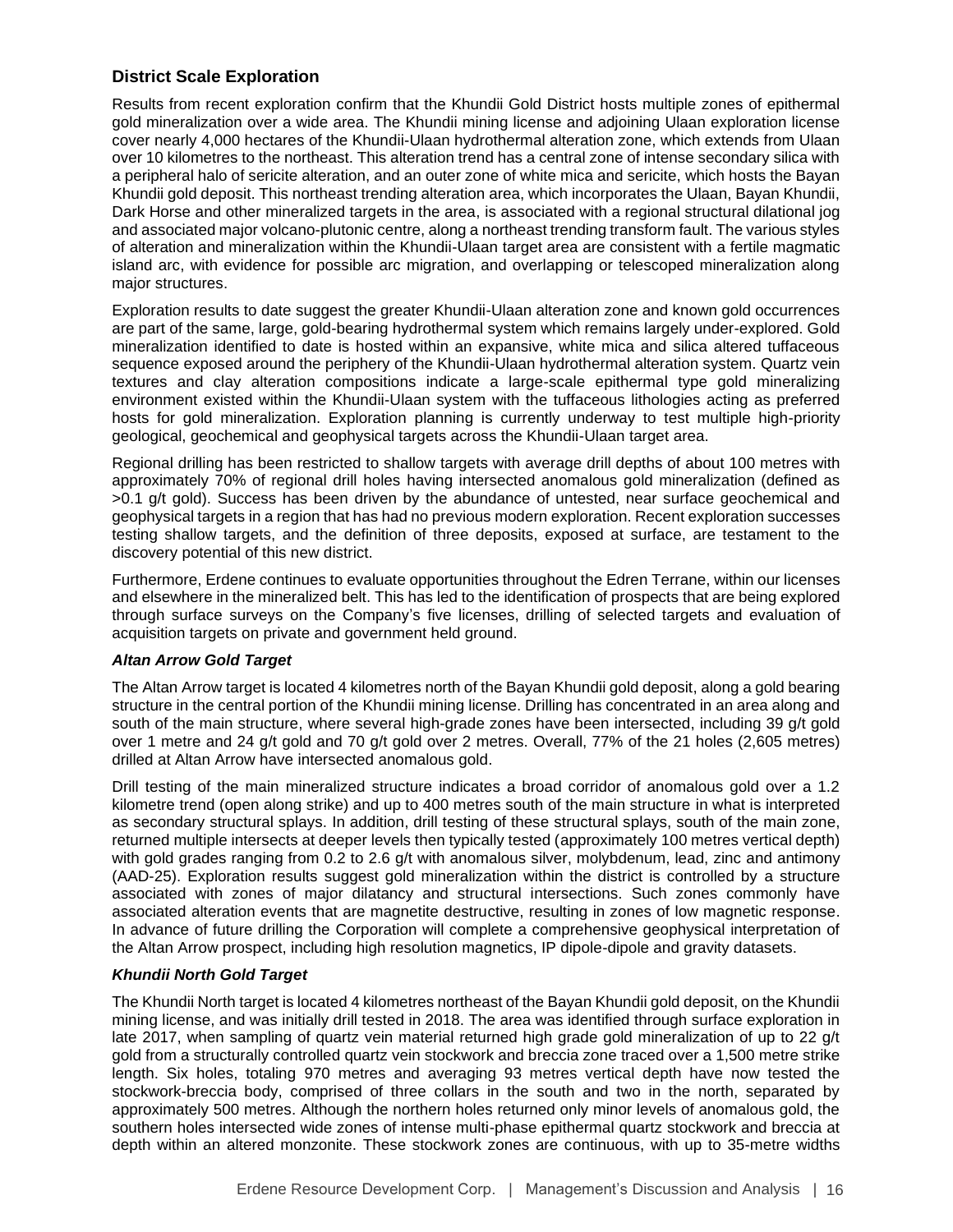(AAD-29) and have associated anomalous gold, locally up to 2.1 g/t over one metre intervals (AAD-30) and locally anomalous copper (>500ppm). In Q3 2019, a single 253 metre drill hole (AAD-38) was completed to test the Khundii North quartz breccia body at depth. Assay results from the drill hole returned modest but anomalous gold values of up to 0.25 g/t gold over 2 metres. Gold anomalism appears to be associated within intervals of quartz stockwork veins intersected throughout the drill hole.

# *Ulaan Copper-Gold Porphyry Target*

On August 30, 2017, the Corporation acquired a 51% interest in the 1,780-hectare Ulaan exploration license ("Ulaan Property"), immediately west of its high-grade Bayan Khundii deposit. In December 2020, Erdene acquired the remaining 49% interest in the property. The exploration license is in its sixth year of a maximum 12-year term and can be converted to a mining license at any time prior to the end of the twelfth year by meeting the requirements prescribed under the Minerals Law of Mongolia.

In addition to the UIaan South gold discovery in Q2 2021, the Ulaan license hosts a porphyry copper prospect primarily based on the broad (5km by 4km) zone of phyllic (quartz-sericite-pyrite) alteration at surface, with characteristics thought to be related to a porphyry intrusion at depth. Rock chip and stream sediment geochemical sampling identified anomalous concentrations of gold, copper and molybdenum in the surrounding area, and recently completed geophysical surveys have produced a number of follow-up targets.

Three wide spaced holes were drilled in 2018, totaling 1,050 metres over a 1.3 kilometre area in the central portion of the license. These holes intersected volcanic to sub-volcanic rocks exhibiting propylitic to phyllic quartz-sericite-pyrite ("QSP") alteration with varying concentrations of pyrite and locally low-level copper mineralization (100 to 300 ppm over 60 metres).

A 700-metre, three-hole drilling program was completed in 2019 to test the alteration system at depth (to 650 metres), by extending a previous drill hole, and to investigate two shallower moderate IP chargeability targets (to 200 metres). The extension hole showed continuity at depth of the phyllic style alteration and ended within elevated copper, averaging 130 ppm over 22 metres. The entire second hole exhibited sericite alteration and pyrite mineralization with localized zones of tourmaline alteration and quartz veining within an andesite host, however no anomalous geochemistry was encountered. The final hole intersected a broad zone of intense tourmaline-silica-sericite alteration which hosts localized gold bearing quartz-tourmaline breccia and breccia veins from 140 to 202 metres (end of hole). Anomalous gold bearing intervals include: 2 metres of 1.3 g/t gold, 4 metres of 0.29 g/t gold, 2 metres of 0.5 g/t gold and 2 metres of 0.23 g/t gold or 40 metres of 0.15 g/t gold average grade. Anomalous copper, exceeding 400 ppm, was also intersected within the anomalous zone. The Erdene technical team is reviewing these results along with associated geology, geochemistry and geophysics to establish the basis for future drill testing of the Ulaan Copper-Gold Prophyry target.

# *Zuun Mod Molybdenum-Copper Project*

The Zuun Mod Molybdenum-Copper Project is a porphyry molybdenum-copper deposit located in southwest Mongolia on the Company's Khuvyn Khar license. This project is approximately 950 kilometres southwest of Ulaanbaatar and 215 kilometres from railhead on the Mongolia-China border at Ceke. The property consists of a mining license totaling 6,041 hectares. The mining license is registered in the name of Anian Resources LLC**,** a wholly owned subsidiary of the Corporation, and has an initial term of 30 years. This project was acquired from Gallant Minerals Limited in 2005 and is subject to a net smelter returns royalty ("NSR Royalty") of 1.5%, subject to a buy-down provision.

In Q2 2011, the Corporation released a NI 43-101 compliant resource estimate for Zuun Mod containing a Measured and Indicated Resource of 218 million tonnes ("Mt") at an average grade of 0.057% molybdenum, and 0.069% copper at a cut-off grade ("COG") of 0.04% molybdenum. This equates to 273.5 million pounds ("M lbs") of contained molybdenum metal and 330.7 M lbs of contained copper metal. In addition, there is a 168 Mt Inferred Resource at an average grade of 0.052% molybdenum and 0.065% copper, equating to a further 191.8 M lbs of contained molybdenum metal and 240.5 M lbs of contained copper metal.

The Zuun Mod molybdenum-copper deposit has significant potential for development provided the molybdenum price improves. Market demand for molybdenum has recently improved, with the price of molybdenum oxide currently trading at approximately US\$20.00 per pound, compared to approximately US\$7.25 per pound in 2017, and US\$12.00 per pound at December 31, 2020. In light of the recent rise in Molybdenum and Copper prices, Erdene has engaged RPMGlobal to undertake an updated technical analysis of the project, and the broader Khuvyn Khar license. The results of this study are expected to be announced in Q4 2021.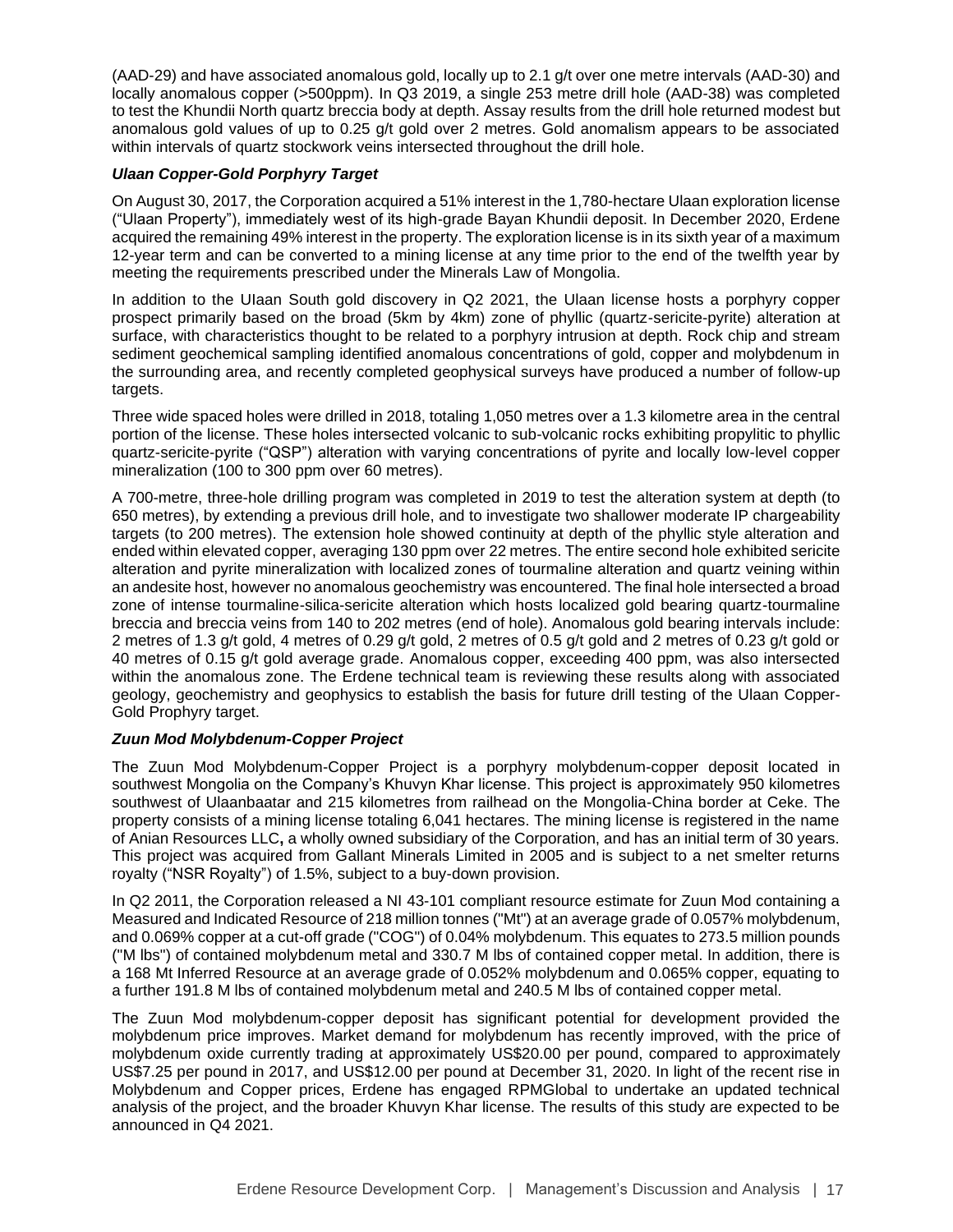Further details on the Zuun Mod resource can be found in the "Technical Report Zuun Mod Porphyry Molybdenum-Copper Project, South-Western Mongolia, National Instrument 43-101 Independent Technical Report" dated June 2011, filed on SEDAR.

## *Khuvyn Khar Copper-Silver Project*

The Khuvyn Khar copper-silver project is located on Khuvyn Khar license, approximately 2.2 kilometres north of the Zuun Mod molybdenum-copper porphyry deposit. Exploration work at Khuvyn Khar has included geological mapping, vein density mapping, geochemical sampling, geophysical surveys, and wide spaced drilling. Previous drilling intersected 34 metres of 1.3% copper and 9.24 g/t silver from 308 to 342 metres (ZMD-121). The Project has a very large copper mineralized zone trending over 900 metres with multiple zones in three drill holes returning assays in excess of 0.2% copper over significant widths (12 to 42 metres). As noted above, RPMGlobal has been engaged to undertake a technical and economic study of the Zuun Mod Molybdenum-Copper project, including a high-level analysis of the prospectivity of the broader Khuvyn Khar license.

# **Acquisitions**

Mongolia's Ministry of Mining and Heavy Industry periodically issues areas for exploration. Erdene has established the largest proprietary geologic database of Southwest Mongolia with a priority list of acquisition targets. The Company will participate in the tendering process as its priority targets are opened for tender. The Company has also been evaluating privately held licenses for acquisition.

# **Discussion of Operations**

# *Three months ended September 30, 2021, and 2020*

The tables below detail exploration and evaluation expenditures for the three months ended September 30, 2021, and 2020. The Bayan Khundii Gold Project was the focus of the Corporation's efforts during these periods.

|                                        | Zuun Mod, |               |                  |           |               |          |                            |           |    |               |
|----------------------------------------|-----------|---------------|------------------|-----------|---------------|----------|----------------------------|-----------|----|---------------|
| Quarter ended September 30, 2021       |           | Bayan Khundii | <b>Altan Nar</b> |           | Ulaan & Other |          | <b>General &amp; Admin</b> |           |    | Total         |
|                                        |           |               |                  |           |               |          |                            |           |    |               |
| <b>E&amp;E</b> expenditures            |           |               |                  |           |               |          |                            |           |    |               |
| Exploration and field support          | \$        | 1,176,932     | S                | 17,220    | S             | 756,056  | S                          | 268,318   | S  | 2,218,526     |
| Mining studies and permitting          |           | 721,829       |                  | (51, 536) |               | 55,744   |                            | (1,573)   |    | 724,464       |
| Mongolian office costs                 |           |               |                  |           |               |          |                            | 177,318   |    | 177,318       |
| Share-based compensation               |           |               |                  |           |               |          |                            | 129,865   |    | 129,865       |
| Stakeholder relations                  |           | 98,448        |                  | 103,564   |               | 34,952   |                            | 4,482     |    | 241,446       |
| Travel and other                       |           | 11,983        |                  |           |               | 79       |                            | (2,500)   |    | 9,562         |
| Total exploration expenditures         |           | 2,009,192     |                  | 69,248    |               | 846,831  |                            | 575,910   |    | 3,501,181     |
| Capitalized expenditures               |           | (2,009,192)   |                  | (69,248)  |               | (49,999) |                            | (6,903)   |    | (2, 135, 342) |
| <b>Expensed exploration costs 2021</b> | \$        |               | \$               |           | \$            | 796,832  | S                          | 569,007   | S  | 1,365,839     |
|                                        |           |               |                  |           |               |          |                            |           |    |               |
| E&E assets, July 1, 2021               |           | 26,858,037    | \$               | 4,089,009 | \$            | 874,149  | \$                         | 1,825,867 | S. | 33,647,062    |
| Additions                              |           | 2,009,192     |                  | 69,248    |               | 49,999   |                            | 6,903     |    | 2,135,342     |
| Effect of movements in exchange rates  |           | 345,528       |                  | 52,681    |               | 19,305   |                            | 23,645    |    | 441,159       |
| E&E assets, September 30, 2021         |           | 29,212,757    | \$               | 4,210,938 |               | 943,453  | S                          | 1,856,415 |    | 36,223,563    |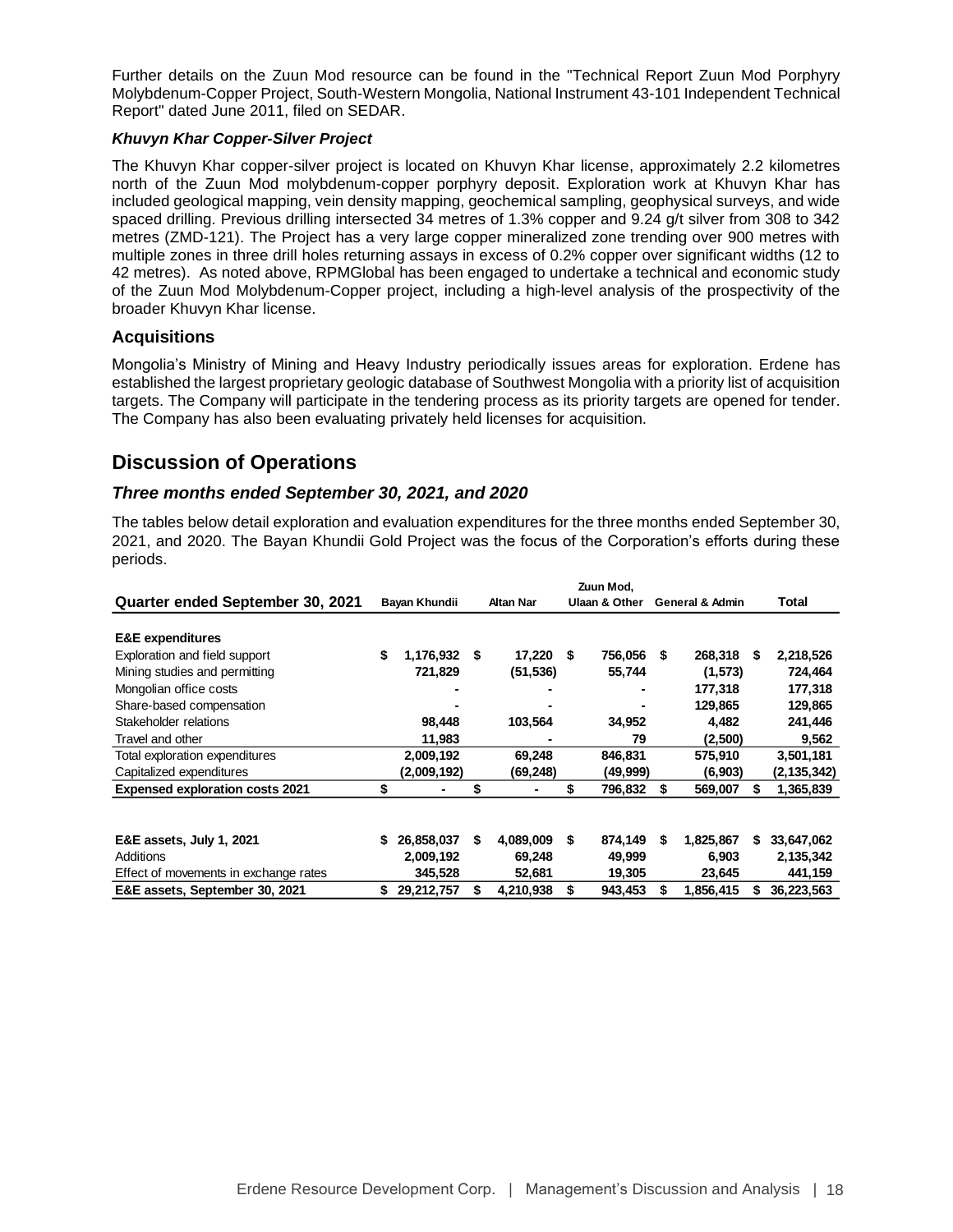|                                        | Zuun Mod, |               |    |                  |    |               |    |                            |   |             |
|----------------------------------------|-----------|---------------|----|------------------|----|---------------|----|----------------------------|---|-------------|
| Quarter ended September 30, 2020       |           | Bayan Khundii |    | <b>Altan Nar</b> |    | Ulaan & Other |    | <b>General &amp; Admin</b> |   | Total       |
|                                        |           |               |    |                  |    |               |    |                            |   |             |
| <b>E&amp;E</b> expenditures            |           |               |    |                  |    |               |    |                            |   |             |
| Exploration and field support          | \$        | 2,039,213     | \$ | 35,332           | -S | 25,830        | \$ | 148,630                    | S | 2,249,005   |
| Mining studies and permitting          |           | 562,660       |    | 4,402            |    | 735           |    |                            |   | 567,797     |
| Mongolian office costs                 |           |               |    |                  |    |               |    | 135,457                    |   | 135,457     |
| Share-based compensation               |           |               |    |                  |    |               |    | 494,500                    |   | 494,500     |
| Stakeholder relations                  |           | 86,442        |    | 29,526           |    |               |    | (8, 874)                   |   | 107,094     |
| Travel and other                       |           | 1,972         |    | 493              |    |               |    | (9.096)                    |   | (6,631)     |
| Total exploration expenditures         |           | 2,690,287     |    | 69,753           |    | 26,565        |    | 760,617                    |   | 3,547,222   |
| Capitalized expenditures               |           | (2,690,287)   |    | (69,753)         |    |               |    |                            |   | (2,760,040) |
| <b>Expensed exploration costs 2020</b> | \$        |               | \$ |                  |    | 26,565        | S  | 760,617                    | S | 787,182     |
|                                        |           |               |    |                  |    |               |    |                            |   |             |
| <b>E&amp;E assets, July 1, 2020</b>    | \$        | 19,201,375    | S  | 3,823,973        | S  | 901,760       | S  | 921,417                    | S | 24,848,525  |
| Additions                              |           | 2,690,287     |    | 69,753           |    |               |    |                            |   | 2,760,040   |
| Effect of movements in exchange rates  |           | (362,523)     |    | (66,363)         |    | (28,290)      |    | (15,183)                   |   | (472,359)   |
| E&E assets, September 30, 2020         | S         | 21,529,139    | S  | 3,827,363        | S  | 873,470       | S  | 906,234                    | S | 27,136,206  |
|                                        |           |               |    |                  |    |               |    |                            |   |             |

Exploration and evaluation expenditures, including capitalized expenditures, totaled \$3,501,181 for the three months ended September 30, 2021, compared to \$3,547,222 for the three months ended September 30, 2020. Erdene drilled 6,278 metres in the quarter ended September 30, 2021, compared to 10,010 metres during the quarter ended September 30, 2020.

Exploration and field support expenses of \$2,218,526 in Q3 2021 were largely consistent with the prior year quarter expenses as increases in camp costs due to the expansion of the facility in advance of construction, higher salaries due to cost of living wage adjustments and additional geophysical studies largely offset savings attributable to a 3,700 metre reduction in drilling.

Mining studies and permitting costs for the three months ended September 30, 2021 were \$156,667 more than for the three months ended September 30, 2020, as expenditures on the Bayan Khundii Gold Project Construction Readiness and Detailed Engineering & Design were greater than the costs associated with the finalization of the Bayan Khundii Gold Project Feasibility Study work during the third quarter of 2020.

Mongolian office costs for the three months ended September 30, 2021 were \$41,861 higher than the comparative prior year quarter primarily due to an increase in legal fees associated with long-lead procurement and incremental administrative staffing and office expenses, as the Company builds its team in advance of construction.

Stakeholder relations costs or the three months ended September 30, 2021 were \$134,352 greater than for the three months ended September 30, 2020, primarily due to the expenditures associated with the employment readiness training programs undertaken in the Q3 2021 as well as payments made under a Local Cooperation Agreement executed in August 2021.

Non-cash share-based compensation costs were \$364,635 less in the current year quarter than the prior year quarter due to the timing of stock option grants which were awarded in June 2021 and August 2020, respectively.

Erdene began capitalizing exploration costs for its Altan Nar Project in 2015 and commenced capitalizing costs for its Bayan Khundii Gold Project in 2016. For the three months ended September 30, 2021, and 2020, Erdene has capitalized all exploration costs associated with these projects. Exploration costs relating to the Company's Ulaan license were not capitalized during the period, consistent with Erdene's accounting policy.

The following table summarizes corporate and administration expenses for the three months ended September 30, 2021, and 2020.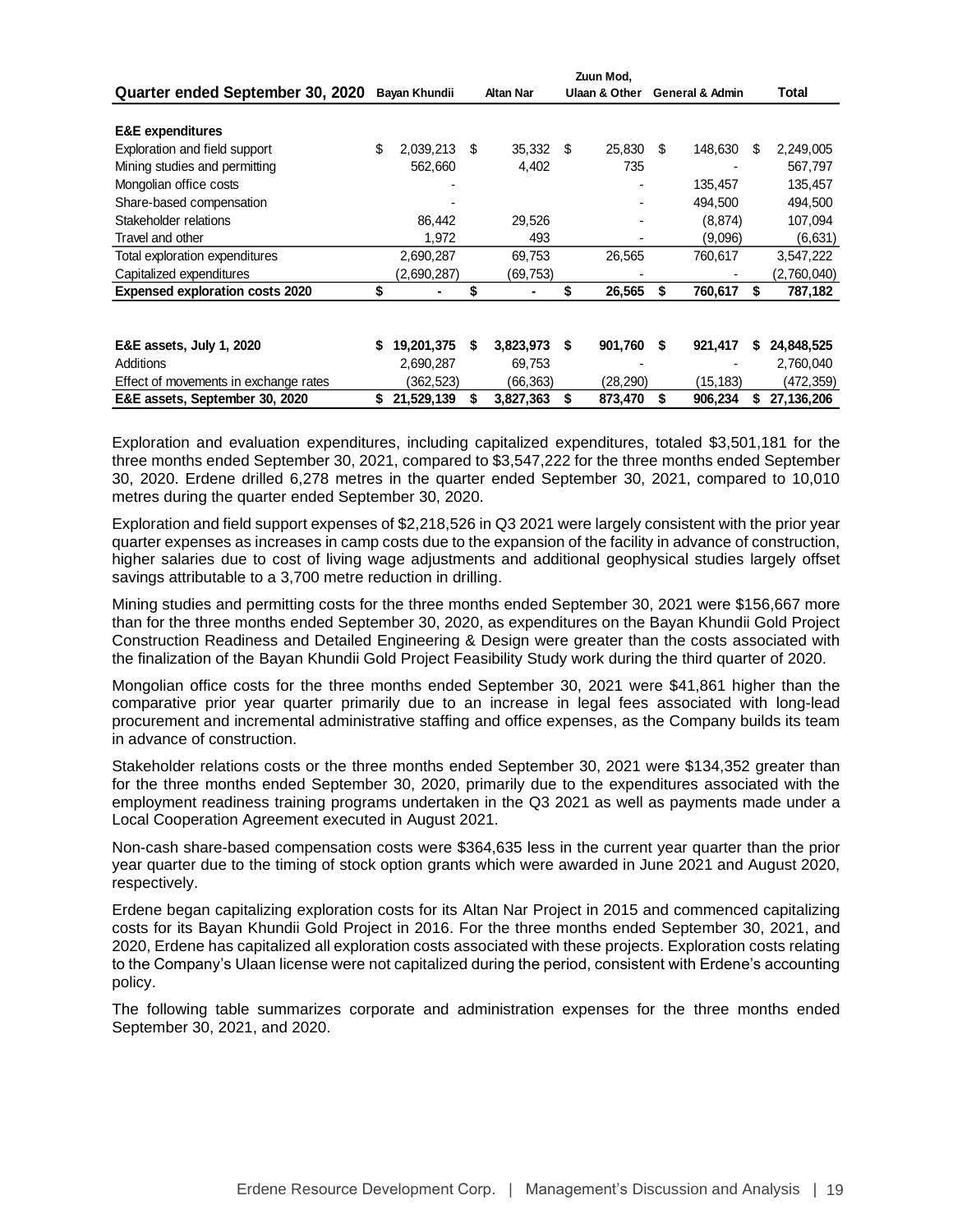|                                  | For the three months ended September 30, |         |    |         |    |            |  |
|----------------------------------|------------------------------------------|---------|----|---------|----|------------|--|
|                                  |                                          | 2021    |    | 2020    |    | Change     |  |
| Administrative services          | \$                                       | 209,109 | \$ | 179,446 | \$ | 29,663     |  |
| Depreciation and amortization    |                                          | 9,369   |    | 9,139   |    | 230        |  |
| Directors fees and expenses      |                                          | 29,458  |    | 1,180   |    | 28,278     |  |
| Investor relations and marketing |                                          | 54,702  |    | 59,959  |    | (5,257)    |  |
| Office and sundry                |                                          | 22,570  |    | 21,662  |    | 908        |  |
| Professional fees                |                                          | 57,172  |    | 138,412 |    | (81, 240)  |  |
| Regulatory compliance            |                                          | 12,925  |    | 19,986  |    | (7,061)    |  |
| Share-based compensation         |                                          | 168,510 |    | 438,571 |    | (270,061)  |  |
| Travel and accommodations        |                                          | 1,277   |    | 1,521   |    | (244)      |  |
|                                  | ¢                                        | 565,092 | \$ | 869,876 | \$ | (304, 784) |  |

Corporate and administrative expenses totaled \$565,092 for the three months ended September 30, 2021, compared to \$869,876 for the three months ended September 30, 2020.

Administrative services expenses for the three months ended September 30, 2021 were \$29,663 greater than the prior year due to the recruitment of an internal IR resource, cost of living salary increases and the establishment of an employee share sale plan in late 2020.

Director's fees and expenses for the three months ended September 30, 2021, were \$28,278 higher than the prior year comparative period, as compensation was paid in cash in the current period but was paid in Deferred Share Units during Q3 2020, which is reported as share-based compensation.

Investor relations and marketing expenses for the three months ended September 30, 2021, were \$5,527 less than the three months ended September 30, 2020, as the recruitment of an internal IR resource reduced spend on IR consultants compared to the prior year quarter.

Professional fees of \$57,172 for the three months ended September 30, 2021, were \$81,240 less than the prior year as financial advisory services expenses have been capitalized during the current year quarter.

Non-cash share-based compensation for the third quarter of 2021 was \$270,061 lower than the previous year due to the timing of stock option grants, which were awarded in June 2021 and August 2020, respectively, partially offset by a reduction in DSU expenses, as a portion of directors fees were paid in cash during the current quarter as noted above.

Depreciation and amortization, Office and sundry, Regulatory Compliance and Travel and accommodations expenditures for the quarter ended September 30, 2021, were not material or significantly different from those incurred in the prior year comparative period.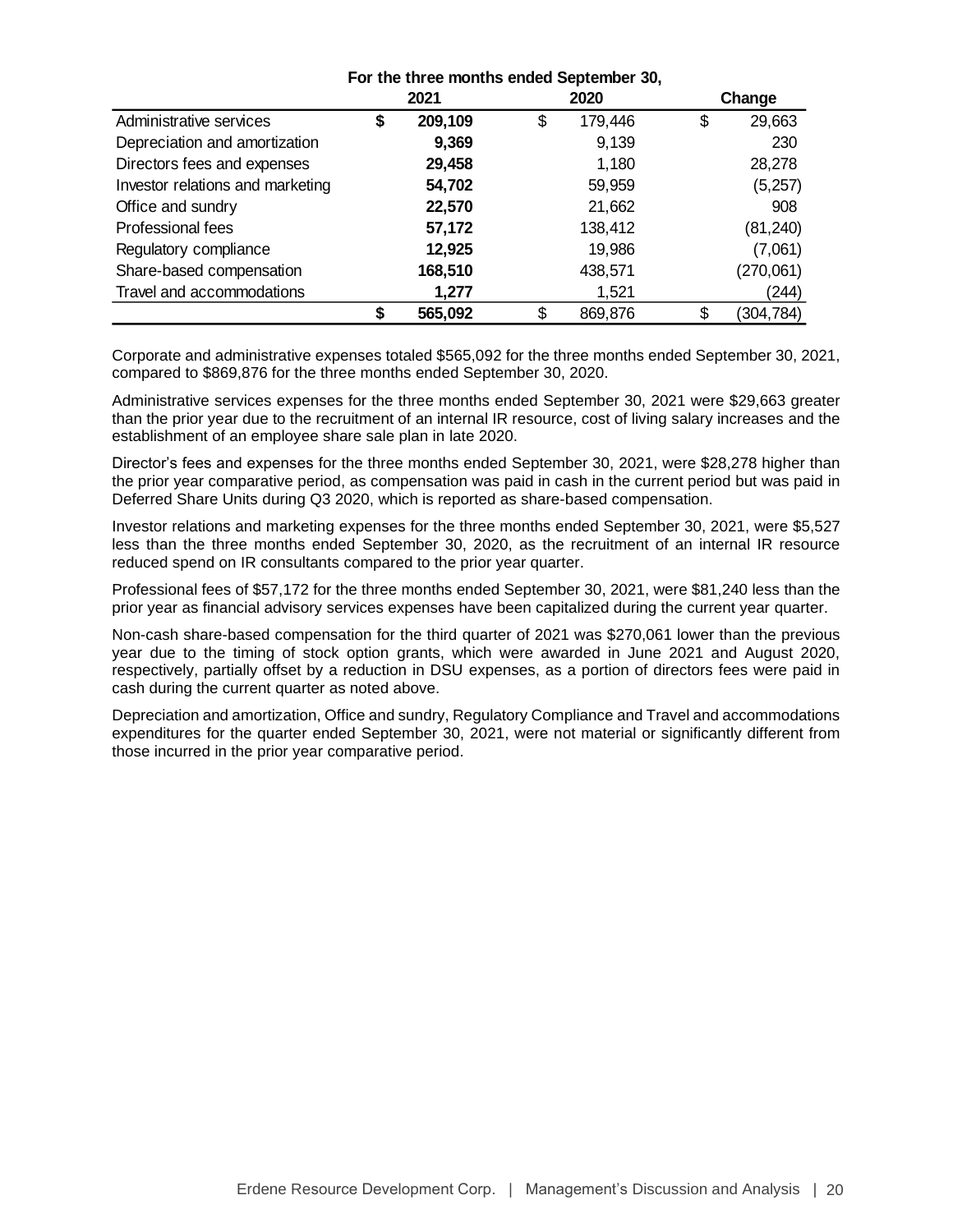# *Nine months ended September 30, 2021, and 2020*

The tables below detail exploration and evaluation expenditures for the nine months ended September 30, 2021, and 2020. The Bayan Khundii Gold Project was the focus of the Corporation's efforts during these periods.

|                                        | Zuun Mod, |               |    |                  |    |                          |    |                            |     |             |
|----------------------------------------|-----------|---------------|----|------------------|----|--------------------------|----|----------------------------|-----|-------------|
| Period ended September 30, 2021        |           | Bayan Khundii |    | <b>Altan Nar</b> |    | <b>Ulaan &amp; Other</b> |    | <b>General &amp; Admin</b> |     | Total       |
|                                        |           |               |    |                  |    |                          |    |                            |     |             |
| <b>E&amp;E</b> expenditures            |           |               |    |                  |    |                          |    |                            |     |             |
| Exploration and field support          | \$        | 3,292,780     | S  | 206,640          | S. | 1,061,694                | S. | 395,442                    | -S. | 4,956,556   |
| Mining studies and permitting          |           | 2,843,687     |    | 41,347           |    | 83,744                   |    |                            |     | 2,968,778   |
| Mongolian office costs                 |           |               |    |                  |    |                          |    | 368,528                    |     | 368,528     |
| Share-based compensation               |           |               |    |                  |    |                          |    | 419,635                    |     | 419,635     |
| Stakeholder relations                  |           | 223,772       |    | 137,042          |    | 34,979                   |    | 7,891                      |     | 403,684     |
| Travel and other                       |           | 11,730        |    |                  |    | 79                       |    | (8,936)                    |     | 2,873       |
| Total exploration expenditures         |           | 6,371,969     |    | 385,029          |    | 1,180,496                |    | 1,182,560                  |     | 9,120,054   |
| Capitalized expenditures               |           | (6,371,969)   |    | (385,029)        |    | (105,693)                |    | (8,619)                    |     | (6,871,310) |
| <b>Expensed exploration costs 2021</b> | \$        |               | \$ |                  | S  | 1,074,803                | \$ | 1,173,941                  | S   | 2,248,744   |
|                                        |           |               |    |                  |    |                          |    |                            |     |             |
|                                        |           |               |    |                  |    |                          |    |                            |     |             |
| E&E assets, January 1, 2021            | S         | 22,850,206    | S  | 3,827,267        | S  | 838,281                  | \$ | 1,848,401                  | S   | 29,364,155  |
| Additions                              |           | 6,371,969     |    | 385,029          |    | 105,693                  |    | 8,619                      |     | 6,871,310   |
| Effect of movements in exchange rates  |           | (9, 418)      |    | (1, 358)         |    | (521)                    |    | (605)                      |     | (11, 902)   |
| E&E assets, September 30, 2021         | S         | 29,212,757    | S  | 4,210,938        | S  | 943,453                  | S  | 1,856,415                  | S.  | 36,223,563  |
|                                        |           |               |    |                  |    |                          |    |                            |     |             |
|                                        |           |               |    |                  |    | Zuun Mod.                |    |                            |     |             |
| Period ended September 30, 2020        |           | Bayan Khundii |    | <b>Altan Nar</b> |    | Ulaan & Other            |    | <b>General &amp; Admin</b> |     | Total       |
|                                        |           |               |    |                  |    |                          |    |                            |     |             |
| <b>E&amp;E</b> expenditures            |           |               |    |                  |    |                          |    |                            |     |             |
|                                        |           |               |    |                  |    |                          |    |                            |     |             |

| Exploration and field support          | \$ | 2,888,348   | S | 222.273   | \$.  | 137.570  | S | 194.562   | S | 3,442,753   |
|----------------------------------------|----|-------------|---|-----------|------|----------|---|-----------|---|-------------|
| Mining studies and permitting          |    | 2,603,541   |   | 52,858    |      | 9,335    |   |           |   | 2,665,734   |
| Mongolian office costs                 |    |             |   |           |      |          |   | 302.891   |   | 302,891     |
| Share-based compensation               |    |             |   |           |      |          |   | 515,398   |   | 515,398     |
| Stakeholder relations                  |    | 111,173     |   | 33,882    |      | 92       |   | 4.827     |   | 149,974     |
| Travel and other                       |    | 27,962      |   | 4,488     |      | 1,117    |   | (14, 664) |   | 18,903      |
| Total exploration expenditures         |    | 5,631,024   |   | 313,501   |      | 148.114  |   | 1.003.014 |   | 7,095,653   |
| Capitalized expenditures               |    | (5,631,024) |   | (313,501) |      | (64,512) |   | 11,807    |   | (5,997,230) |
| <b>Expensed exploration costs 2020</b> |    |             |   |           |      | 83,602   | S | 1,014,821 | S | 1,098,423   |
|                                        |    |             |   |           |      |          |   |           |   |             |
| E&E assets, January 1, 2020            | S  | 16,164,725  | S | 3,561,166 | - \$ | 828.799  | S | 928.827   | S | 21,483,517  |
| Additions                              |    | 5,631,024   |   | 313,501   |      | 64.512   |   | (11, 807) |   | 5,997,230   |
| Effect of movements in exchange rates  |    | (266,610)   |   | (47,304)  |      | (19,841) |   | (10,786)  |   | (344, 541)  |
| E&E assets, September 30, 2020         | \$ | 21,529,139  |   | 3,827,363 |      | 873,470  | S | 906,234   |   | 27,136,206  |

## **For the nine months ended September 30,**

|                                  | 2021            | 2020            | Change        |
|----------------------------------|-----------------|-----------------|---------------|
| Administrative services          | \$<br>412,938   | \$<br>360,339   | \$<br>52,599  |
| Depreciation and amortization    | 27,905          | 27,716          | 189           |
| Directors fees and expenses      | 80,381          | 45,763          | 34,618        |
| Investor relations and marketing | 169,176         | 146,358         | 22,818        |
| Office and sundry                | 70,218          | 62,067          | 8,151         |
| Professional fees                | 184,492         | 246,269         | (61, 777)     |
| Regulatory compliance            | 77,622          | 84,373          | (6, 751)      |
| Share-based compensation         | 568,903         | 615,360         | (46, 457)     |
| Travel and accommodations        | 2,588           | 7,688           | (5, 100)      |
|                                  | \$<br>1,594,223 | \$<br>1,595,933 | \$<br>(1,710) |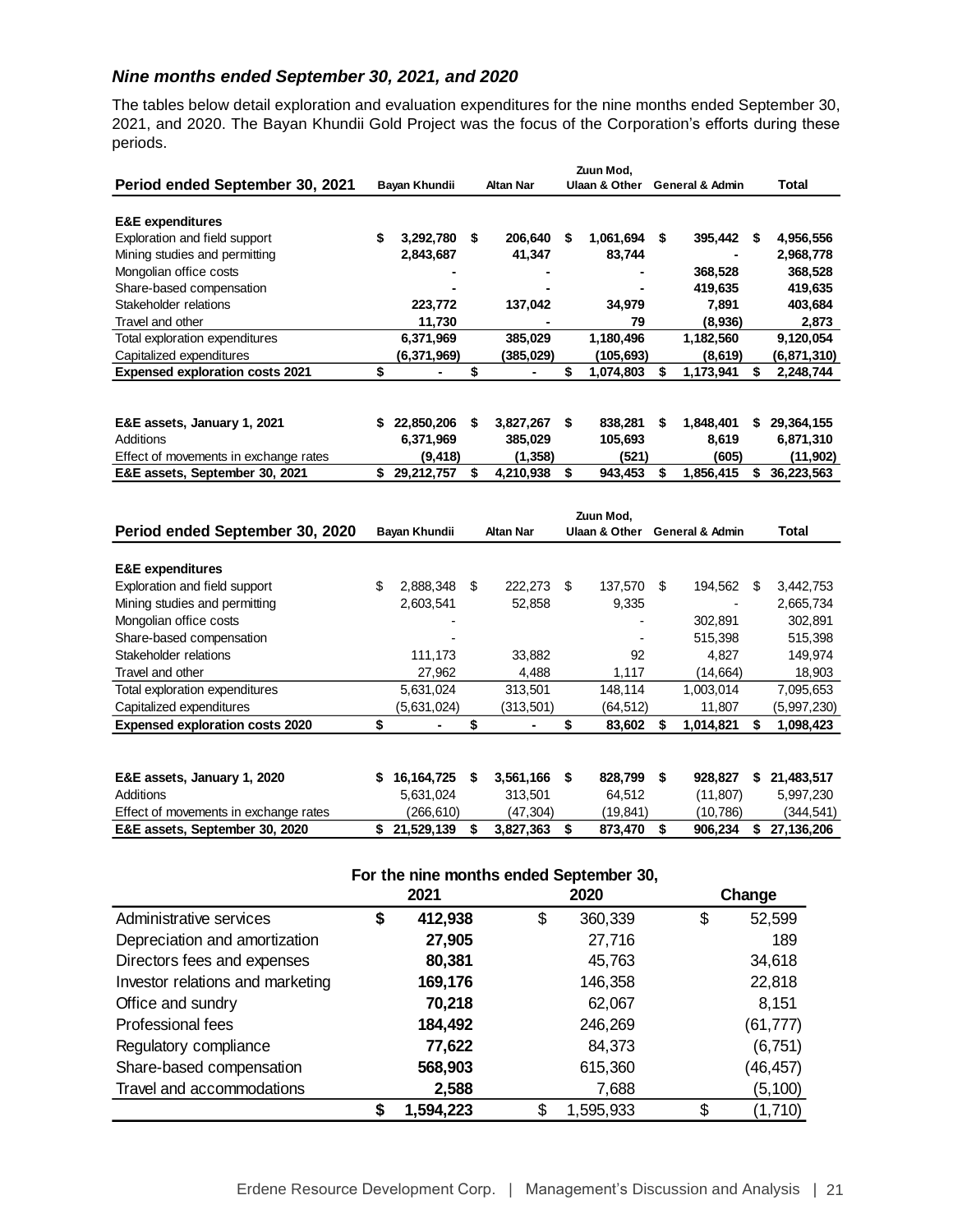# **Summary of Quarterly Results**

*Expressed in thousands of Canadian dollars except per share amounts*

|                      |          | Fiscal 2021 |          |          |          | Fiscal 2019 |          |          |
|----------------------|----------|-------------|----------|----------|----------|-------------|----------|----------|
|                      | Q3       | Q2          |          | Q4       | Q3       | Q2          | Q1       | Q4       |
|                      | Sep      | Jun         | Mar      | Dec      | Sep      | Jun         | Mar      | Dec      |
|                      |          |             |          |          |          |             |          |          |
| Net loss             | \$1.935  | \$1,279     | \$617    | \$1,525  | \$3,871  | \$6,678     | \$1,042  | \$773    |
| Basic loss per share | \$0.01   | \$0.00      | \$0.00   | \$0.00   | \$0.02   | \$0.03      | \$0.01   | \$0.01   |
| <b>Total assets</b>  | \$42,319 | \$42.411    | \$42,454 | \$42.814 | \$44.918 | \$27,155    | \$27.826 | \$26,973 |

For the three months ended September 30, 2021, the Corporation recognized a net loss of \$1,935,798 compared to a net loss of \$3,871,340 for the comparative period in 2020. The decrease in the net loss in the current quarter compared to Q3-2020 is primarily attributable to reduced interest expenses and fair value adjustments on the convertible loan, which was extinguished in late 2020, partially offset by higher exploration expenses in the current year quarter, as exploration expenditures related to the Company's Ulaan license in Q3-2021 are not capitalized.

The Corporation's expenditures vary from quarter to quarter, largely due to the timing of its Mongolian exploration and evaluation programs. The Corporation is not aware of any other specific trends which account for fluctuations in financial results from period to period.

# **Liquidity and Capital Resources**

At the date of this MD&A, the Corporation had approximately \$9.5 million in working capital.

Funds raised have been used to advance the Corporation's projects in Mongolia and to meet administrative costs in support of those programs (see Development and Exploration Projects and Discussion of Operations). The ability of the Corporation to continue with its exploration and development programs beyond this point is contingent upon securing additional funds through asset sales, formation of alliances, option and/or joint venture agreements, equity financing and/or expenditure reductions. The timing and availability of additional financing will be determined largely by market conditions and the results of the Corporation's ongoing exploration programs and development plans.

The Corporation has minimal sources of income. It is therefore difficult to identify any meaningful trends or develop an analysis from the Corporation's cash flows. The Corporation is dependent primarily on the issuance of share capital and debt to finance its exploration and development programs.

Other than as discussed herein, the Corporation is not aware of any trends, demands, commitments, events or uncertainties that may result in the Corporation's liquidity or capital resources materially increasing or decreasing at present or in the foreseeable future. Material increases or decreases in the Corporation's liquidity and capital resources will be substantially determined by the success of the Corporation's Mongolian exploration and development programs and its ability to obtain sufficient financing.

# **Outstanding Share Data**

# **Authorized**

An unlimited number of common shares with no par value.

## **Issued and Outstanding Share Capital**

|                                                | November 9, 2021 | December 31, 2020 |
|------------------------------------------------|------------------|-------------------|
|                                                |                  |                   |
| Common shares issued and outstanding           | 294,232,345      | 268,450,433       |
| Options outstanding                            | 15,855,000       | 13,790,000        |
| Warrants outstanding                           | 44,992,552       | 75,097,796        |
| DSU's oustanding                               | 5,926,340        | 5,032,836         |
| Total instruments outstanding at end of period | 361,006,237      | 362,371,065       |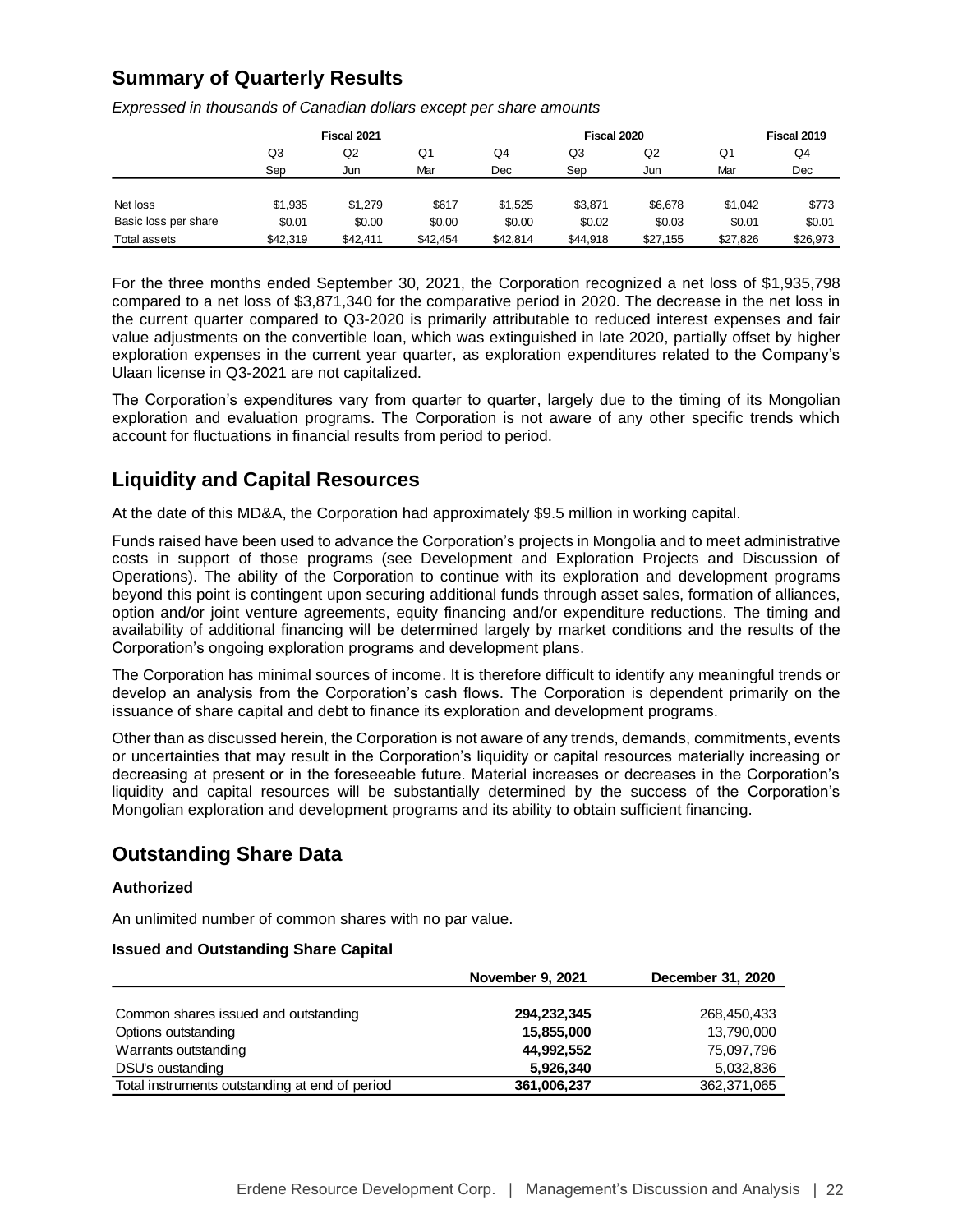# **Contractual Obligations**

The following table summarizes the Corporation's contractual obligations at September 30, 2021:

|                                         |       |         |          | Less than | $1 - 3$ |        |       | $4 - 5$                  | More than |                |  |
|-----------------------------------------|-------|---------|----------|-----------|---------|--------|-------|--------------------------|-----------|----------------|--|
|                                         | Total |         | one year |           | vears   |        | vears |                          |           | 5 years        |  |
|                                         |       |         |          |           |         |        |       |                          |           |                |  |
| Office leases                           |       | 101.723 | - \$     | 34.564    | - \$    | 67.159 | - \$  | $\overline{\phantom{a}}$ |           | $\blacksquare$ |  |
| Accounts payable and accrued liabilites |       | 894.580 |          | 894.580   |         |        |       | $\overline{\phantom{0}}$ |           | -              |  |
|                                         |       | 996.303 | S        | 929.144   |         | 67,159 |       | ٠                        |           | -              |  |

# **Other Financing Arrangements and Commitments**

# **Sandstorm Gold Ltd. Royalty Agreement**

Sandstorm Gold Ltd. ("Sandstorm") holds a 1% net smelter returns royalty ("NSR Royalty") on Erdene's Altan Nar, Khundii and Ulaan licenses. Sandstorm has been given a right of first refusal on future stream or royalty financings related to these licenses.

# **Other**

The Zuun Mod License is subject to a 1.5% NSR Royalty. Erdene has the option to buy down a portion of the Royalty if certain production milestones are achieved.

# **Off-Balance Sheet Arrangements**

As at September 30, 2021, the Corporation had no off-balance sheet arrangements such as guarantee contracts, contingent interests in assets transferred to an entity, derivative instruments obligations or any obligations that trigger financing, liquidity, market or credit risks to the Corporation.

# **Critical Accounting Estimates**

The preparation of financial statements in conformity with IFRS requires Erdene to establish accounting policies and to make estimates that affect both the amount and timing of the recording of assets, liabilities, revenues and expenses. Some of these estimates require judgments about matters that are inherently uncertain.

A detailed summary of all of the Corporation's significant accounting policies and the key sources of estimation uncertainty that have a risk of resulting in a material adjustment to the carrying amount of assets and liabilities within the next twelve months are included in Note 2 to the consolidated financial statements for the year ended December 31, 2020. While all of the key sources are important to the Corporation's consolidated financial statements, the following key sources have been identified as being critical:

- Recoverability of exploration and evaluation assets; and
- Share-based compensation.

## **Recoverability of exploration and evaluation assets**

In accordance with the Corporation's accounting policy, at the end of each reporting period, the Corporation assesses its exploration and evaluation assets to determine whether any indication of impairment exists. Judgment is required in determining whether indicators of impairment exist, including factors such as the period for which the Corporation has the right to explore, expected renewals of exploration rights, whether substantive expenditures on further exploration and evaluation of resource properties are budgeted and results of exploration and evaluation activities on the exploration and evaluation assets.

Where an indicator of impairment exists, a formal estimate of the recoverable amount is made, which is considered to be the greater of the fair value less cost of disposal and value in use. The impairment analysis requires the use of estimates and assumptions, such as long-term commodity prices, discount rates, future capital expenditures, exploration potential and operating costs. Fair value of exploration and evaluation assets is generally determined as the present value of estimated future cash flows arising from the continued use of the asset, which includes estimates such as the cost of future expansion plans and eventual disposal, using assumptions that an independent market participant may take into account. Cash flows are discounted to their present value using a pre-tax discount rate that reflects current market assessment of the time value of money and risks to the asset. If the Corporation does not have sufficient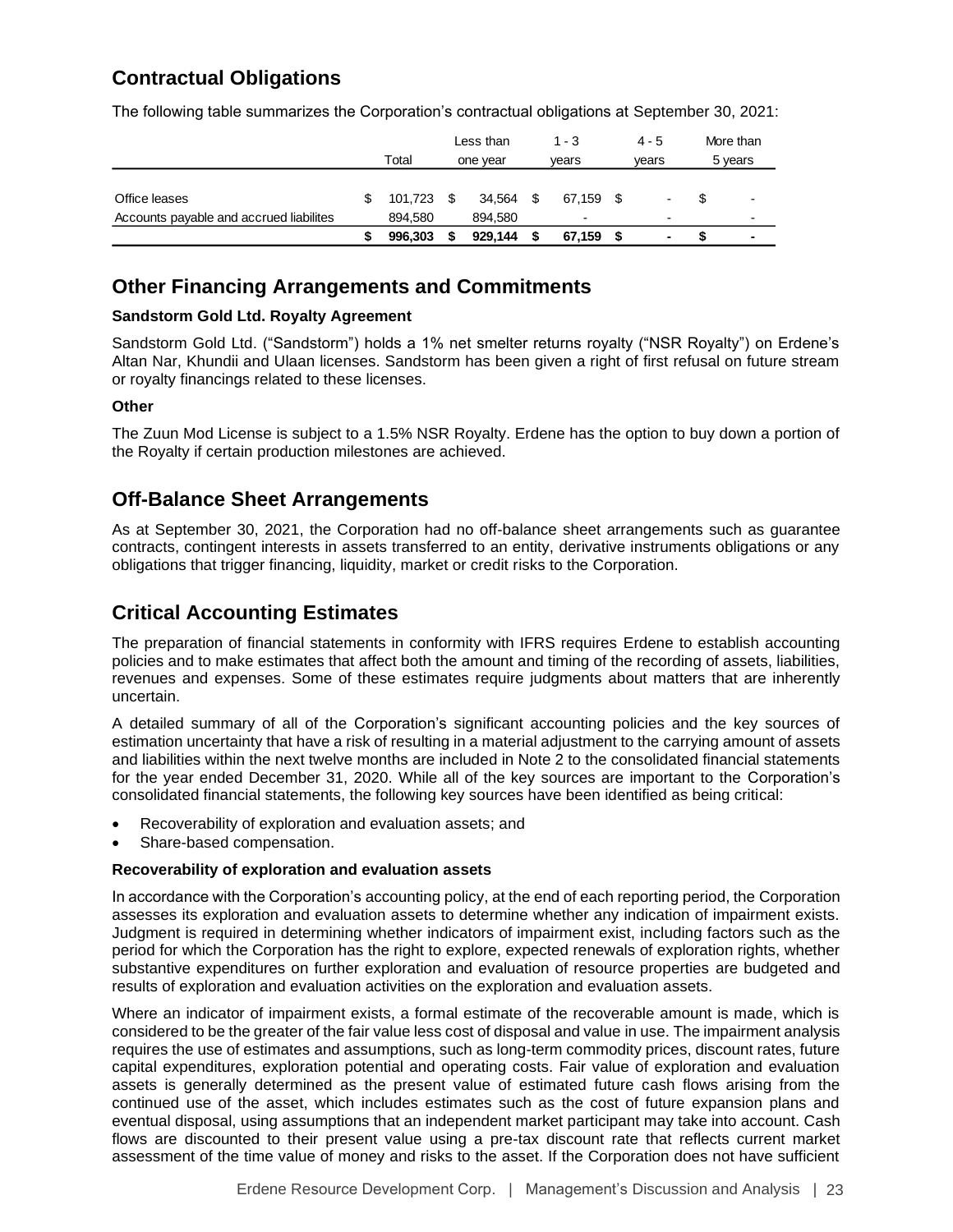information about a particular mineral resource property to meaningfully estimate future cash flows, the fair value is estimated by management through comparison to similar market assets and, where available, industry benchmarks.

#### **Share-based payments**

Equity-settled share-based payments issued to employees and directors are measured at fair value (excluding the effect of non-market based vesting conditions) at the date of grant. Fair value is measured using the Black-Scholes pricing model and requires the exercise of judgment in relation to variables such as expected volatilities and expected lives based on information available at the time the fair value is measured. The Corporation charged a total of \$988,538 of non-cash share-based compensation to the statement of comprehensive loss for the nine months ended September 30, 2021 (2020 - \$1,130,758).

# **Financial Instruments and Other Risks**

## **Financial Instruments**

The fair values of the Corporation's financial instruments are considered to approximate the carrying amounts. Fair value is the price that would be received to sell an asset or paid to transfer a liability in an orderly transaction between market participants at the measurement date. The fair value hierarchy establishes levels to classify the inputs to valuation techniques used to measure fair value.

Level 1: Inputs are quoted prices (unadjusted) in active markets for identical assets or liabilities.

Level 2: Inputs other than quoted prices included within level 1 that are observable for the asset or liability, either directly (i.e. as prices) or indirectly (i.e. derived from prices).

Level 3: Inputs are unobservable (supported by little or no market activity).

#### **Fair Value**

During the nine months ended September 30, 2021, and during the year ended December 31, 2020, there were no transfers between level 1, level 2 and level 3 classified assets and liabilities. The following table provides the disclosures of the fair value of financial assets and liabilities which are recorded at fair value through profit and loss, and the level in the hierarchy.

|                                                |  |                 |  | September 30, 2021 |          |                  | December 31, 2020 |         |                |   |         |         |
|------------------------------------------------|--|-----------------|--|--------------------|----------|------------------|-------------------|---------|----------------|---|---------|---------|
|                                                |  | Level 1         |  |                    |          | Level 2          |                   | Level 3 | Level 1        |   | Level 2 | Level 3 |
| Assets and liabilities measured at fair value: |  |                 |  |                    |          |                  |                   |         |                |   |         |         |
| Cash and cash equivalents                      |  | $$4.759.760$ \$ |  | $\sim$             | <b>S</b> | $\sim$ 100 $\pm$ | \$12.800.728 \$   |         | $\blacksquare$ | ۰ |         |         |
| Receivables                                    |  |                 |  | 42.104             |          | $\blacksquare$   | $\blacksquare$    |         | 89.344         | ۰ |         |         |

## **Credit Risk**

The Corporation manages credit risk by holding the majority of its cash and cash equivalents with reputable financial institutions in Canada, where management believes the risk of loss to be low. At September 30, 2021, \$492,090 or 10% of the balance of cash was held in banks outside Canada (December 31, 2020 – \$133,130 or 1%).

## **Liquidity Risk**

Liquidity risk is the risk that the Corporation will encounter difficulty in meeting the obligations associated with its financial liabilities that are settled by delivering cash or another financial asset. The Corporation's approach to managing liquidity is to ensure, to the extent possible, that it will always have sufficient liquidity to meet its liabilities when due, under both normal and stressed conditions.

## **Market Risk**

Market risk is the risk of loss that may arise from changes in market factors such as interest rates, foreign exchange rates, and commodity and equity prices.

#### *Interest rate risk*

As of September 30, 2021, the Corporation has no interest-bearing debt and is not exposed to any significant interest rate risk.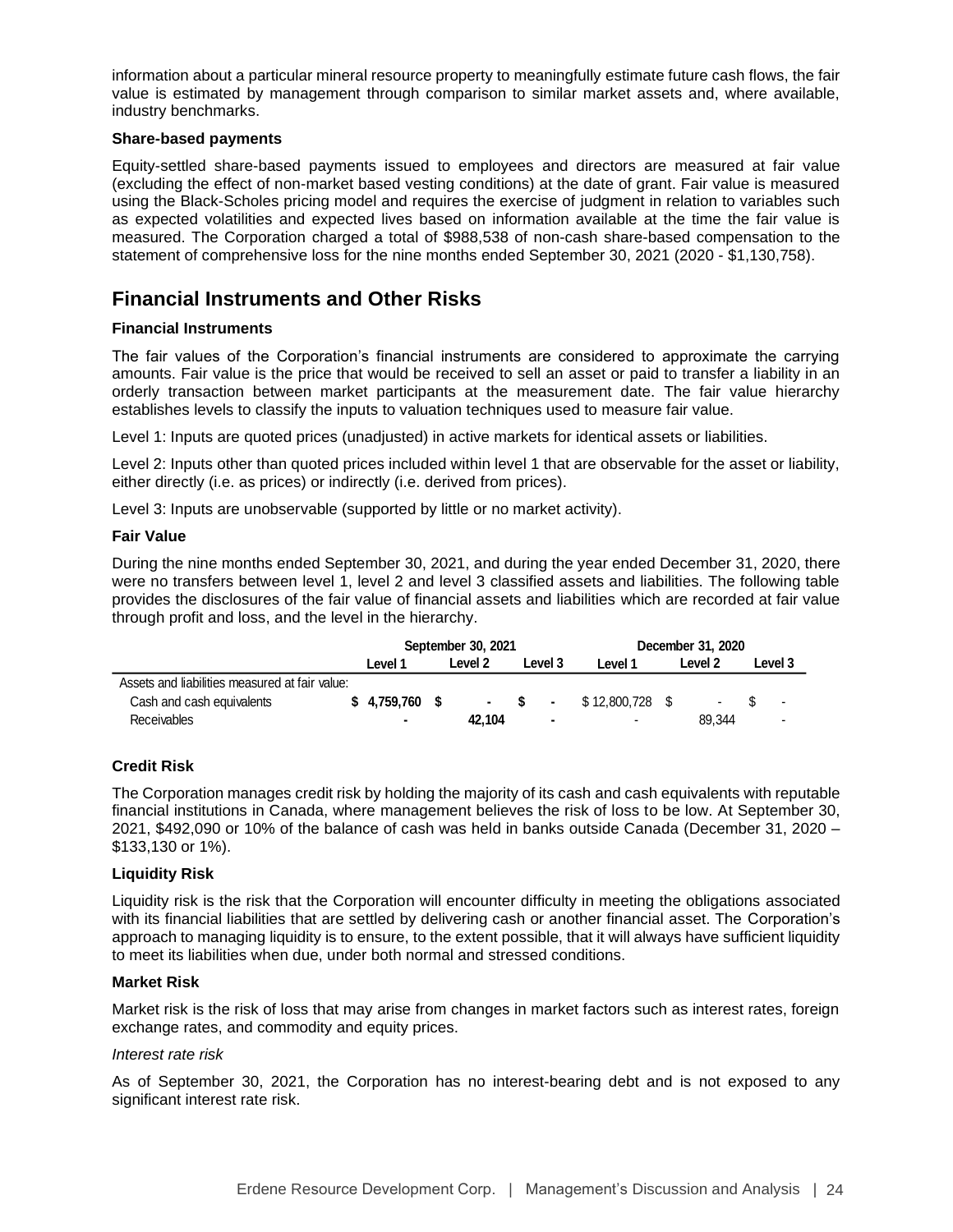## *Foreign Currency Risk*

The functional currency of the Corporation is the Canadian dollar, and the functional currency of the Corporation's subsidiaries is the Mongolian tugrik. Additionally, the Corporation incurs expenses and has received financing in US dollars. Consequently, fluctuations of the Canadian dollar in relation to other currencies impacts the fair value of financial assets, liabilities and operating results. Financial assets and liabilities subject to currency translation risk primarily include US dollar denominated cash, accounts payable and accrued liabilities, as well as Mongolian tugrik denominated cash, accounts payable and accrued liabilities. The Corporation maintains Canadian and US dollar bank accounts in Canada.

The Corporation's exposure to US dollar currency risk was \$278,319 as at September 30, 2021 (December 31, 2020 - \$69,392). A 10% change in the US dollar exchange rate would affect net loss and comprehensive loss and deficit by approximately \$27,800 (December 31, 2020 - \$6,900).

The Corporation's exposure to Mongolian Tugrik currency risk was (\$344,771) as at September 30, 2021 (December 31, 2020 – (\$80,694)). A 10% change in the Mongolian Tugrik would affect net loss and comprehensive loss and deficit by approximately \$34,500 (December 31, 2020 - \$8,100).

## *Price Risk*

The Corporation's financial instruments are not exposed to direct price risk other than that associated with commodity price fluctuations impacting the mineral exploration and mining industries as the Corporation has no significant revenues.

# **Other Risks**

In conducting its business, the principal risks and uncertainties faced by the Corporation relate primarily to exploration results, permitting, financing and, to a lesser extent, metal and commodity prices and delays and inflation due to COVID-19. Exploration for minerals and development of mining operations involve many risks, many of which are outside the Corporation's control. In addition to the normal and usual risks of exploration and mining, the Corporation works in remote locations that lack the benefit of infrastructure and easy access. More information on risks is available in the Corporation's Annual Information Form available on SEDAR at [www.sedar.com.](http://www.sedar.com/)

# **Disclosure Controls and Internal Controls over Financial Reporting**

Erdene has established and maintains disclosure controls and procedures over financial reporting, as defined under the rules adopted by the Canadian Securities Regulators in instrument 52-109. The Chief Executive Officer ("CEO") and Chief Financial Officer ("CFO") have evaluated the design and effectiveness of Erdene's disclosure controls and procedures as of September 30, 2021 and have concluded that such procedures are adequate and effective to provide reasonable assurance that material information relating to Erdene and its consolidated subsidiaries would be made known to them by others within those entities to allow for accurate and complete disclosures in annual filings.

The Management of Erdene, with the participation of the CEO and CFO (collectively "Management"), is responsible for establishing and maintaining adequate internal controls over financial reporting. Erdene's internal controls over financial reporting are designed to provide reasonable assurance regarding the reliability of financial reporting and preparation of financial statements in accordance with IFRS.

Management evaluated the design and effectiveness of Erdene's internal controls over financial reporting as of September 30, 2021. In making this assessment, management used the criteria set forth by the Committee of Sponsoring Organizations of the Treadway Commission in its report "Internal Control – Integrated Framework (2013). This evaluation included reviewing controls in key risk areas, assessing the design of these controls, testing these controls to determine their effectiveness, reviewing the results and then developing an overall conclusion.

Based on management's evaluation, the CEO and the CFO have concluded that as of September 30, 2021, Erdene's internal controls over financial reporting were effective in providing reasonable assurance regarding the reliability of financial reporting and the preparation of financial statements in accordance with IFRS.

However, even those systems determined to be effective can provide only reasonable assurance with respect to financial statement preparation and presentation. Also, projections of any evaluation of effectiveness in future periods are subject to the risk that controls may become inadequate because of changes in conditions, or that the degree of compliance with the policies or procedures may deteriorate.